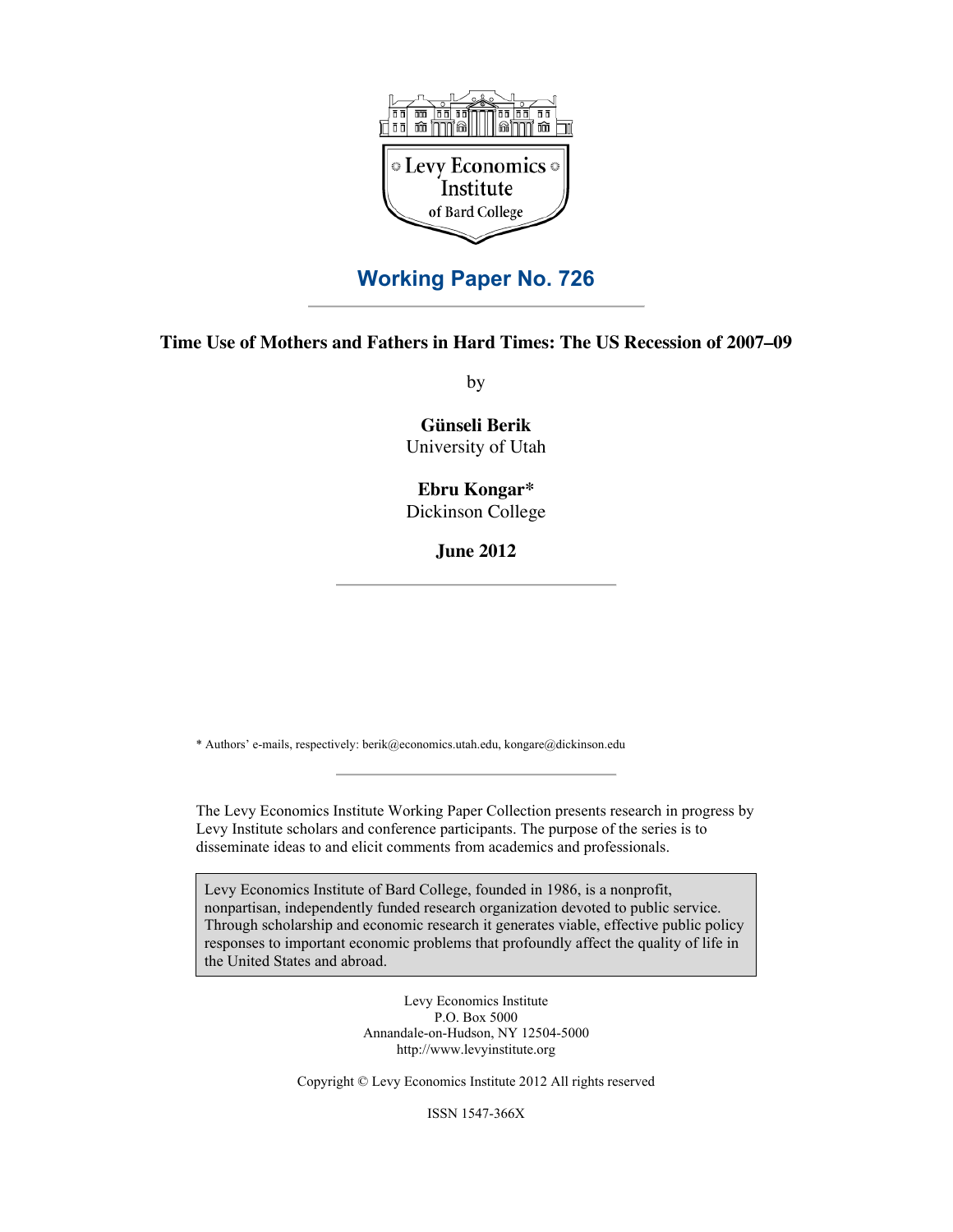### **ABSTRACT**

The recession precipitated by the US financial crisis of 2007 accelerated the convergence of women's and men's employment rates, as men experienced disproportionate job losses and women's entry into the labor force gathered pace. Using the American Time Use Survey (ATUS) data for 2003–10, this study examines whether the recession also occasioned a decline in disparity in unpaid work burdens and provided impetus for overall progress toward equity in the workloads, leisure time, and personal care hours of mothers and fathers. Controlling for the prerecession trends, we find that the recession contributed to the convergence of both paid and unpaid work only during the December 2007–June 2009 period. The combined effect of the recession and the jobless recovery was a move toward equity in the paid work hours of mothers and fathers, a relative increase in the total workload of mothers, and a relative decline in their personal care and leisure time.

**Keywords:** Economics of Gender; Unemployment; Time Use; Economic Crises **JEL Classifications**: D13, J16, J22, J64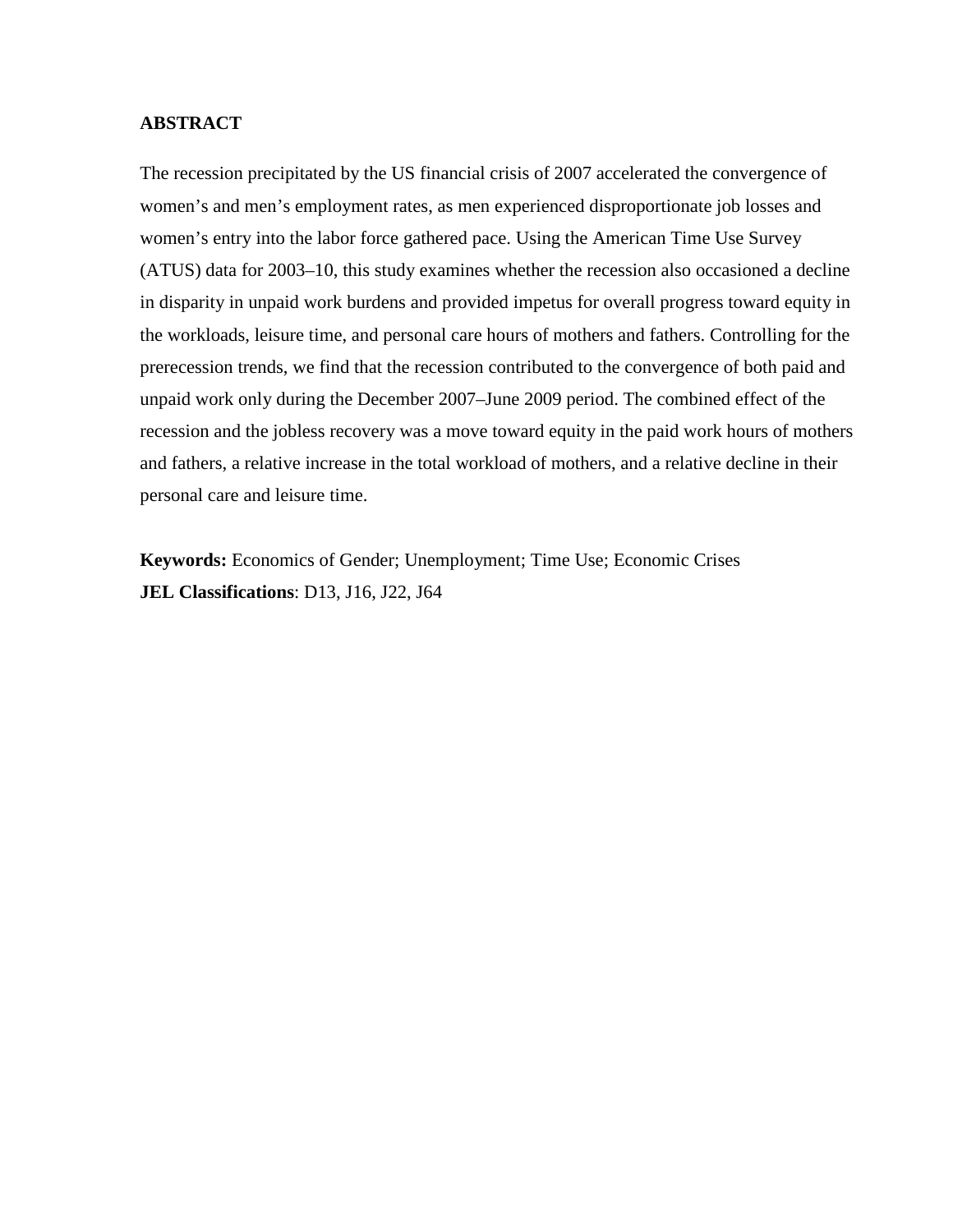### **INTRODUCTION**

In December 2007, the US economy entered the longest and the deepest economic downturn since the Great Depression. Between 2007 and 2009, the average unemployment rate doubled, increasing from 4.6 percent in 2007 to 9.3 percent in 2009. While the recession officially ended in June 2009, job losses continued until the end of the year, and the unemployment rate continued at 9.6 percent in 2010 (Bureau of Labor Statistics [BLS] 2010a). Initially, job losses came disproportionately for men as the male-dominated manufacturing and construction sectors were hit harder. In the face of high male unemployment, married women entered the labor force to supplement family income (Şahin, Song, and Hobijn 2010). Among them, mothers with children experienced the largest increase in their participation rate between 2007 and 2009 (BLS 2011). As a result, women's share of paid employment, which had been relatively stagnant since the 1990s, reached the 50 percent threshold for the first time in US history in 2009 (Institute for Women's Policy Research [IWPR] 2011a).<sup>1</sup> Using the American Time Use Survey (ATUS) data, this study examines whether the recession also occasioned a decline in disparity in unpaid work burden and overall progress toward equity in the workloads, leisure time, and personal care hours between mothers and fathers.

The long-term trend in unpaid childcare and housework in the US has been one of gender convergence. Between 1965 and 2003, the gender difference in unpaid work hours narrowed as men spent more time on unpaid work and women spent less (Bianchi, Robinson, and Milkie 2006; Blau and Kahn 2007). However, progress in unpaid work was much slower compared to paid work, and stalled as of the early 2000s, when women continued to take on a disproportionate share of unpaid work (Bianchi, Robinson, and Milkie 2006; Guryan, Hurst, and Kearney 2008; Sayer 2005).

Only a few studies have analyzed the recession's effect on time use and the relationship between unemployment, the post financial crisis recession, and unpaid work hours in the US economy (Aguiar, Hurst, and Karabarbounis 2011; Morrill and Pabilonia 2012). While the effect of macroeconomic conditions on individuals' allocation of time between unpaid work and leisure has been a longstanding question in the macroeconomic literature, its empirical testing for the US has become possible only recently, as time use data from the ATUS became available over a business cycle. The emerging literature indicates that men and women allocated roughly equal proportions of their foregone hours to unpaid work and leisure during the post-2008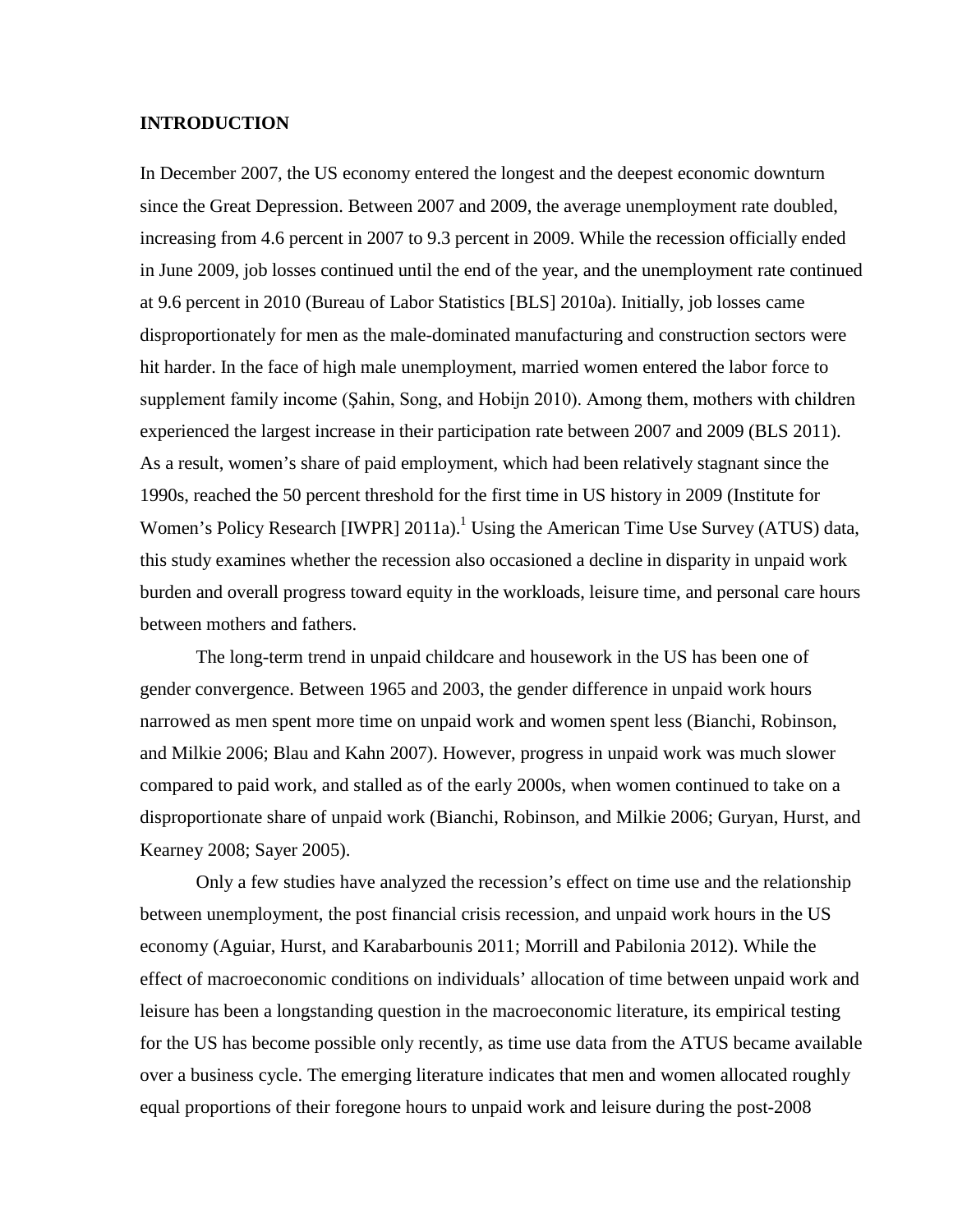recession (Aguiar, Hurst, and Karabarbounis 2011). Unemployment contributed to greater sharing of childcare as fathers increased their childcare time while mothers did not reduce theirs (Morrill and Pabilonia 2012). There was also a narrowing of the gap in unpaid labor of mothers and fathers, which widened again after the end of the recession in June 2009 (Berik and Kongar 2011). Berik and Kongar (2011) traced this pattern to the changes in the gender difference in housework hours, which narrowed during the recession and stalled during recovery.

The recession precipitated by the 2007 financial crisis was unusual in its intensity and in its prolonged nature. It also hit at a moment in US history when there seemed to be no more room for mothers to reduce their unpaid hours and for fathers to take on additional unpaid work. This combination provides the possibility for new gender patterns of time use to emerge and settle in. This paper examines the effect of the recession on the trends under way in paid and unpaid work hours and total workload of mothers and fathers, and in turn, their time for leisure and personal care activities. We examine the "iso-work" argument, according to which, in a number of affluent countries, including the US, women and men have attained parity in total workload, even as women and men perform different tasks (Burda, Hamermesh, and Weil 2012). The iso-work argument suggests, and indeed seems to find support in the BLS evidence for 2010, that the disproportionate total work burden borne by employed women may be a thing of the past (BLS 2010b; Konigsberg 2011).

Our focus is on married mothers and fathers. We use individual-level monthly data from the 2003-2010 American Time Use Survey (ATUS). The sample consists of women and men in the 18-65 age group who live in the same household with their spouse and at least one child under the age of  $18<sup>2</sup>$  These mothers and fathers are not married to each other. In the ATUS methodology it is not possible to directly obtain information on the time use of the partner of the respondent and hence to examine the gender division of labor and hours in the household in a satisfactory manner.<sup>3</sup>

Our goal is to produce a gender-aware account of the effect of the recession precipitated by the 2007 crisis. We examine separately for mothers and fathers how the time spent in unpaid work, personal care and leisure activities varied prior to and during the recession, and after its official end, and how these changes altered the relative time use of mothers and fathers. One issue relevant to this analysis is to determine whether the observed changes are the ones that would have occurred in the absence of the recession. This is a methodological weakness of Berik and Kongar (2011), who use ANOVA without controlling for trends to examine the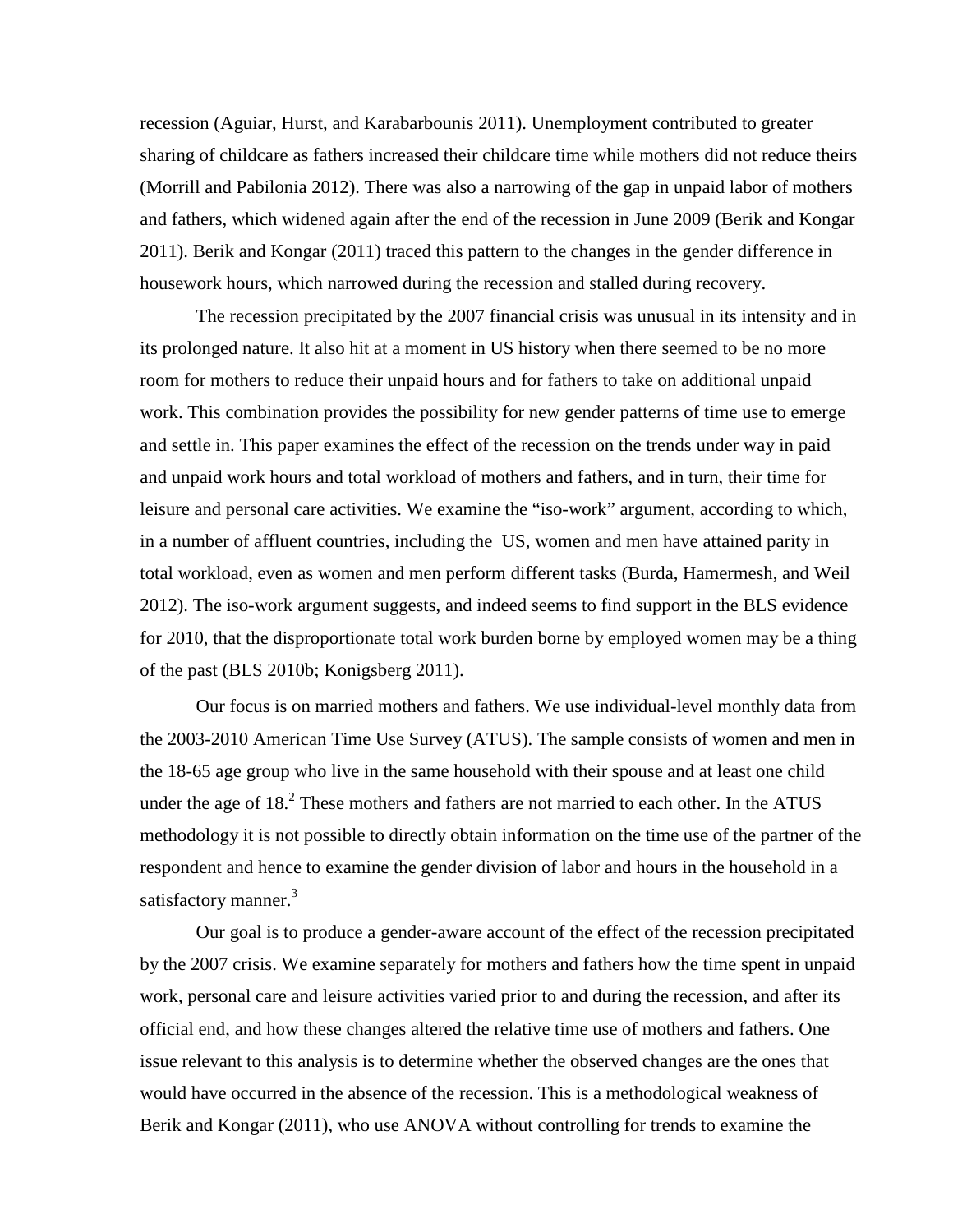gender-differentiated effects of the recession on time use. Thus, based on ATUS data for the period prior to the recession, we differentiate between the trend and the cycle to ascertain the effect of the recession over and above the long-term trends in time use.

The proper dating of the latest US recession presents a challenge since unemployment rates continued to rise for both women and men after the National Bureau of Economic Research (NBER) declared the recession over in June 2009. Time allocation between paid and unpaid work and among various unpaid tasks and non-work activities is clearly contingent on the changes in the employment status of ATUS respondents over the cycle. Thus, while we adopt the NBER dating for the recession (as the December 2007–June 2009 period) we use as a sensitivity check the intensity of job losses to date the recession period as January 2009 – December 2010.

Controlling for the pre-recessionary trends in time use of mothers and fathers, we establish that the recession contributed to the convergence in their paid work through the increase in paid work of mothers and decline in paid work of fathers. This recession effect held regardless of how the recession is dated and how the sample of mothers and fathers is defined. The difference in unpaid hours also narrowed, in this case mainly through the decline in unpaid work done by mothers. However, the recession's effect on unpaid work held only when the recession is dated according to the NBER approach and disappeared during the jobless recovery after June 2009. In fact, there was a weak reversal in the effect of the recession on unpaid labor during the extended unemployment period. Had the pre-recessionary trends continued, the gap in unpaid work would have narrowed during this period, instead it widened slightly. This result indicates that the reversal of the changes in the unpaid work gap in Berik and Kongar (2011) was attributable to the recession, rather than the continuation of pre-recession trends.

When the combined effect of the recession and jobless recovery (between December 2007 and December 2010) is considered, again, the recession contributed to a considerable narrowing in the paid hours of mothers and fathers. This effect was accompanied by a smaller and statistically weaker narrowing of the gap in unpaid work hours. As a result, relative to mothers, the recession brought decline in fathers' total workload and rise in their relative leisure time, owing to the increase in leisure time for fathers. These results indicate that the recession did not generate pressures for more equitable sharing of workload by mothers and fathers.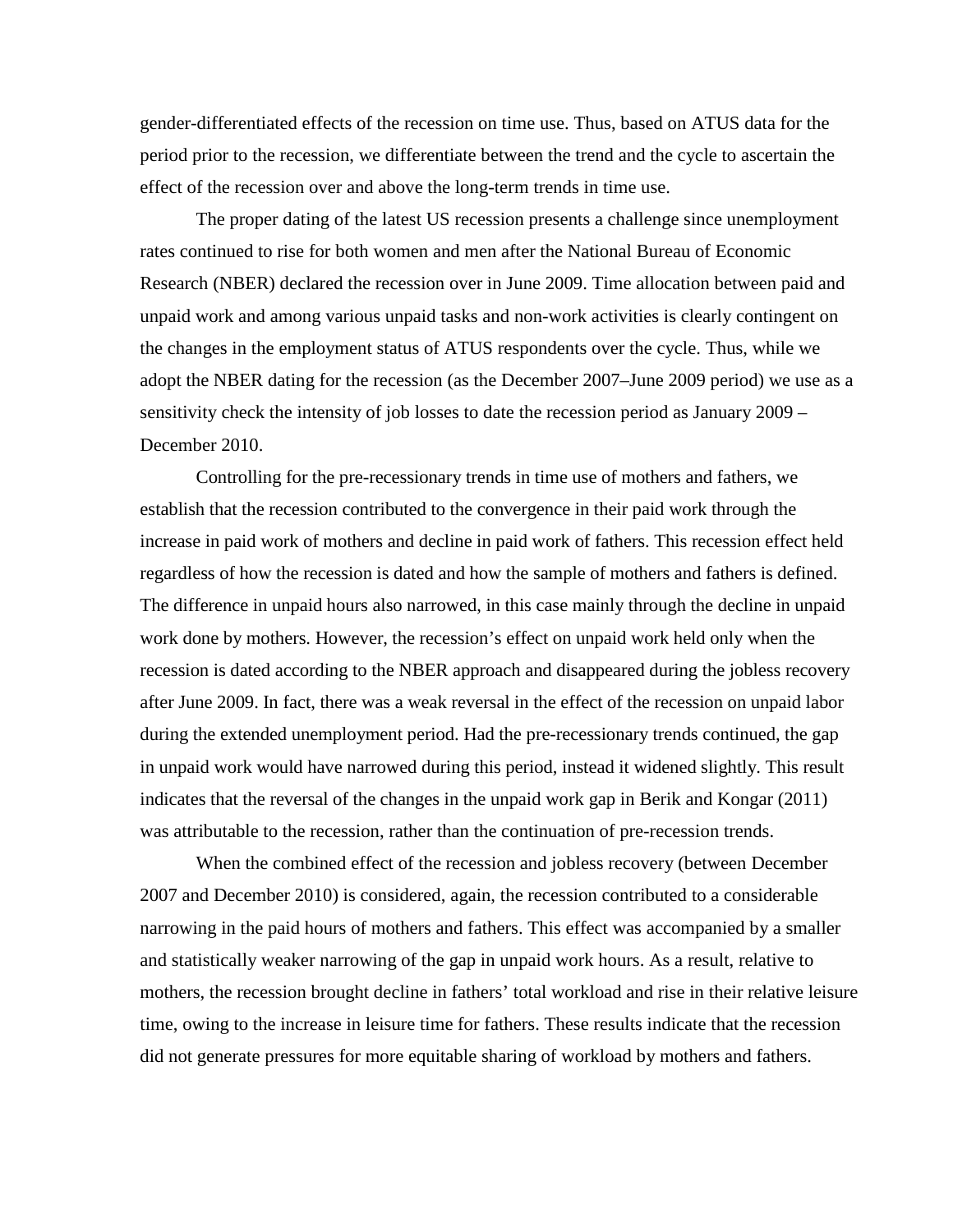### **BACKGROUND**

#### **Trends in Time Use**

Prior to the financial crisis of 2007, there was a substantial convergence in women's and men's market work in the US as a result of trends under way since at least the 1970s. This convergence was driven primarily by women's entry into the labor force and an increase in their paid work hours.<sup>4</sup> Married mothers, including mothers with young children, were on the forefront of the rise in women's market participation, registering the largest increases in both labor force participation and paid hours.<sup>5</sup> Time diary data for the 1975–2000 period show that the difference between mothers' and fathers' paid work hours narrowed by 9 hours per week, primarily due to an increase in mothers' paid work hours (Bianchi, Wight, and Raley 2005). As the time mothers and fathers spent at paid work became similar, so did their unpaid work hours: during this period the difference between mothers' and fathers' weekly unpaid work hours declined by 11.5 hours as fathers increased their unpaid work by 9.6 hours and mothers reduced theirs by 1.9 hours.

Mothers appear to have "financed" the increase in their paid work hours by reducing their housework, but seem to have protected their childcare time, even increasing it after 1985, while fathers increased their time initially in housework and gradually in childcare (Bianchi, Robinson, and Milkie 2006; Ramey and Francis 2009). Mothers whose paid work hours increased also had considerably less time for leisure and personal care (Bianchi et al. 2000; Howie et al. 2006; Sandberg and Hofferth 2001).

Much of the gender convergence in market work occurred prior to 1990. In the early 2000s there was little change in either the labor force participation gap or the paid hours gap.<sup>6</sup> Between 2000 and 2006, mothers' labor force participation actually declined from 70.9 percent to 68.5 percent, with a larger decline in labor force participation among mothers of children under the age of six.

The slower convergence in paid work hours in the 1990s was accompanied by a slowdown in convergence in unpaid work hours. In the post-1985 period, the only movement in housework was a slight decline in mothers' housework hours (Blau and Kahn 2007; Ramey 2008; Aguiar and Hurst 2007). Over the same period, there was also little change in childcare, as fathers and mothers increased their childcare hours by about the same amount. The ATUS data for the pre-recessionary 2003–06 period show that relative to fathers, mothers' paid work hours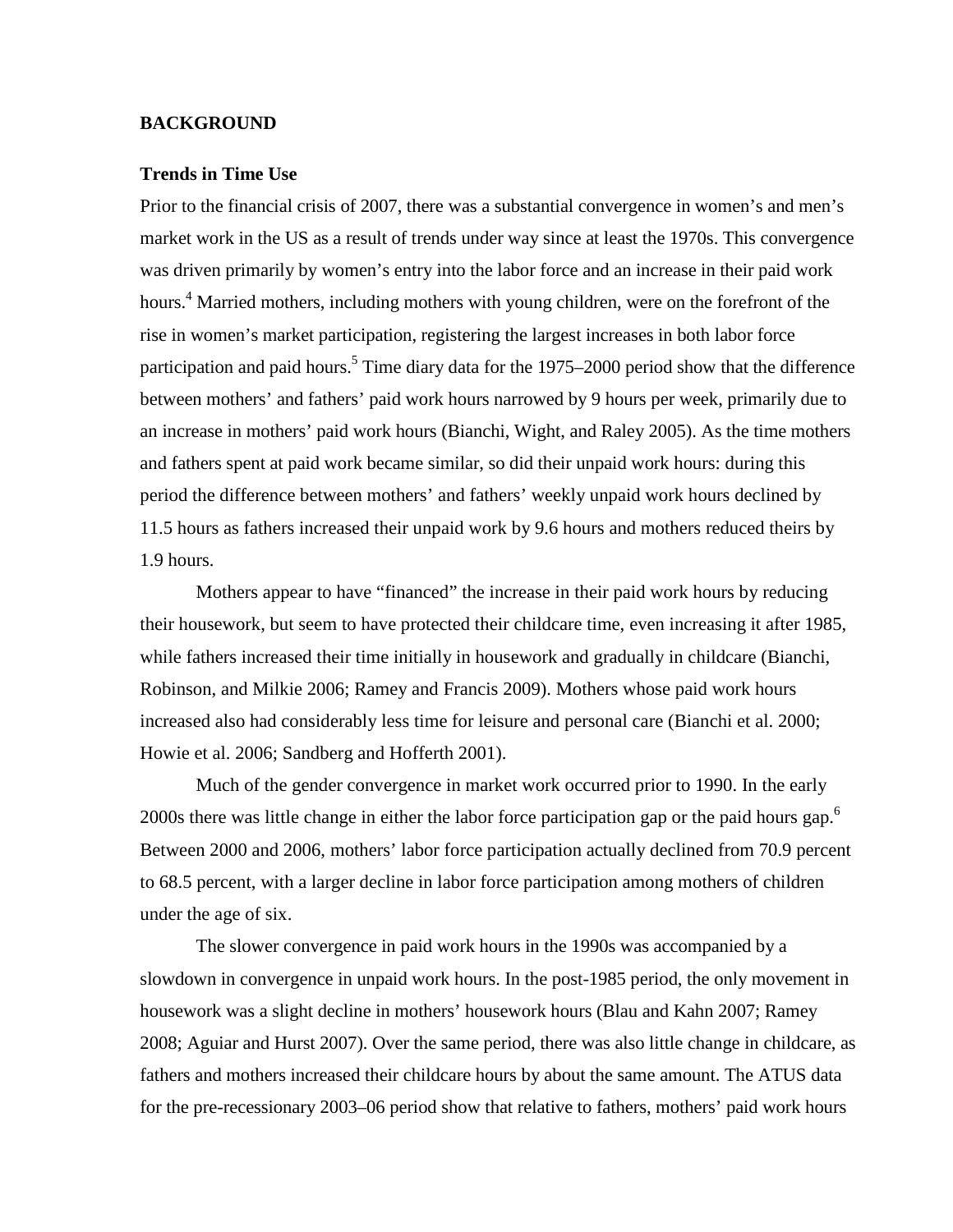increased by only 0.4 hours, while their childcare and housework declined by 0.3 hours and 0.1 hours, respectively (Bianchi 2011).

Cross-sectional studies based on ATUS data show inequalities in childcare hours regardless of employment status. In the 2003–06 period, mothers spent more hours caring for children than fathers did (Guryan, Hurst, and Kearney 2008). The gender gap was larger among the mothers and fathers who were not working for pay, suggesting that the gender difference reflects more than relative time constraints brought by paid work hours. Cross-sectional analyses of variation in time use by individual and household characteristics have similarly confirmed that, regardless of employment status, mothers spend more time than fathers on housework (Bianchi, Wight, and Raley 2005; Hartmann, English, and Hayes 2010).

Underlying the gender differences in the aggregate patterns of time-use are linkages between labor markets, gender norms and the institutional and historical setting. The slowdown in the convergence in unpaid work hours since the mid-1980s, for example, has been traced to the persistence of gender inequitable norms with respect to childcare and housework (Rones, Ilg, and Gardner 1997; Sayer, Cohen, and Casper 2004). While it became more acceptable for women to adopt the traditionally masculine behavior of breadwinning, men have been slow to adopt the feminine behavior of doing unpaid work, possibly because of its devaluation (Coltrane 2000; Risman 1998). Surveys of attitudes suggest greater adaptability of fathers in taking on childcare compared to housework (Boushey and O'Leary 2009; Coltrane 2000). The attitudes toward housework remain more in conformity with the traditional gender division of labor, whereby women who are in the labor force are expected to take on more responsibilities for the home and family than their male partners. Gender asymmetric norms regarding motherhood are also expressed in the anxiety about the ability of employed mothers to be good mothers (Boushey and O'Leary 2009). Mothers' desire to conform to the ideal of motherhood may explain their tendency to protect childcare time in the face of increasing paid work hours (Hays 1996; Blair-Loy 2003).

A number of studies have argued that further progress toward gender parity in paid and unpaid work is unlikely without moving away from the "male" model of employment (with long work weeks) and having childcare centers open for longer hours (Boushey and O'Leary 2009; Jacobs and Gerson 2004; Williams 2000). In the absence of more gender equitable sharing of unpaid and paid work and relaxation of institutional constraints on work-family balance, women's, especially mothers', ability to balance work responsibilities inside and outside of the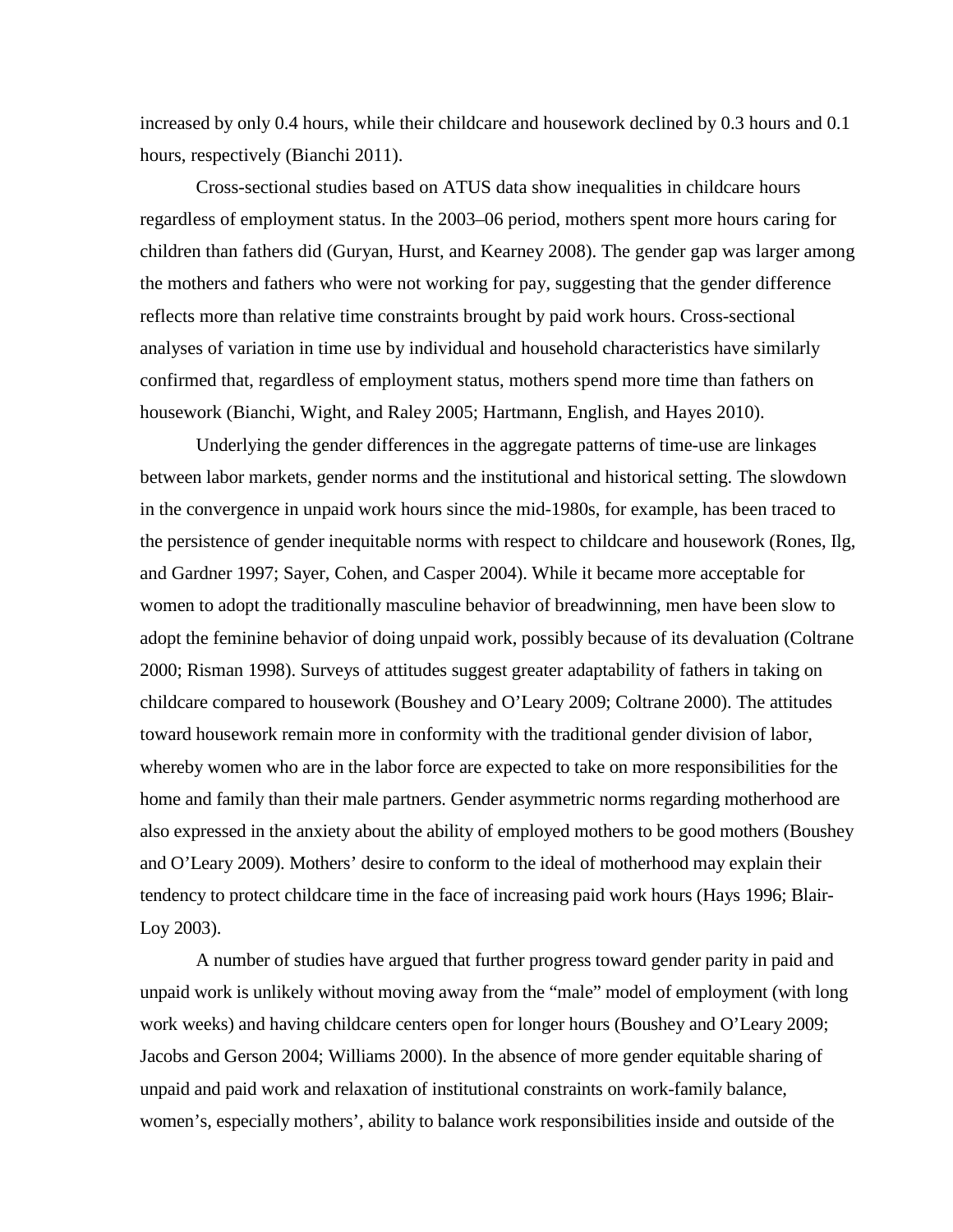home may have finally reached a limit. Slow progress on the paid work front is also attributed to persistent gender inequalities in the US labor markets, in particular, the stagnant gender pay gap despite improvements in women's educational attainment and experience since the mid-1990s (Blau and Kahn 2007), and the persistence of a glass ceiling for highly educated women with work experience (US General Accounting Office 2001).

The emphasis on gender disparity in workloads in much of this literature is challenged by the iso-work argument of Burda, Hamermesh, and Weil (2012). They argue that while women and men differ in how they allocate their time between unpaid and paid work, the total hours each spends working have reached parity in the first decade of the 20<sup>th</sup> century. While the iso-work argument has been put forth as valid in downturns as well as in non-recession times, a stronger test for it would be for similarly situated groups, such as full-time mothers and fathers. The BLS data for 2010 suggest an emerging parity for precisely these groups, which has received attention in the US popular press (Konigsberg 2011).<sup>7</sup> Our study will examine the iso-work argument to ascertain the trends in total work burden of mothers and fathers prior to the recession and the effect of the recession on these trends.

#### **The Effect of the Business Cycle on Time Use**

Macroeconomic theory has long predicted household production to increase during recessions as households substitute home-produced goods and services for market purchases (Benhabib, Rogerson, and Wright 1991; Greenwood and Hercowitz 1991). Only recently has it been possible to empirically examine the relationship between unpaid household production and recessions in the US as time use data from ATUS became available over a business cycle.

Focusing on the 2003–06 period, Burda and Hamermesh (2010) find a positive correlation between the metropolitan area unemployment rates and unpaid work hours in the US. When unemployment is measured at the individual level, however, it was correlated with a disproportionate increase in leisure time rather than home production. In a study of overall changes in time allocation, Aguiar, Hurst, and Karabarbounis (2011) find that during the recession years of 2009–2010, a pooled sample of women and men allocated a considerable share of the decline in their market work hours to nonmarket work (35 percent of the foregone market hours) and about 50 percent to leisure.

The main focus of these studies is changes in household production at the aggregate level with little attention to gender-differentiated effects of a worsening economy. Even when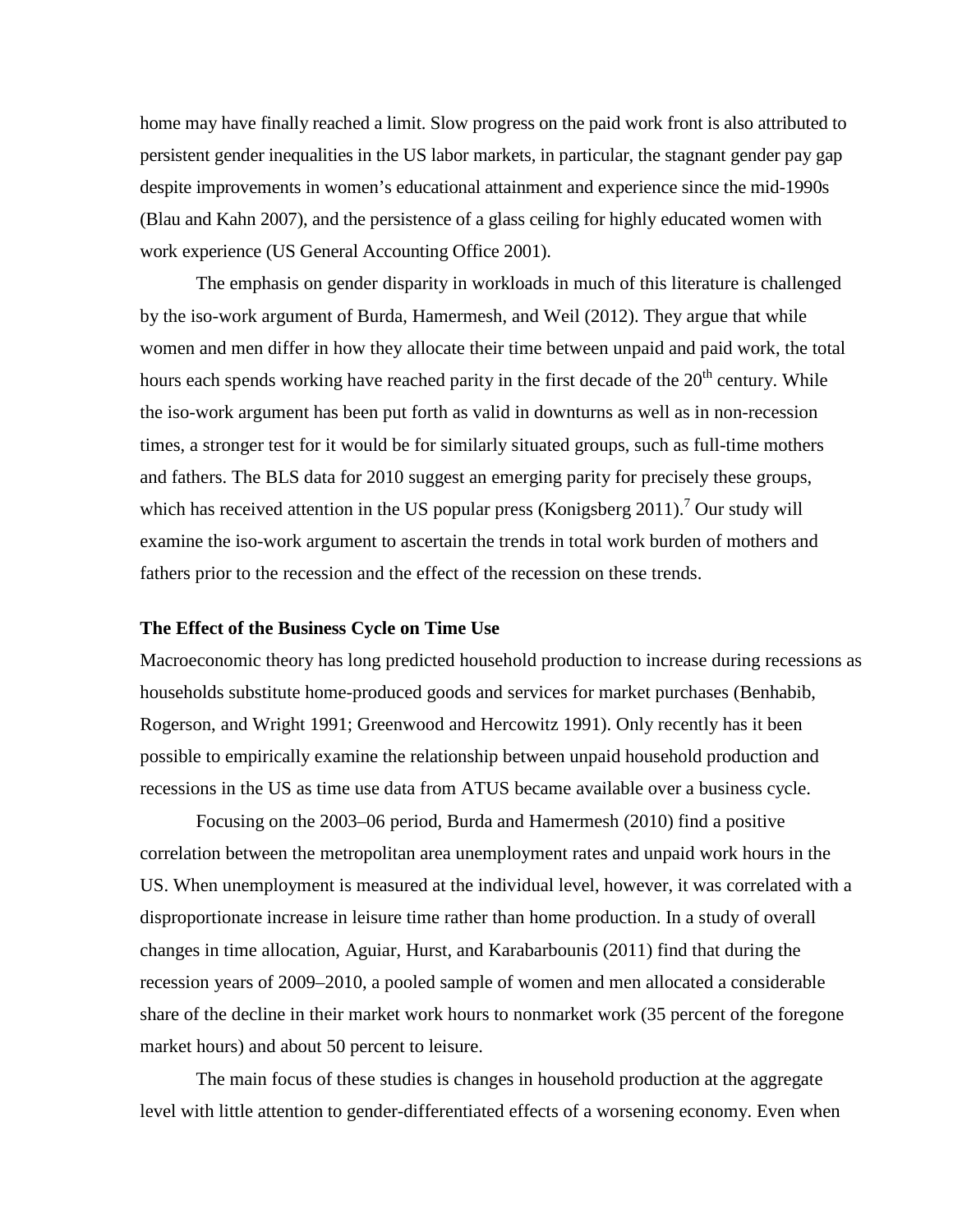they examine changes for women and men separately, they do not examine how women fared relative to men. For example, Aguiar, Hurst, Karabarbounis (2011) compare the time use behavior of women and men during the high unemployment period to those of their counterparts in low unemployment periods. They also confirm that, when examined separately, women and men allocated a similar fraction of their foregone market hours to unpaid work and nonmarket activities. That said, they report that paid work experiences of women and men were quite different between 2008 and 2010 (men's paid work hours declined by 10.8 percent while women's paid work hours declined by only 0.3 percent). This disproportionate decline in men's paid hours combined with a proportional increase in unpaid work hours of women and men suggests a widening of the total work gap between women and men during the recession. This implication, in turn, renders questionable the claims of Burda, Hamermesh, and Weil (2012), who suggest that the total work burden of women and men has remained at parity in downturns as well as in non-recession times. However, the authors do not examine the gender difference in total workloads.

Aguiar, Hurst, and Karabarbounis (2011) also report that when their paid work hours declined, women and men moved into different types of unpaid work: Women did more core housework (cooking, cleaning, laundry) than men, while men increased their time in lawn and garden care, home maintenance and improvement (interior and exterior maintenance, repairs, cleaning, improvements) more than women. In non-work time, again, there were notable gender differences: women allocated more time to sleep while men watched more television. Men also allocated more of their time to education and own medical care than women. A quick assessment of the descriptive statistics in Aguiar, Hurst, and Karabarbounis suggests a narrowing the difference in women's and men's unpaid work hours, which may owe to increase in men's housework hours in activities other than core housework. Moreover, men's leisure time and, to a lesser extent, personal care hours relative to women may have increased. However, the authors do not examine these gender differences.

Other studies based on ATUS data specifically address gender asymmetries in the caregiving time of unemployed women and men during the recession. Hartmann, English, and Hayes (2010) show that in 2008, individual unemployment doubled women's caregiving time while it increased men's caregiving time only slightly. Unemployed men spent twice as much time on housework as employed men, but much less compared to unemployed women. Consistent with this evidence, Aguiar, Hurst, and Karabarbounis (2011) show that a larger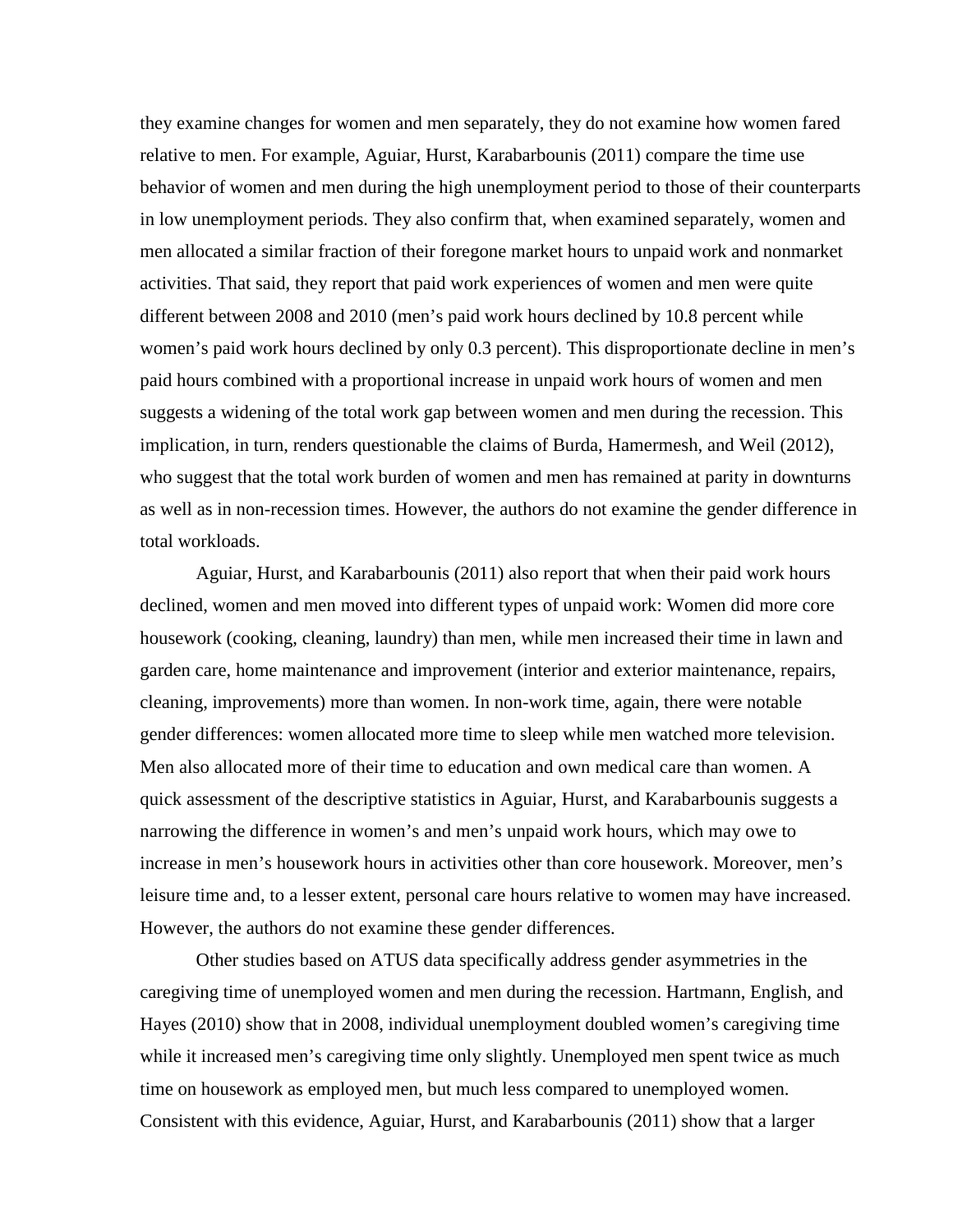proportion of women's foregone market work hours were allocated to childcare than were men's during the recession.

With the economic downturn, married-couple families in which only the wife engaged in paid work jumped from 6.9 percent of all married-couple families in 2008 and 8.4 percent in 2009 (BLS 2010a). This increase reflected a decline in the proportion of dual-income earners among married couples, while the proportion of married-couple families in which the husband was the only employed member remained unchanged. The percentage of married-couple families with own children under 18 with an unemployed husband and an employed wife also nearly doubled from 1.8 percent in 2008 to 3.4 percent in 2009 (Woodring 2010). Mattingly and Smith (2010) show that wives of husbands who ceased employment during the current recession were twice as likely to enter the labor force, particularly among those with older children or no children. These patterns are consistent with the findings of Juhn and Potter (2007), who report that women are 5 to 6 percent more likely to enter employment if their husbands exit employment, and that this "added worker" effect held in the 2001 recession.

Examining coupled parents' time allocation over the 2003–09 period, Morrill and Pabilonia (2012) find that mothers provided more childcare during the pre-recessionary period, while fathers provided more childcare as the economy worsened. While mothers' total time with children was invariant to state unemployment rates, at higher unemployment rates the time they spent on educational (enriching) childcare activities such as socializing and attending cultural events with children decreased, albeit not at conventional levels of statistical significance (Morrill and Pabilonia 2012). As the state unemployment rates reached above 8 percent, fathers spent more time in enriching childcare activities, which they attribute to the greater likelihood of nonstandard (including weekend) employment hours for mothers in a high unemployment context.

This evidence suggests that one way in which the recession might have affected time use of mothers and fathers is by increasing the effect of spousal factors on paid and unpaid uses of time. If so, this would be a reversal of the trend since 1980, whereby married women's, including mothers', labor supply decisions have became less responsive to their husbands' labor market behavior (Blau and Kahn 2007; Boushey 2008). Based on 2003–04 ATUS data, Connelly and Kimmel (2009) find that on week days, mothers and fathers are both unresponsive to unpaid uses of each other's time. On weekends, however, mothers' housework hours increased along with their spouses' housework hours.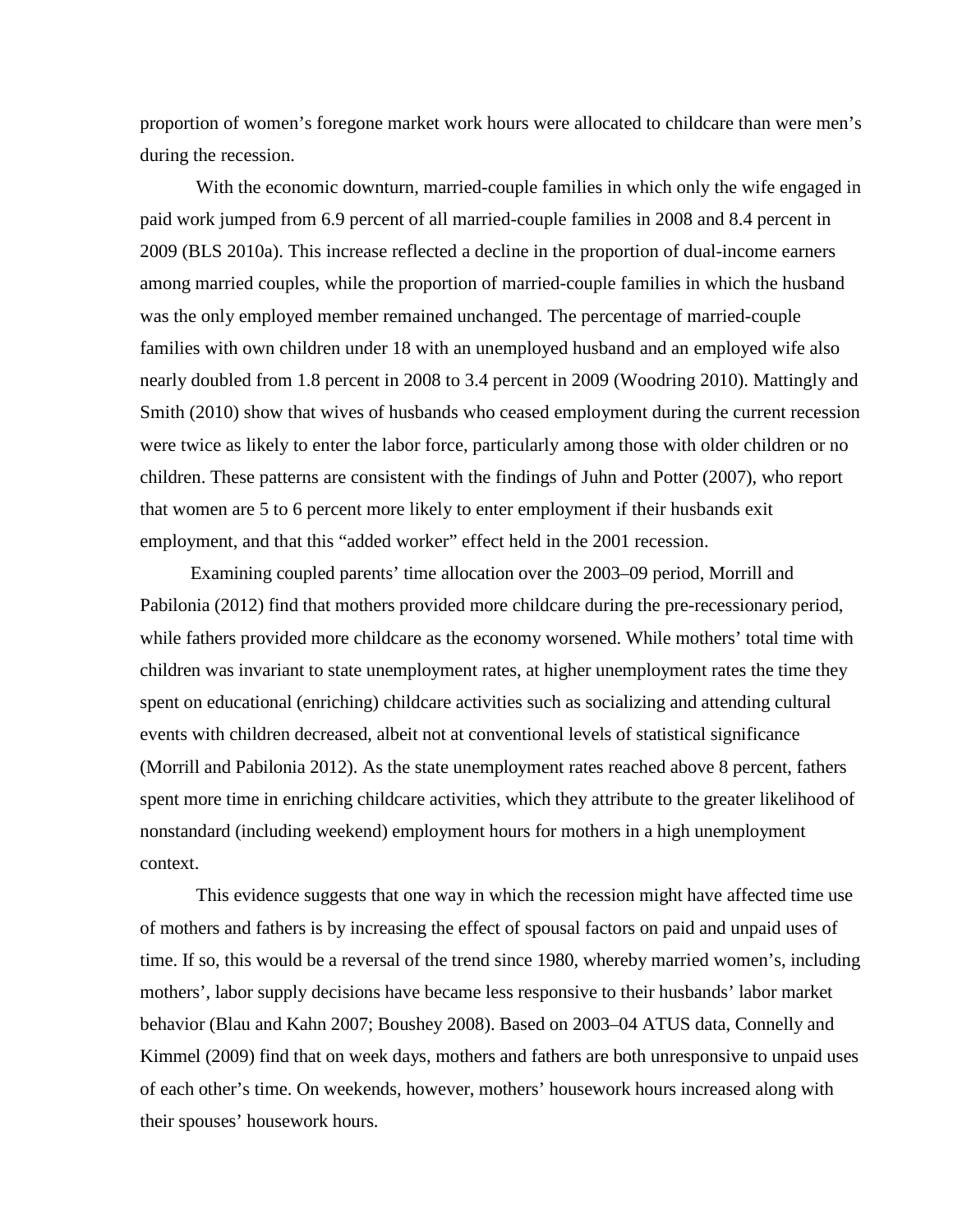A similar complementarity might emerge in childcare during a downturn. In households with employed mothers, job losses, or reduction in paid work hours for fathers, fathers might be lead to provide more childcare via the increasing availability of fathers. Increased childcare by fathers was observed after the 1991 recession in the US, albeit such an increase was temporary; as employment picked up, fathers' childcare hours declined (Casper and O'Connell 1998; US Census Bureau 2010). With respect to housework, while in non-recessionary times mothers tend to do less housework so as to finance the increase in their paid work hours, in a recession, in addition, they may dip into their childcare hours. A likely response, that again signals complementarity between spousal activities, might be for fathers to increase their housework and childcare hours. Recession might have also increased the need for more adult care and reduced shopping hours as mothers and fathers cut down on consumption. However, how these activities respond during a recession is unknown a priori.

Overall, based on the macroeconomic and microeconomic literatures, we expect that the widespread job losses for men and employment increases for women occasioned by the US recession were associated with decline in mothers' unpaid work hours and increase in fathers' unpaid work hours. Thus, the convergence in paid work hours of mothers and fathers during the recession would be coupled with convergence in unpaid work hours. However, we expect a slower convergence in unpaid work compared to paid work. One reason is the rigidity in gender norms. Just as childcare hours of employed mothers are not responsive to their entry into the labor force or increased hours at paid work, housework hours of fathers may not be responsive to the decline in their labor market hours or change in employment status. Secondly, prior to the recession, the trends in paid and unpaid work were nearly at a standstill, hitting perhaps a limit within the current institutional context, especially in unpaid work. Such combination of shifts in paid and unpaid work would have repercussions for leisure or personal care hours. Examining the ensuing changes in total work and non-work hours will help identify gender differences in the well-being impacts of the recession.

Given the gender-asymmetric recovery in the job market after the official end of the recession in June 2009, it is possible that the changes in unpaid work hours either were reversed or continued at a slower rate. Job gains for fathers while mothers' employment was flat, especially after January 2010 (Kochhar 2011; IWPR 2011b), suggest a return to the paid work patterns of the prerecession years. Should the ATUS data reflect these changes, in the jobless recovery period we expect slowdown or reversal of changes in the area of unpaid work.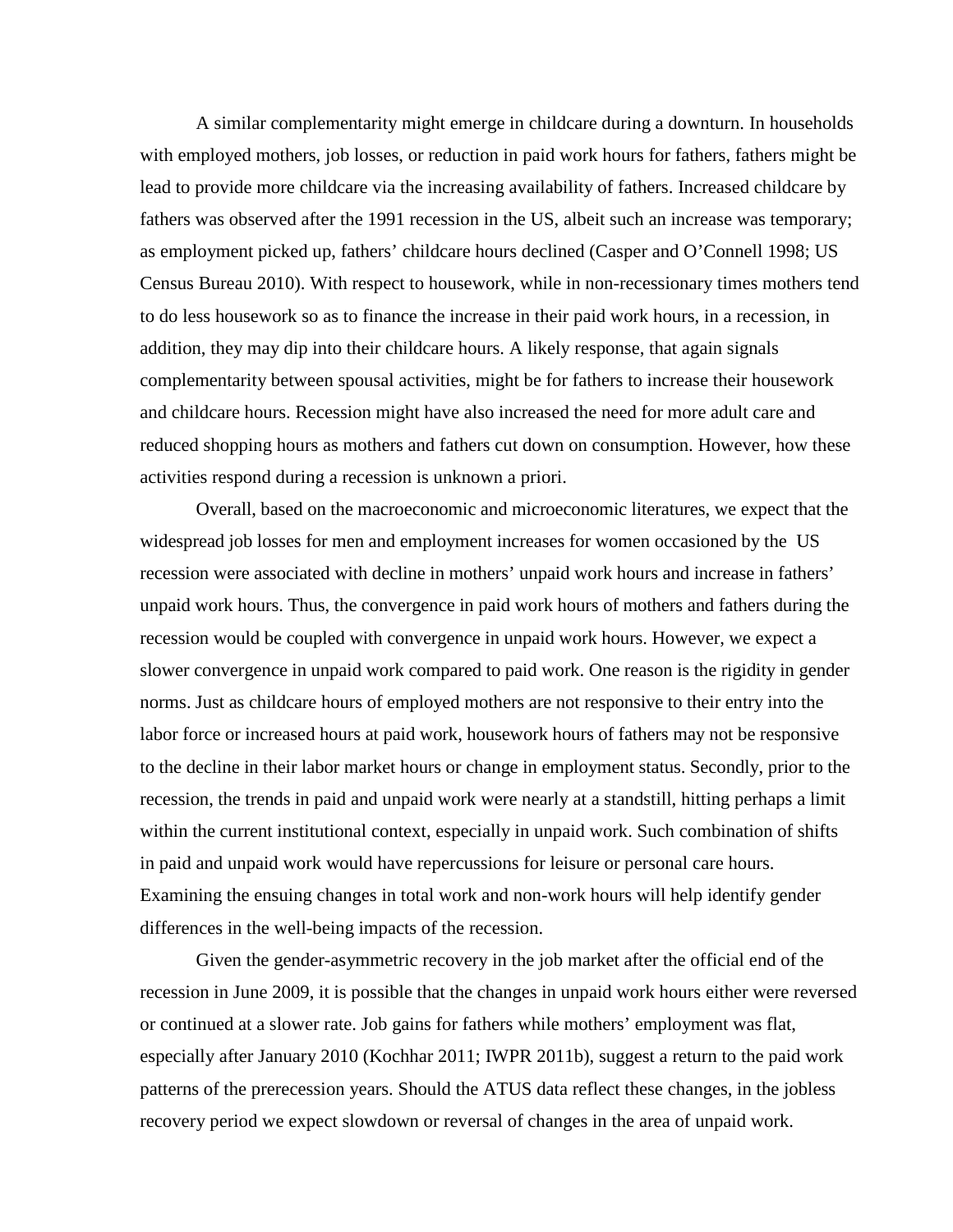### **DATA AND METHOD**

Our sample comprises of 25,430 ATUS time diary respondents between the ages of 18 and 65 who resided in the same household with their spouse and at least one child. We exclude women and men who were in the armed forces, students, self-employed or employed without pay. The sample includes 13,439 mothers and 11,991 fathers. Appendix Table 1 reports the individual and household characteristics of these mothers and fathers. We weighted all observations using harmonized individual weights provided by the ATUS, which renders the sample of mothers and fathers representative of the US population of mothers and fathers.

Following the recent studies that examine ATUS data, we aggregate detailed activities into four alternative uses of time: paid (market) work, unpaid (nonmarket) work, leisure, and personal care activities (Connelly and Kimmel 2009; Kimmel and Connelly 2007).<sup>8</sup> Prior to the recession, during January 2003 – November 2007, these four uses of time accounted for 92.4 percent of mothers' and 92.7 percent of fathers' weekly activities, with the rest of the time spent on government and civic obligations, volunteer activities, telephone conversations, and/or education.

Total work time is the sum of hours spent in paid and unpaid work. Along with Aguiar, Hurst, and Karabarbounis (2011), we define paid (market) work as time spent in activities for pay, and include in this category all time spent working in the market sector on main jobs, second jobs, and overtime, including any time spent commuting to/from work and time spent on work-related activities.

We distinguish among alternative uses of non-market time of unpaid work, leisure, and personal care based on the third-party principle. Unpaid work comprises of activities that one could pay a third party to perform, but for which one is not paid. Housework encompasses all types of housework, such as interior and exterior cleaning, laundry, and sewing. We keep shopping as a distinct category, since some types of shopping, such as purchases of clothing, are enjoyable activities that are akin to leisure, while others, such as grocery shopping, may be more like housework. Moreover, especially during recessions when the opportunity cost of time declines for the unemployed, shopping more hours might be a way for households to sustain their pre-recession consumption levels (Aguiar and Hurst 2007). They might thereby reduce the expenditures (for example, by finding lower-priced goods). While the same strategy might apply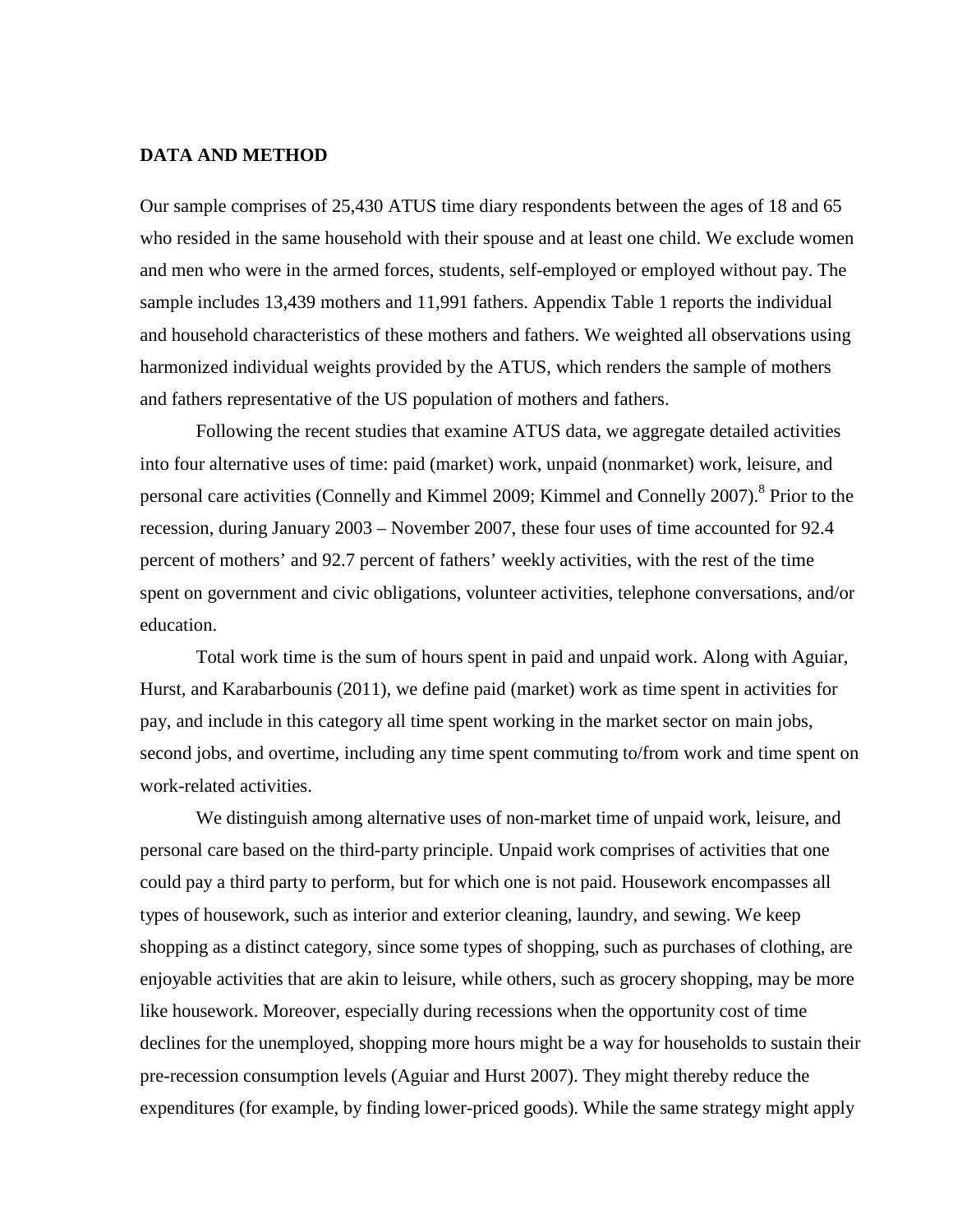to other items, there is also the option of foregoing or delaying purchases of these items, with declining household income. These considerations make the relationship between shopping hours and the recession unknown a priori.

We keep childcare and housework as separate categories of work since, unlike home production of goods and services, parental childcare has an investment component and is likely to be more enjoyable than housework (Connelly and Kimmel 2010; Guryan, Hurst, and Kearney 2008). Moreover, recent studies show that childcare time behaves neither like housework nor like leisure; it is done more on the weekdays while housework can be delayed or foregone completely when time constraints intensify (Kimmel and Connelly 2007).

Childcare comprises primary care activities of providing physical care for children; reading to, playing with, and looking after children; doing arts and crafts, playing sports; talking with and listening to children; organizing, planning, and attending children's events; and picking up or dropping off children.<sup>9</sup> We examine childcare as a general category and also, following Morrill and Pabilonia (2012), we differentiate between routine childcare and enriching childcare activities. Routine care involves attending to the basic needs of children such as feeding and bathing them, while enriching childcare entails any time spent on educational activities such as reading to/with children, helping them with homework, or attending social events with children.<sup>10</sup>

We include adult care as a separate category of care that is likely to be affected by the recession. Adult care consists of providing physical and medical care for adults (those 18 and over), obtaining medical and care services for them, and the waiting associated with these activities. These adults are either household members or reside in another household. While still under discussion, adult caregiving is different than child care as it probably does not have an investment component. Recession may have created additional work caring for adults, as their health deteriorates, for example, because they delayed hospital care, doctor's visits, and prescription drug purchases when they lost income, jobs, and health insurance, or simply due to the presence of the unemployed spouse in the household.

Leisure comprises of activities that one cannot pay someone else to do. We include in this category television watching, listening to music, socializing with friends, and other recreational activities. Personal care comprises of sleeping, own medical care, and other activities related to satisfying needs. Like leisure, one cannot pay a third party to do these activities but, unlike leisure, doing at least some of these activities is necessary for survival.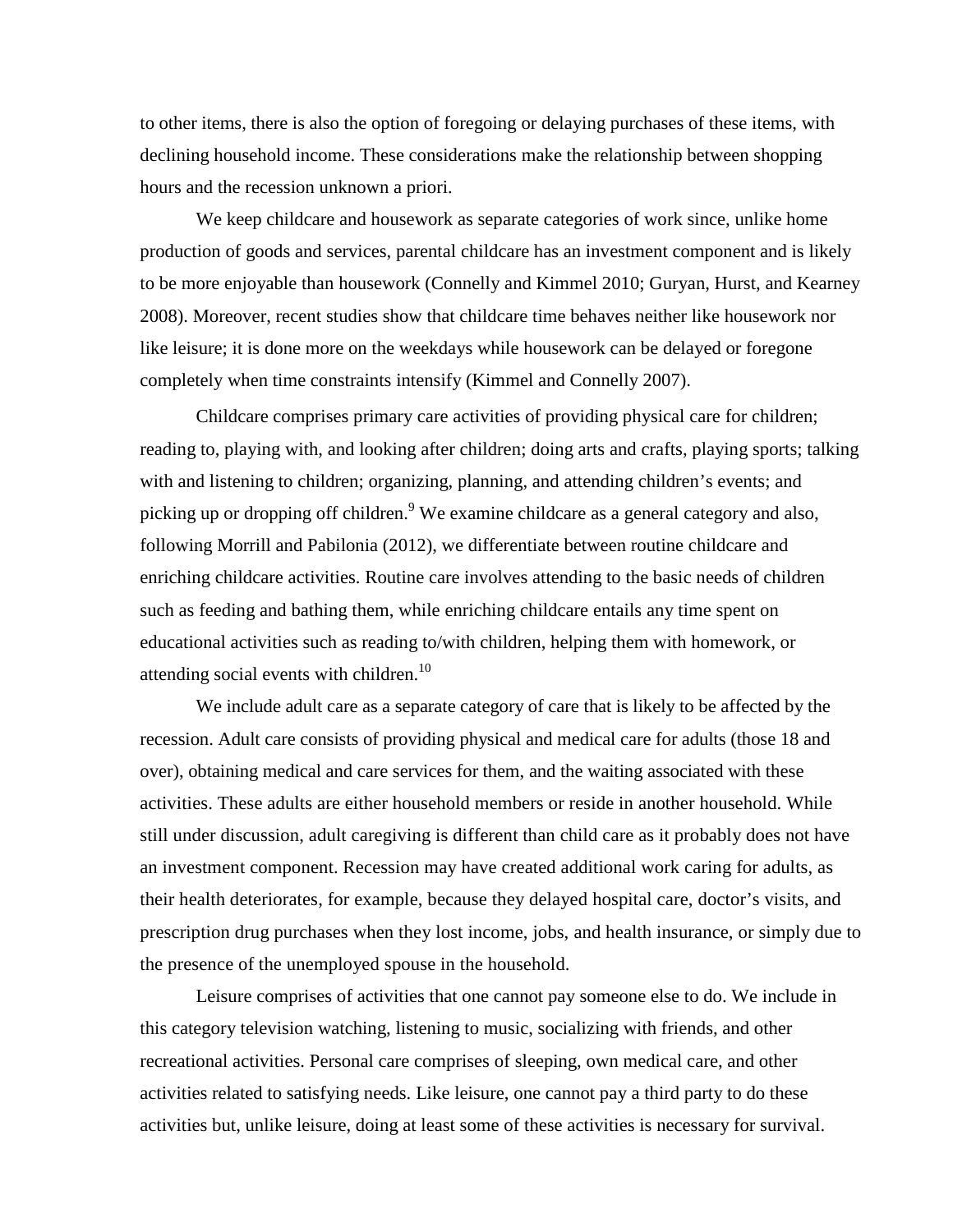The time use patterns prior to 2007 suggest that women spend more time in these activities than men, while men spend more time on leisure activities than women (Aguiar and Hurst 2007).

We examine the effect of the recession using the National Bureau of Economic Research (NBER) dating of the 2003–10 business cycle: expansion (January 2003 – November 2007), crisis and recession (December 2007–June 2009), and recovery (July 2009 – December 2010). The concern with the NBER dating is that average weekly hours in paid work did not begin to fall dramatically until about six months into the NBER dated recession, and most job losses came between 2008 and 2009 (Kroll 2011, Morrill and Pabilonia 2012). Aguiar, Hurst, and Karabarbounis (2011) reason that the greatest drop in paid work hours and increase in the unemployment rate occurred between 2008 and 2009, and consider 2009 and 2010 as the recession years. However, this job loss approach to dating the recession does not accurately reflect the experience of mothers, whose paid work hours increased notably between 2007 and 2008 as they entered the labor force to supplement family income in response to the downturn (Şahin, Song, and Hobijn 2010). As a result, we use the NBER's dating of the cycle, and for sensitivity check, use the dating that emphasizes intensity of job losses. In the NBER method, we refer to the June 2009 – December 2010 period as the "extended unemployment" or "jobless recovery" period.

We distinguish the effect of the recession on time use by fitting a linear trend for each time use category for mothers, fathers, and the pooled sample over the January 2003 – November 2007 period and extrapolating the values for December 2007 – December 2010 based on these trends. While the linear extrapolation is based on a rather brief period, the time use values during the pre-recession period are fairly consistent with the values reported in earlier studies that go back in time (Bianchi 2011; Connelly and Kimmel 2010; Guryan, Hurst, and Kearney 2008). We then isolate the "trend effect" from the "cycle effect" during the recession and the extended unemployment period based on ordinary least squares (OLS) estimation technique, where the dependent variable is the extrapolated weekly hours spent in each time use category. We attribute any difference between the observed and trend values to the recession (as the cycle effect), as distinct from the trend (the trend effect). We engage in a similar exercise to ascertain the cycle effect for the extended unemployment period (comparing the actual change during that period to the change indicated by the trend for that period) and for the combination of the recession and extended unemployment phases. This latter cycle effect can be interpreted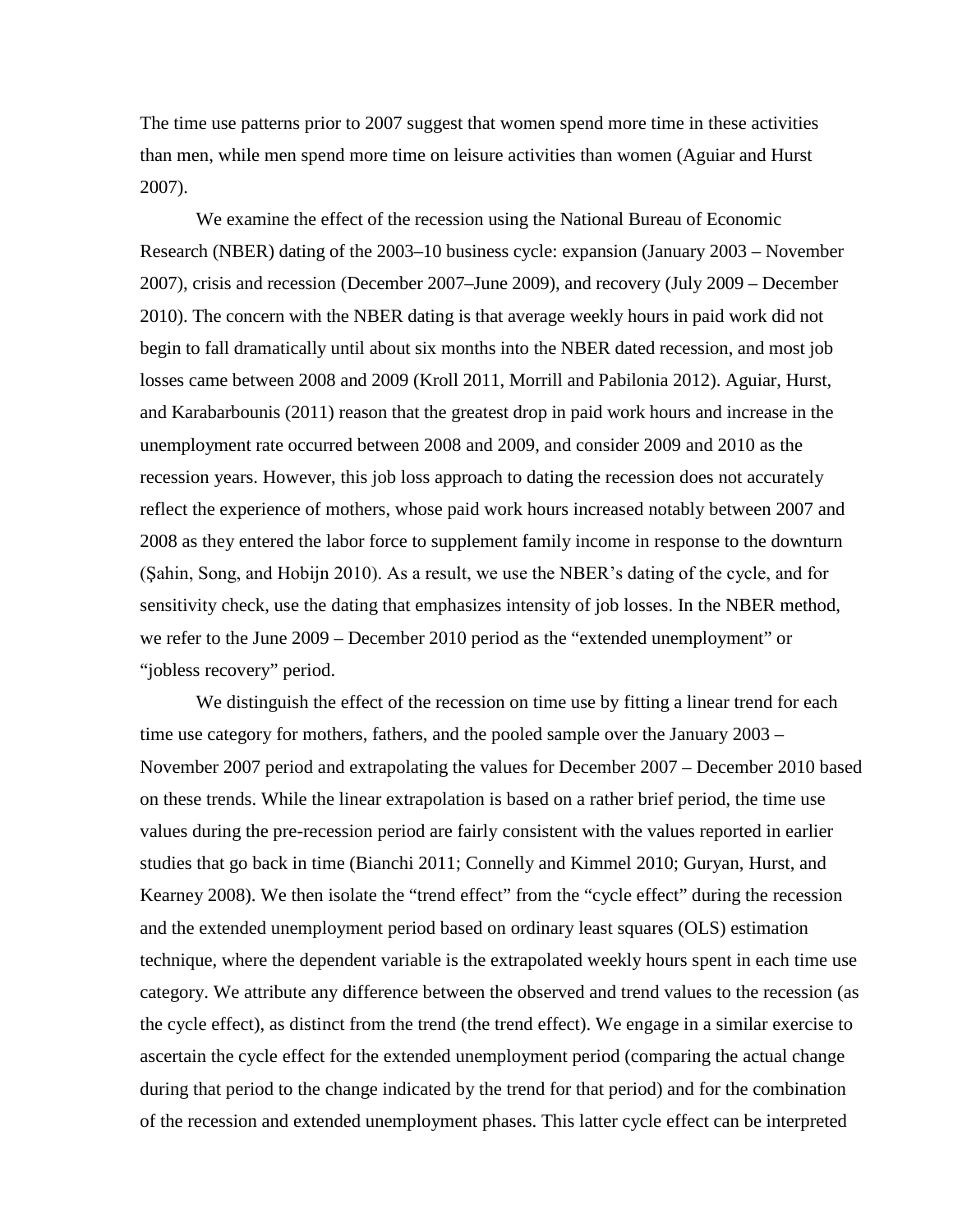as the overall effect of the recession as of December 2010.

### **CHANGES IN EMPLOYMENT STATUS ACCORDING TO ATUS**

In order to provide the labor market context for the analysis of time use based on the ATUS data, we examine mothers' and fathers' employment status and paid work hours from 2003–10. Table 1 shows the changes according to two ways of dating the recession. According to the NBER method in the upper panel, in the pre-recession period, 44 percent of mothers were employed full-time, nearly 20 percent were in part-time jobs, about 4 percent were unemployed, and a third of them were out of the labor force. By comparison, prior to the recession, 89 percent of fathers were employed full-time, close to 3 percent were employed part-time, 3 percent were unemployed, and 5 percent were out of the labor force.

Between 2003 and 2010, mothers' and fathers' distribution across employment categories became more similar. According to the NBER dated cycle, during the recession, this convergence was driven primarily by the entry of mothers into the labor force as full-time workers and, to a lesser extent, by the opposite changes—an exit pattern—for fathers. The increase in mothers' labor force participation rate during the recession is consistent with both the long-term trend for women in the US and their entry into the labor force as added workers during previous recessions (Juhn and Potter 2007; Şahin, Song, and Hobijn 2010).

During the recession mothers' labor force participation rate increased by 3.6 percentage points, 2.6 percentage points of which took the form of an increase in the proportion of full-time employed women. Both mothers and, to a lesser extent, fathers also became unemployed during this period. However, unlike mothers, fathers moved into unemployment from full-time jobs. A smaller share of previously full-time employed fathers either found part-time employment or dropped out of the labor force.

After the official end of the recession in June 2009, referred to as the extended unemployment period in Table 1, there were reversals in mothers' employment status: The proportion of employed mothers declined slightly in full-time jobs and, to a lesser extent, in part-time work, as mothers became unemployed and moved out of the labor force. Despite the declines in mothers' labor force participation and employment, however, the convergence in mothers' and fathers' employment status continued, largely because the changes for fathers during the recession became more pronounced in the subsequent jobless recovery period as the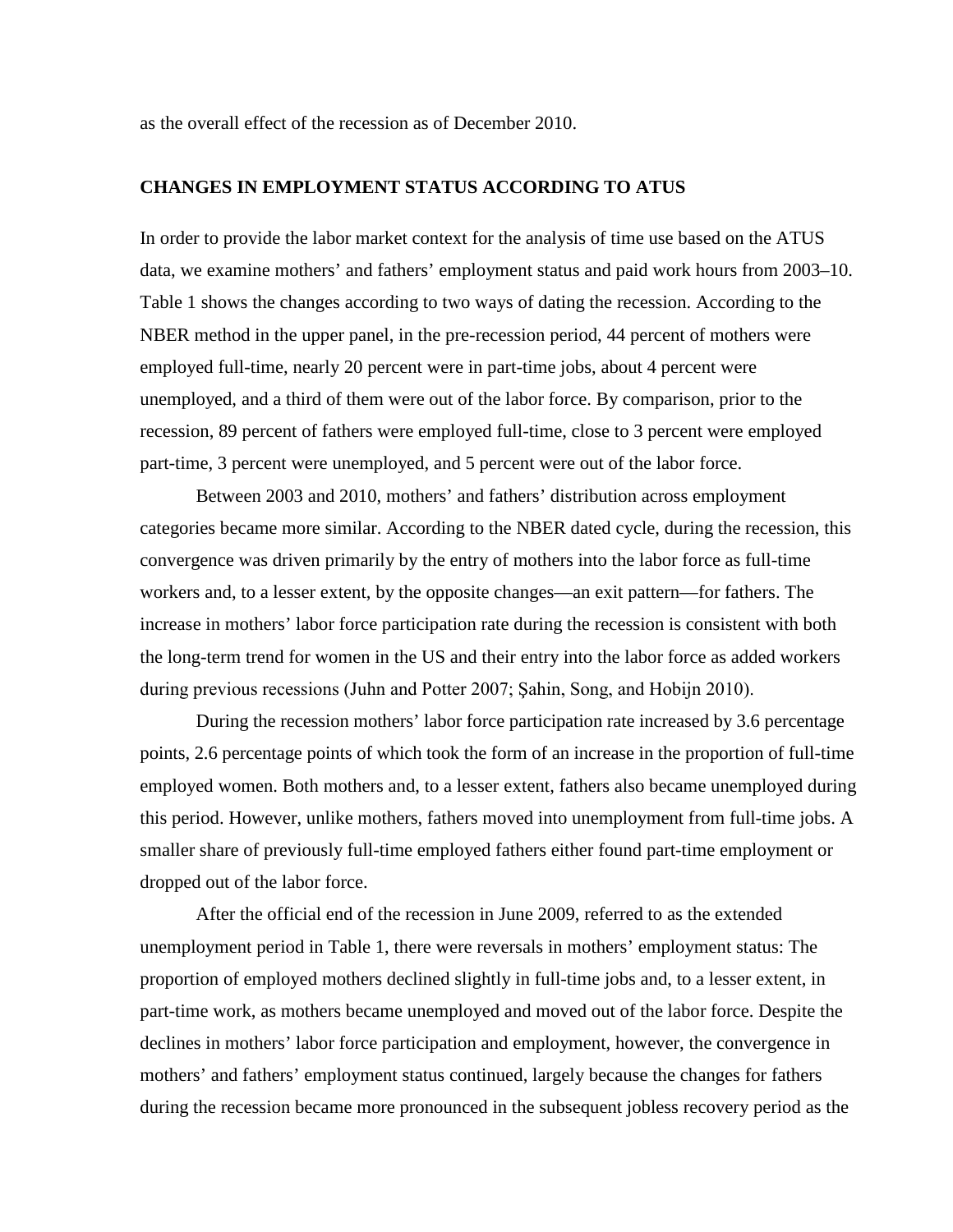proportion of unemployed fathers nearly doubled. This dramatic increase in unemployment was accompanied by a notable drop in the proportion of fathers who were employed fulltime. The increase in fathers' unemployment during this extended unemployment period reflects continued job losses until the end of 2009, as documented by the BLS data, well beyond the NBER dated end of the recession (BLS 2011).

As the lower panel in Table 1 shows, if intensity of job losses is used to date the recession and 2008 is considered part of the pre-recession period, the employment status changes for fathers are fairly consistent with the results of the NBER dated cycle. However, this approach contributes to a loss of information on mothers' employment status. Specifically, the jump in mothers' full-time employment participation during

December 2007 and June 2009 and the continuous rise in mothers' unemployment rate are obscured.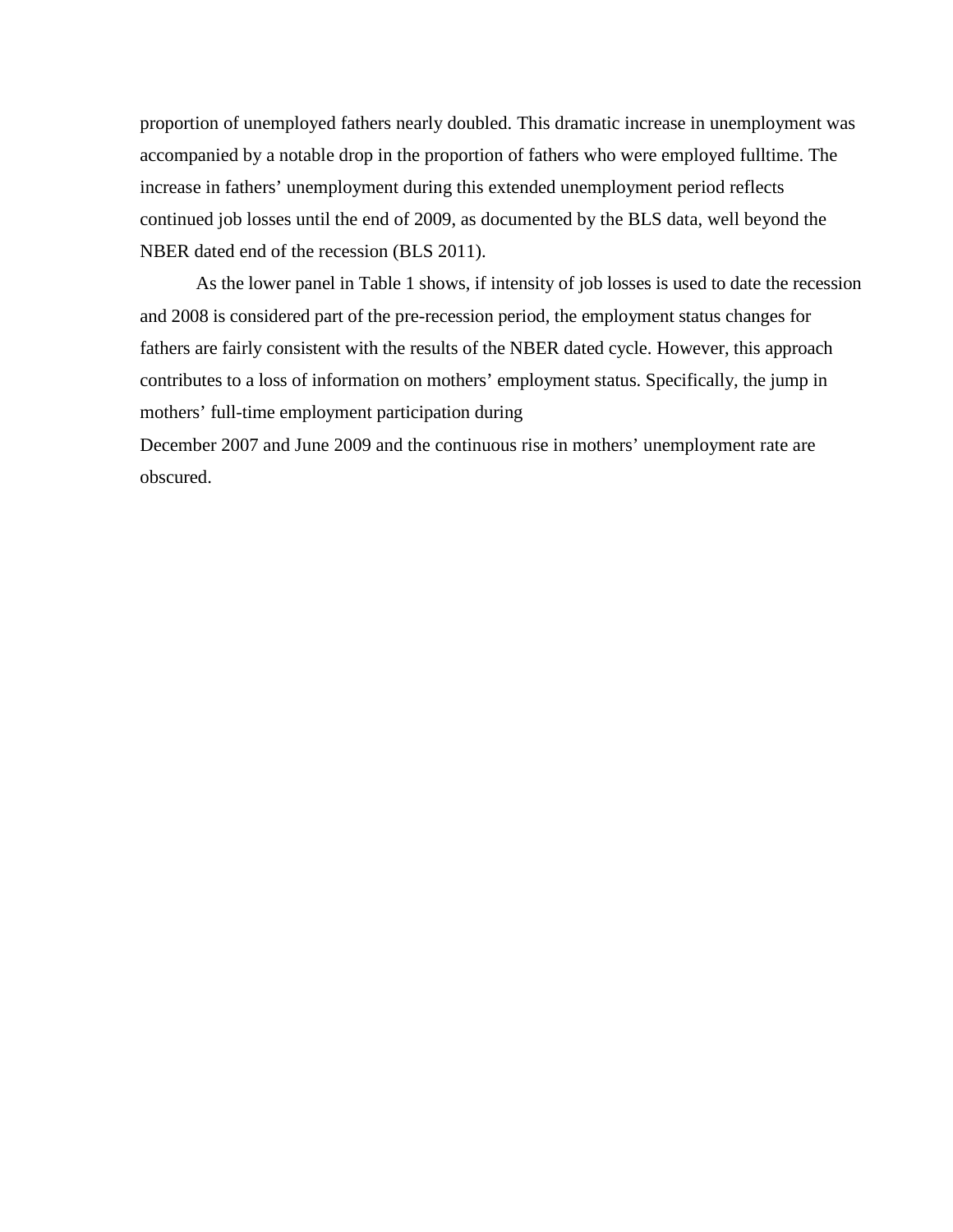|                                                                                                                               |                       |                       | Mothers           |                              |                       |                       |                   |                              |
|-------------------------------------------------------------------------------------------------------------------------------|-----------------------|-----------------------|-------------------|------------------------------|-----------------------|-----------------------|-------------------|------------------------------|
|                                                                                                                               | Full-time<br>Employed | Part-time<br>Employed | Unemployed        | Out of<br>the labor<br>force | Full-time<br>Employed | Part-time<br>Employed | Unemployed        | Out of<br>the labor<br>force |
|                                                                                                                               |                       |                       |                   |                              | <b>NBER</b> dating    |                       |                   |                              |
| Prerecession<br>(2003-November 2007)<br>Recession<br>(December 2007-June 2009)<br>Extended unemployment<br>$(July 2009-2010)$ | 44.0<br>46.6<br>45.5  | 18.9<br>18.9<br>18.1  | 3.9<br>4.9<br>6.0 | 33.2<br>29.6<br>30.4         | 89.2<br>88.4<br>83.2  | 2.6<br>2.8<br>4.2     | 3.0<br>3.6<br>6.9 | 5.1<br>5.2<br>5.7            |
|                                                                                                                               |                       |                       |                   | Job loss dating              |                       |                       |                   |                              |
| Prerecession<br>$(2003 - 2008)$<br>Recession<br>$(2009-2010)$                                                                 | 44.7<br>44.9          | 18.8<br>18.4          | 4.3<br>5.6        | 32.2<br>31.1                 | 88.9<br>81.8          | 2.7<br>4.6            | 3.3<br>7.0        | 5.1<br>6.6                   |
| Number of observations                                                                                                        | 6,069                 | 2,504                 | 601               | 4,265                        | 10,545                | 343                   | 448               | 655                          |

*Table 1* Mothers' and fathers' distribution by employment status over the 2003–10 business cycle by NBER and job loss dating (percent)

*Notes:* Authors' calculations from ATUS data files 2003–10. The sample consists of 13,439 mothers and 11,991 fathers. The numbers are weighted averages of weekend and weekday samples. All observations are weighted by ATUS sampling weights.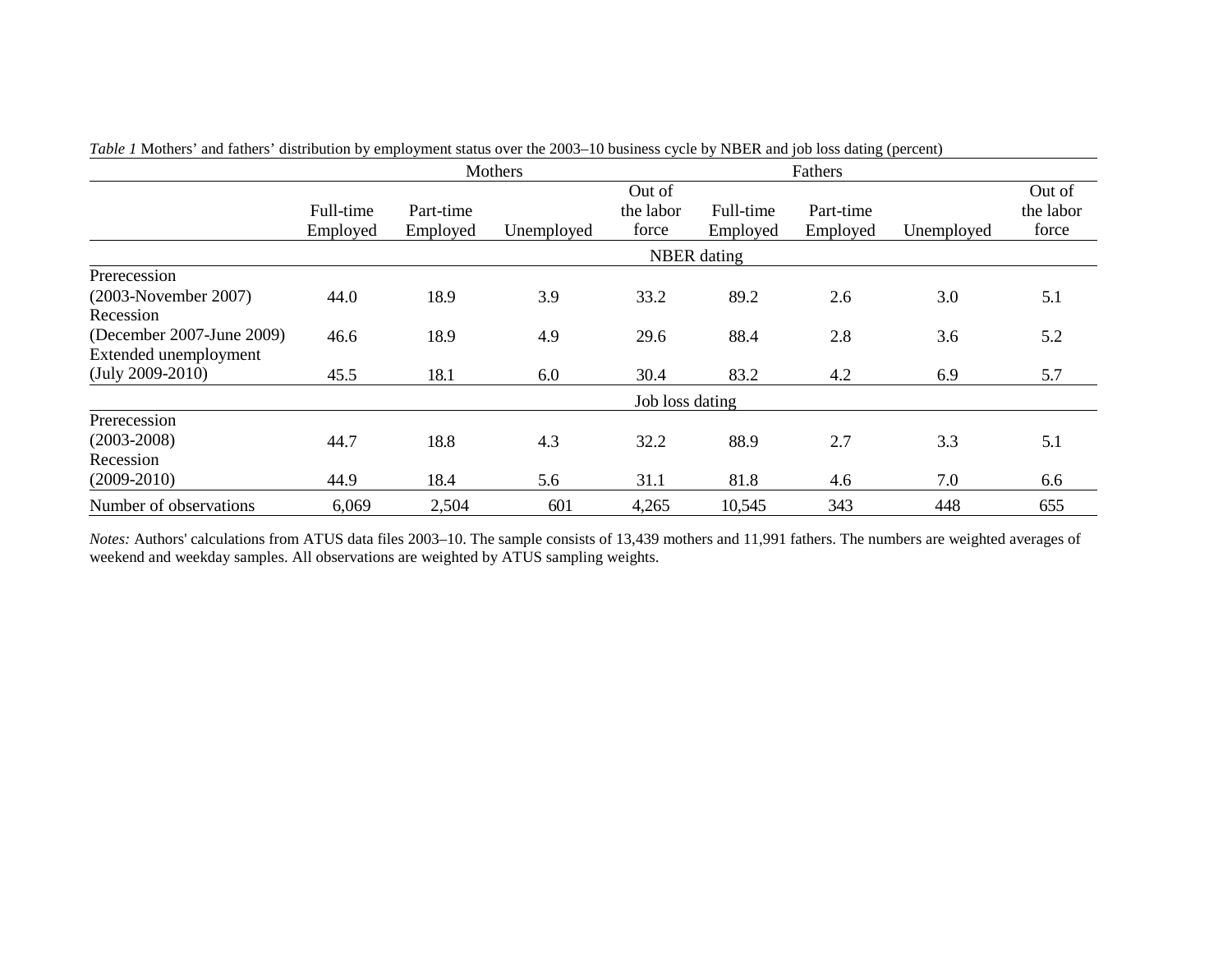As for weekly hours at paid work, Table 2 shows that the recession (NBER-dated) occasioned a convergence similar to that in employment status as mothers' paid work hours increased and fathers' hours declined. After June 2009, the decline in paid hours of fathers continued, particularly among those employed part-time. Paid work hours of mothers with fulltime jobs declined slightly, while the hours of part-time employed mothers remained unchanged. Again, the job loss dating of the recession in the lower panel yields similar results for fathers, but obscures the increase in hours of full-time employed mothers, which occurred between December 2007 and June 2009. In fact, the job loss dating indicates that full-time employed mothers' hours declined during the recession.

Overall, the labor market experiences of ATUS respondent mothers and fathers became more similar over the business cycle. During the recession, this convergence was driven primarily by increases in mothers' labor force participation rate rather than disproportionate job losses for fathers. After June 2009, entry of mothers into the labor force stopped as unemployment among mothers rose, approaching the unemployment rate of fathers.

|           | <b>NBER</b> dating                     |         |         |  |
|-----------|----------------------------------------|---------|---------|--|
|           |                                        | Mothers | Fathers |  |
| Full-time | Prerecession (2003-November 2007)      | 36.7    | 42.8    |  |
|           | Recession (December 2007-June 2009)    | 38.2    | 42.0    |  |
|           | Extended unemployment (July 2009-2010) | 37.1    | 41.6    |  |
| Part-time | Prerecession (2003-November 2007)      | 20.4    | 33.5    |  |
|           | Recession (December 2007-June 2009)    | 21.3    | 32.1    |  |
|           | Extended unemployment (July 2009-2010) | 21.2    | 25.1    |  |
|           | Job loss dating                        |         |         |  |
|           |                                        | Mothers | Fathers |  |
| Full-time | Prerecession (2003-2008)               | 37.2    | 42.4    |  |
|           | Recession (2009-2010)                  | 36.2    | 42.5    |  |
| Part-time | Prerecession (2003-2008)               | 20.5    | 32.9    |  |
|           | Recession (2009-2010)                  | 22.5    | 24.1    |  |

*Table 2* Weekly paid work hours of full-time and part-time employed mothers and fathers by business cycle, 2003–10

*Notes:* Authors' calculations from ATUS data files 2003–10. The sample consists of 13,439 mothers and 11,991 fathers. The numbers are weighted averages of weekend and weekday samples. All observations are weighted by ATUS sampling weights.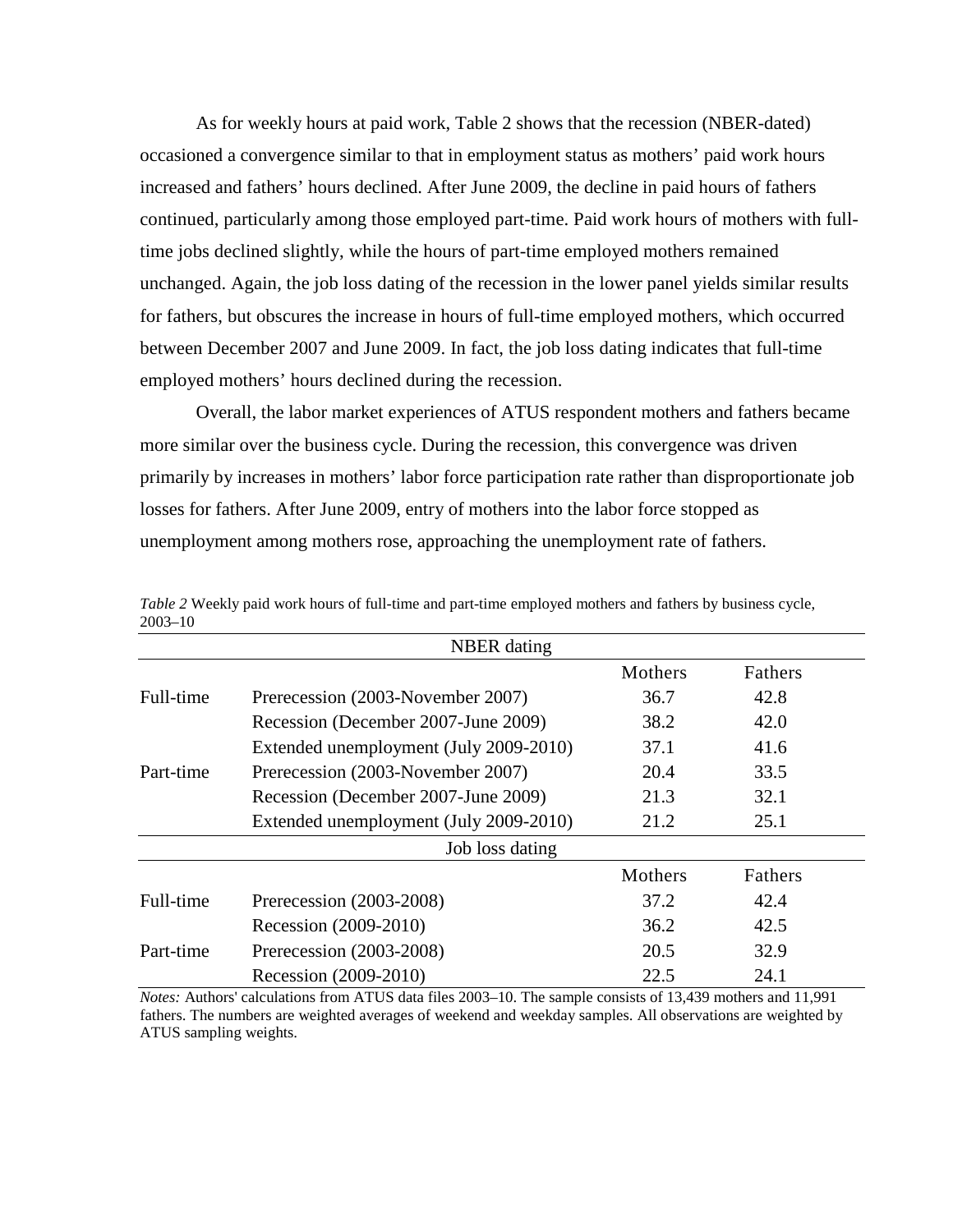# **CHANGES IN MOTHERS' AND FATHERS' TIME USE OVER THE BUSINESS CYCLE**

How have these employment status and paid work hours changes affected mothers' and fathers' unpaid work, total work, leisure, and personal care hours? Did the recession have a notable impact on the trends in time use under way prior to the downturn?

We examine the recession's impact by using the NBER-dating of the cycle, which, as we established in the previous section, presents a more accurate portrait of the labor market changes under way for both mothers and fathers compared to the job loss dating. Table 3 presents the results of the trend analysis for the difference in the average weekly hours of mothers and fathers (mothers minus fathers).<sup>11</sup> We report time spent in each category of work (paid, unpaid, and total) and non-work (personal care and leisure) before the recession and the changes with the recession, the jobless recovery period, and the combined changes over both of these periods. Table 4 shows the changes in time use of mothers and fathers that underlie the disparities reported in Table 3. In each table, columns 2, 5, and 8 report the actual changes experienced by mothers and fathers. Columns 4, 7, and 10 reflect the cycle effects over and above the trend effects reported in columns 3, 6, and 9. The cycle effect reported in column 10 gauges the combined effect of the recession and the extended unemployment, and is numerically equal to the sum of the two cycle effects in columns 4 and 7.

Table 3, column 1 shows that before the recession, on average, fathers worked 21 hours more per week for pay compared to mothers, while mothers performed 20.1 hours more unpaid work per week than fathers. The total (paid and unpaid) work burden of mothers and fathers was nearly the same during this period (fathers worked close to an hour more per week). Likewise, non-work hours of fathers and mothers (sum of personal care and leisure time) were fairly similar, even though mothers spent 3.5 hours more in personal care activities compared to fathers, while fathers had 3.2 hours more leisure. As column 2 shows, during the recession, mothers' and fathers' paid and unpaid work hours converged: relative to fathers, mothers' work hours increased by 3.4 hours per week in paid work and declined by 2.2 hours per week in unpaid work.

While the changes in time use reported in column 2 are the ones experienced by (reported by) mothers and fathers during the recession, they may not be attributable entirely to the recession. It may well be that the trends under way prior to the recession would have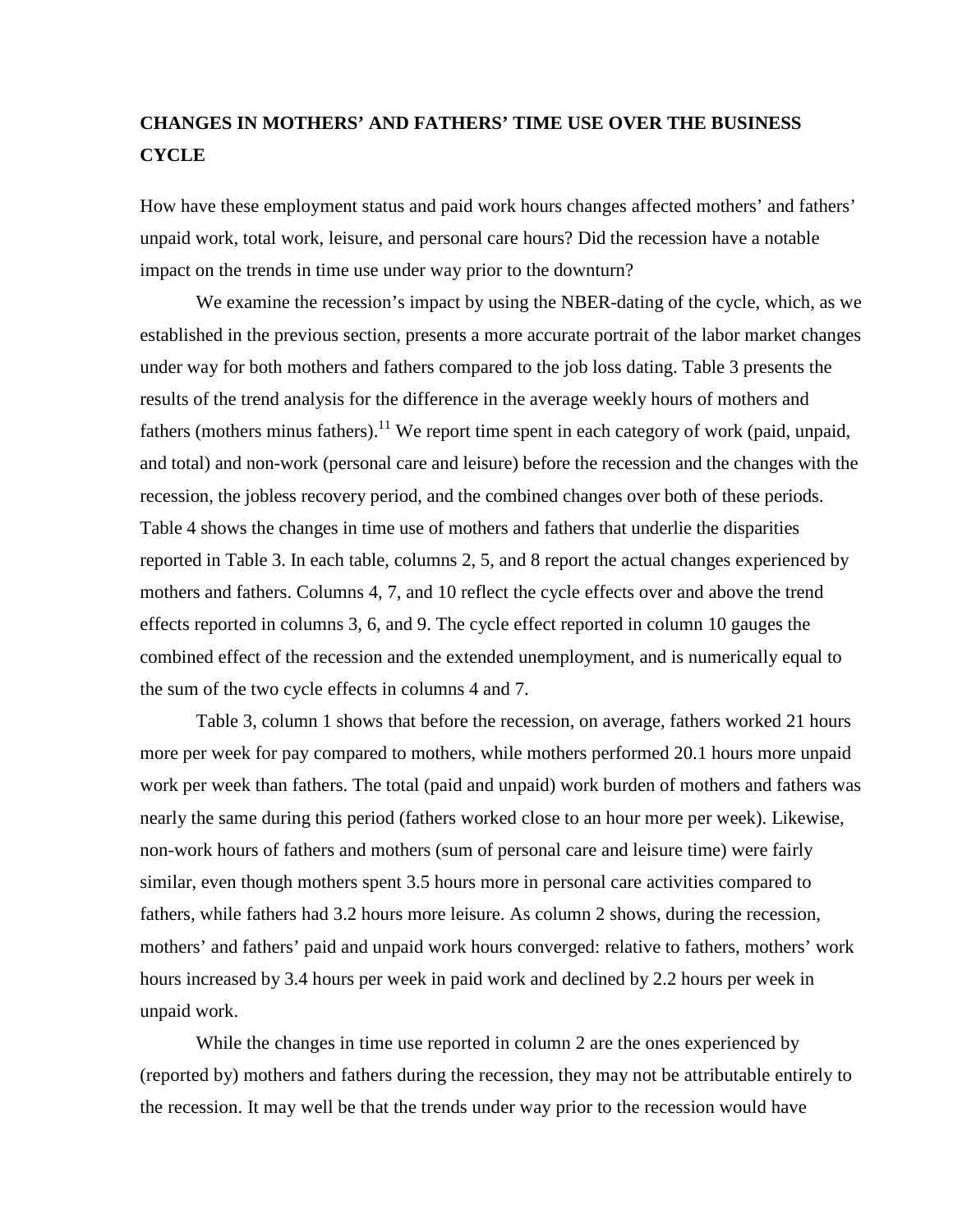brought about these changes even if there had been no financial crisis in 2007. In order to isolate the recession's impact from the underlying trends, we apply a linear extrapolation to the 2003–07 data to identify the trend values for December 2007–June 2009. This trend effect is reported in column 3, while column 4 shows the recession's (cycle's) impact, that is, the observed values during the recession (column 2) minus the extrapolated values (column 3). As column 3 shows, in the absence of the recession, there would have been a small widening of the paid work gap coupled with a smaller narrowing of the unpaid hours gap, hence a relative increase in the total work hours of fathers. The difference in personal care hours would have increased slightly in favor of mothers and the leisure gap would have remained unchanged.

Column 4 shows that the recession overwhelmed these trend effects: when the prerecession trends are accounted for (i.e., the extrapolated values are subtracted from the observed changes during the recession), the recession contributed to the convergence in both the paid and the unpaid work hours of mothers and fathers. The total workload gap widened to the disadvantage of mothers, reversing the trend effect, and personal care time of fathers relative to mothers increased.

We trace the underlying changes in time use gaps in Table 4. The convergence in paid work hours due to the recession (the cycle effect in Table 3, column 4) was driven by an increase (by 1.7 hours) in mothers' paid work hours combined with a decline (by 2.4 hours) in fathers' paid work hours, both statistically significant at conventional levels. The narrowing gap in unpaid work hours was driven solely by a 1.5 hour per week decline in mothers' unpaid work. Without any change in unpaid work hours of fathers, fewer hours at paid work translated into fewer hours of total work for them, which nearly fully accounted for the rise in total workload gap in Table 3. Overall, the recession years contributed to the dual convergence in the paid and unpaid work hours of mothers and fathers, with the convergence in unpaid work driven by changes in, primarily, mothers' behavior.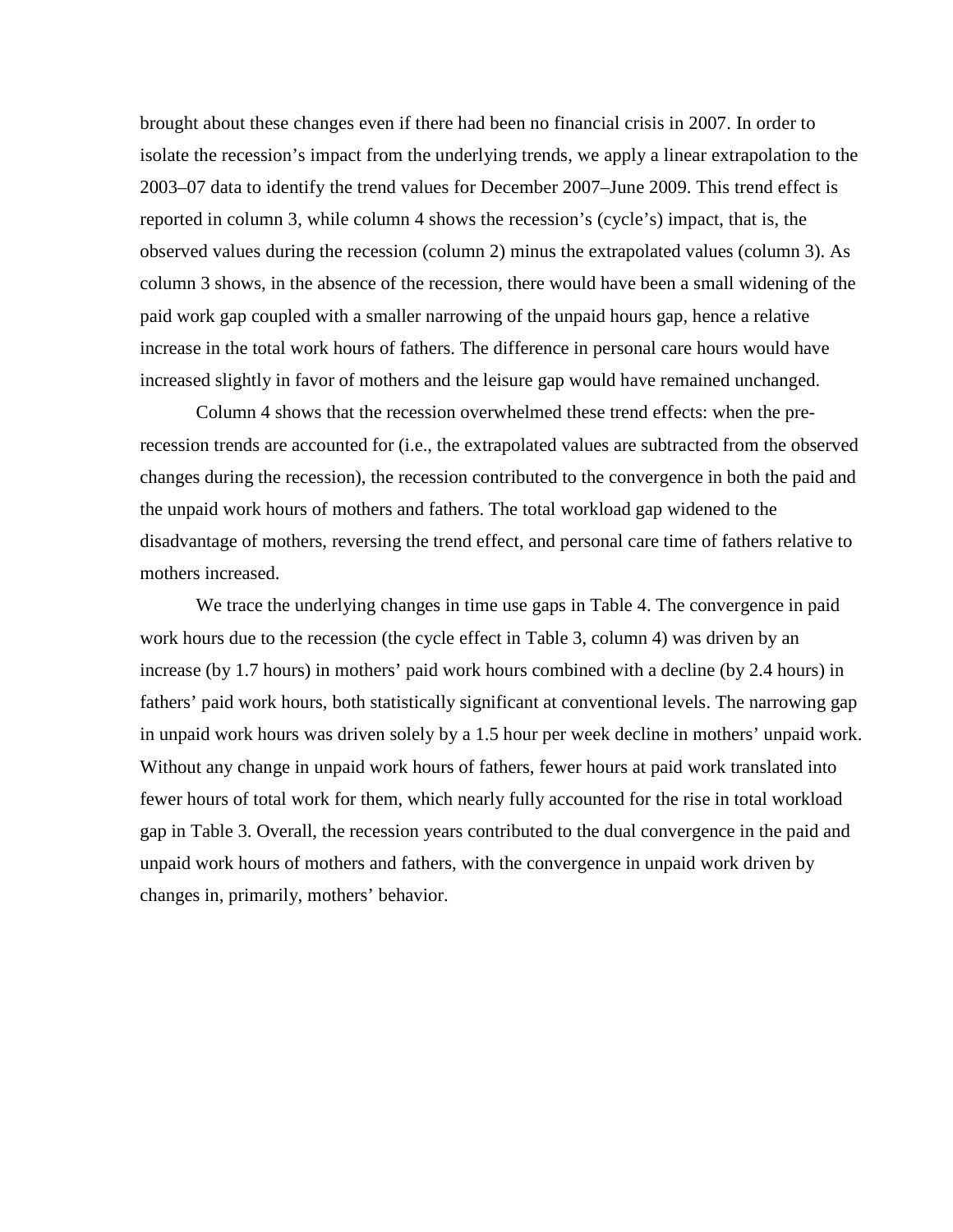|              | (1)                                          | (2)                           | (3)                  | (4)                        | (5)                                                   | (6)                                                | (7)                                       | (8)                                                | (9)                                          | (10)                                         |
|--------------|----------------------------------------------|-------------------------------|----------------------|----------------------------|-------------------------------------------------------|----------------------------------------------------|-------------------------------------------|----------------------------------------------------|----------------------------------------------|----------------------------------------------|
|              | Observedpre Observed<br>recession<br>average | change<br>during<br>recession | Trend<br>effect      | Cycle effect:<br>Recession | Observed<br>change during<br>extended<br>unemployment | Trend effect<br>during<br>extended<br>unemployment | Cycle effect:<br>Extended<br>unemployment | Observed<br>change (Dec.<br>$2007 -$<br>Dec. 2010) | Trend effect<br>(Dec. $2007 -$<br>Dec. 2010) | Cycle effect<br>(Dec. $2007 -$<br>Dec. 2010) |
|              |                                              |                               |                      |                            |                                                       | <b>Gap (Mothers-Fathers)</b>                       |                                           |                                                    |                                              |                                              |
| Paid<br>work | $-20.94***$<br>(0.62)                        | $3.39***$<br>(1.26)           | $-0.69***$<br>(0.07) | $4.08***$<br>(1.26)        | l.62<br>(1.58)                                        | $-0.33***$<br>(0.03)                               | 1.94<br>(1.58)                            | $5.01***$<br>(1.29)                                | $-1.01***$<br>(0.07)                         | $6.02***$<br>(1.29)                          |
| Unpaid       | $20.11***$                                   | $-2.18**$                     | $-0.36***$           | $-1.82*$                   | 0.16                                                  | $-0.17***$                                         | 0.33                                      | $-2.02**$                                          | $-0.53***$                                   | $-1.49$                                      |
| work         | (0.45)                                       | (0.92)                        | (0.03)               | (0.92)                     | (1.25)                                                | (0.02)                                             | (1.25)                                    | (0.94)                                             | (0.04)                                       | (0.94)                                       |
| Total        | $-0.83$                                      | 1.22                          | $-1.05***$           | $2.26**$                   | 1.78                                                  | $-0.50***$                                         | 2.27                                      | $2.99***$                                          | $-1.54***$                                   | $4.54***$                                    |
| work         | (0.54)                                       | (1.09)                        | (0.10)               | (1.09)                     | (1.47)                                                | (0.05)                                             | (1.47)                                    | (1.11)                                             | (0.10)                                       | (1.11)                                       |
| Personal     | $3.45***$                                    | $-0.61$                       | $0.66***$            | $-1.27**$                  | 0.17                                                  | $0.31***$                                          | $-0.15$                                   | $-0.45$                                            | $0.97***$                                    | $-1.42**$                                    |
| care         | (0.29)                                       | (0.59)                        | (0.06)               | (0.58)                     | (0.72)                                                | (0.03)                                             | (0.72)                                    | (0.60)                                             | (0.06)                                       | (0.60)                                       |
| Leisure      | $-3.18***$                                   | $-0.38$                       | $0.03***$            | $-0.41$                    | $-1.92*$                                              | $0.02***$                                          | $-1.93*$                                  | $-2.29***$                                         | $0.05***$                                    | $-2.34***$                                   |
|              | (0.41)                                       | (0.83)                        | (0.00)               | (0.83)                     | (1.08)                                                | (0.00)                                             | (1.08)                                    | (0.85)                                             | (0.00)                                       | (0.85)                                       |

*Table 3* Trend analysis of the gender differences in time spent on work and non-work activities1over the 2003-2010 business cycle, NBER dating

*Notes*: The sample consists of 13,439 mothers and 11,991 fathers. Standard errors are in parentheses. \*\*\*,\*\*, \* denote statistical significance at the 1, 5, and 10 percent levels.

<sup>1</sup>The sum of paid and unpaid work hours is total work time and the sum of time spent on personal care and leisure constitutes non-work time.

Column 1 presents the observed prerecession gender gap (mothers-fathers) in weekly hours spent in each activity, averaged over January 2003-November 2007. Column 2 presents the change in the gap in each time use category between the recession period and the prerecession period. Column 3 presents the trend values based on extrapolation of prerecession trends. Column 4 presents the detrended effect of the recession obtained by subtracting the trend values in Column3 from the observed values in Column 2. This column identifies the effect of the recession that is not attributable to the continuation of the pre-recessionary trends during the recession. Columns 5-7 report the trend analysis results for the extended unemployment period of July 2009–December 2010: the observed change relative to the recession period; the trend effect during the extended unemployment period; and the effect of extended unemployment over and above the prerecession trend. Columns 8-10 report the trend analysis results for the December 2007 –December 2010 period. Column 10 can be interpreted as the overall effect of the recession—the combined effects of the recession and extended unemployment periods—when the prerecession trends are isolated.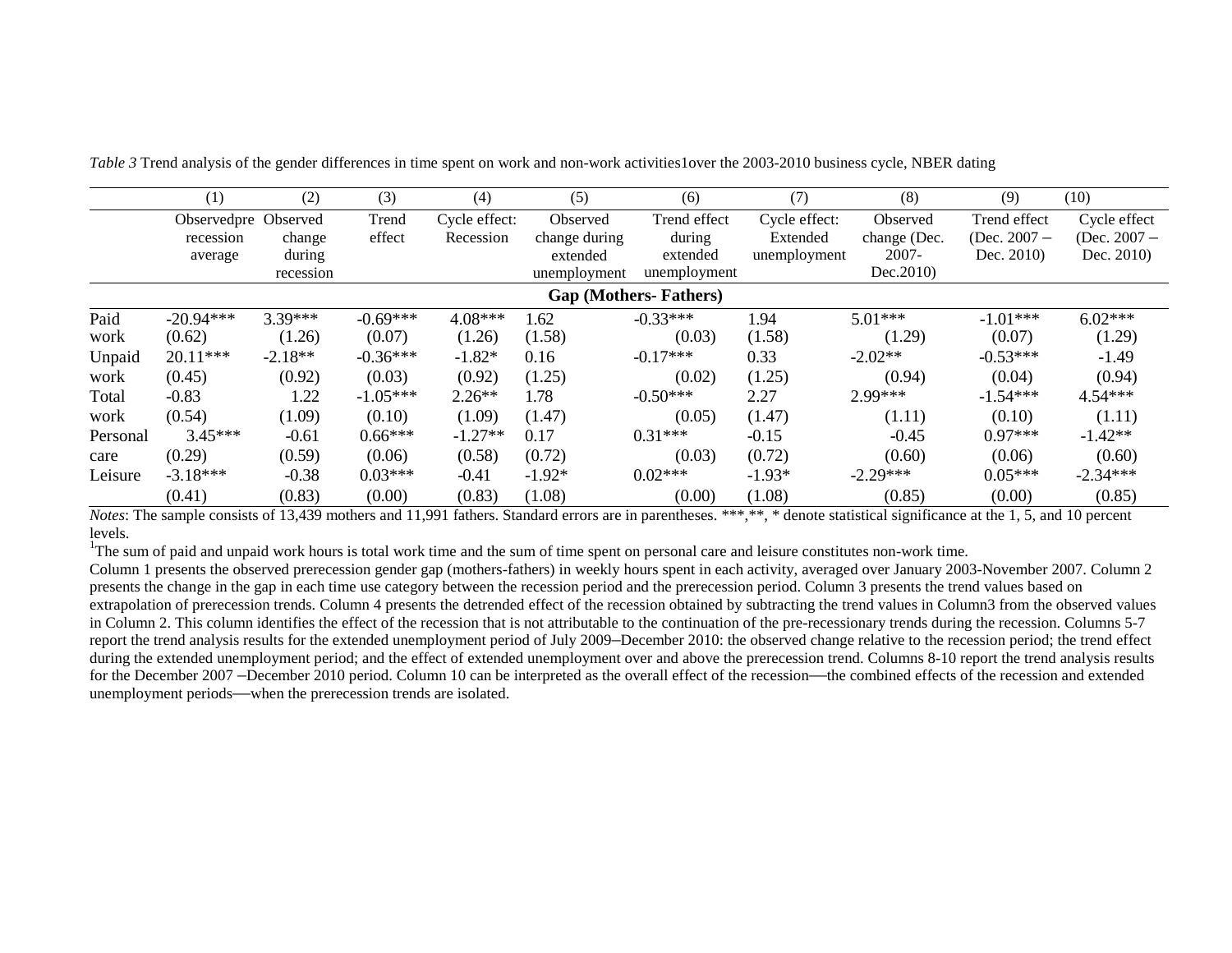Since job losses were more prominent after June 2009 as shown in Table 1, the recession's continued impact can be examined during this extended unemployment period relative to the recession period. Table 3, column 7, shows that during the jobless recovery period there was no statistically significant cycle effect on work hours gaps. As Table 4, column 7 shows, there was a continued decline in fathers' paid hours (by 3.2 hours per week), which reduced their weekly total workload by 2.2 hours, but these changes did not contribute to widening gaps in either type of work hours. The only statistically significant and notable cycle effect during the extended unemployment period was the widening of the leisure gap by almost 2 hours, owing to a larger increase in fathers' leisure time than the decline in mothers' leisure time, though neither change is precisely estimated. The changes in the work and non-work hours of mothers are not statistically significant, but there are signs of reversal of the patterns that prevailed during the recession. These reversals are consistent with the labor market changes during the jobless recovery period observed in Table 1; when mothers' entry into the labor force slowed down, their weekly paid work hours declined, and those who entered were more likely to be unemployed.

While high unemployment rates continued after December 2010, nonetheless, it is possible to take stock of the overall effect of the recession as of December 2010. Column 8 in Table 3 shows the changes actually experienced by mothers and fathers in the December 2007 – December 2010 period. Relative to fathers, mothers took on 5 hours more paid work per week, did 2 hours less unpaid work, which led to an increase in their relative workload by 3 hours per week. Most of this increase in workload disparity came out of the decline in the relative leisure time of mothers (by 2.3 hours per week). Column 9 shows that, absent the recession, relative to fathers', mothers' paid work hours, unpaid work, and their total workload would have declined slightly. However, the recession overwhelmed and reversed the trend in paid work: the cycle effects reported in Column 10 of Table 3 show that compared to the pre-recession years, the paid work disparity between mothers and fathers narrowed by 6 hours per week to produce the 5 hour per week narrowing in disparity actually experienced by mothers and fathers. A similar reversal of trend occurred in total workload disparity, wherein the recession overall resulted in a 4.5 hours per week increase in total workload of mothers relative to fathers. Table 4 column 10 shows that these cycle effects were primarily driven by the decline in fathers' paid work hours and total workload.<sup>12</sup>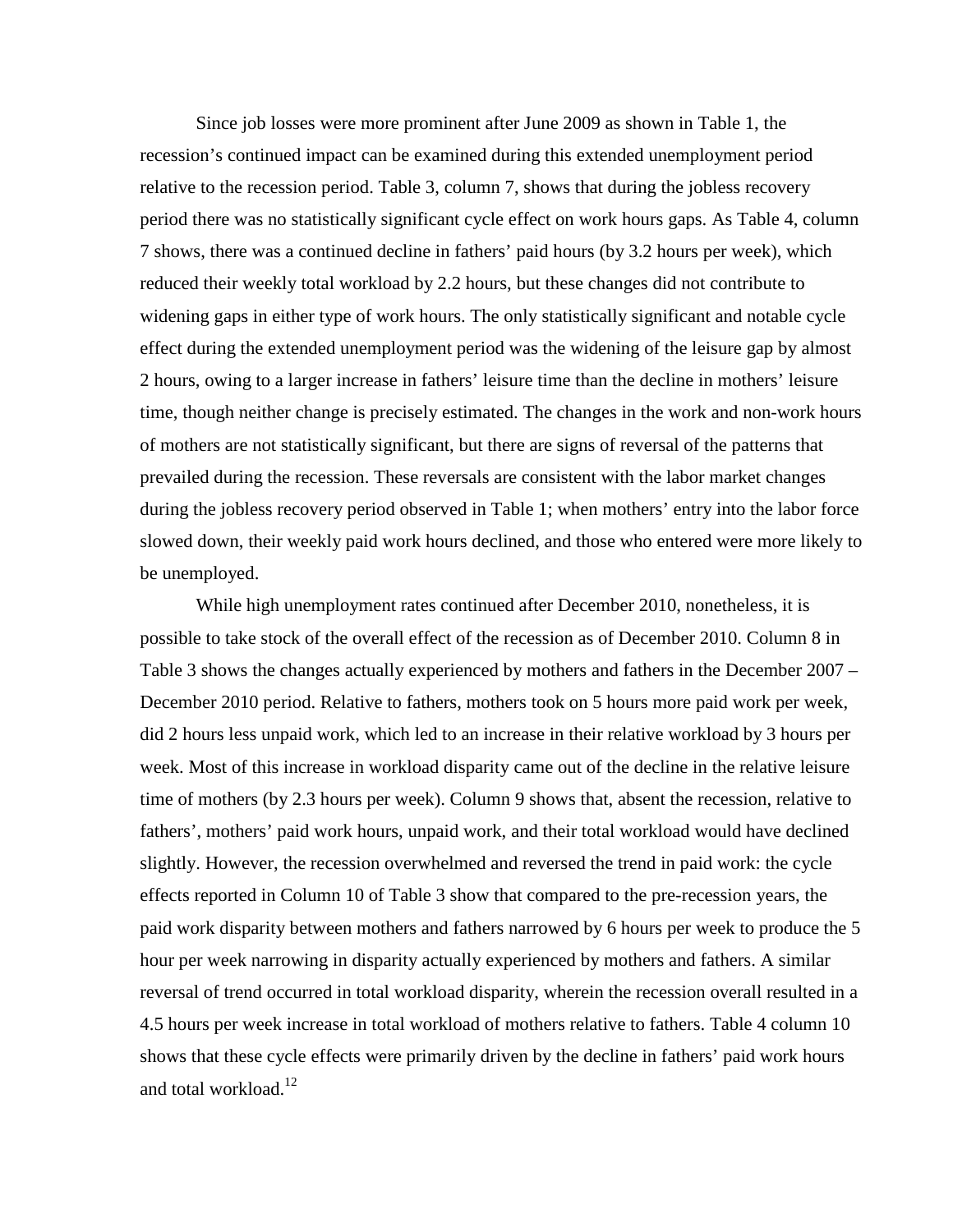|            | (1)                                      | (2)                                       | (3)                 | (4)                           | (5)                                                      | (6)                                                | (7)                                       | (8)                                                | (9)                                                   | (10)                                                  |
|------------|------------------------------------------|-------------------------------------------|---------------------|-------------------------------|----------------------------------------------------------|----------------------------------------------------|-------------------------------------------|----------------------------------------------------|-------------------------------------------------------|-------------------------------------------------------|
|            | Observed<br>pre-<br>recession<br>average | Observed<br>change<br>during<br>recession | Trend<br>effect     | Cycle<br>effect:<br>Recession | Observed<br>change<br>during<br>extended<br>unemployment | Trend effect<br>during<br>extended<br>unemployment | Cycle effect:<br>Extended<br>unemployment | Observed<br>change<br>(Dec.<br>2007-<br>Dec. 2010) | Trend<br>effect<br>(Dec.<br>$2007 -$<br>Dec.<br>2010) | Cycle<br>effect<br>(Dec.<br>$2007 -$<br>Dec.<br>2010) |
|            |                                          |                                           |                     |                               | <b>Mothers</b>                                           |                                                    |                                           |                                                    |                                                       |                                                       |
| Paid work  | 21.09***<br>(0.44)                       | $2.04**$<br>(0.89)                        | $0.33***$<br>(0.03) | $1.71*$<br>(0.89)             | $-1.11$<br>(1.22)                                        | $0.16***$<br>(0.02)                                | $-1.27$<br>(1.21)                         | 0.93<br>(0.91)                                     | $0.49***$<br>(0.03)                                   | 0.44<br>(0.91)                                        |
| Unpaid     | 42.49***                                 | $-2.34***$                                | $-0.82***$          | $-1.51**$                     | 1.00                                                     | $-0.39***$                                         | 1.39                                      | $-1.33*$                                           | $-1.21***$                                            | $-0.12$                                               |
| work       | (0.37)                                   | (0.75)                                    | (0.08)              | (0.75)                        | (1.12)                                                   | (0.04)                                             | (1.12)                                    | (0.77)                                             | (0.08)                                                | (0.76)                                                |
| Total work | 63.58***                                 | $-0.3$                                    | $-0.49***$          | 0.19                          | $-0.11$                                                  | $-0.23***$                                         | 0.13                                      | $-0.40$                                            | $-0.72***$                                            | 0.32                                                  |
|            | (0.39)                                   | (0.79)                                    | (0.05)              | (0.79)                        | (1.02)                                                   | (0.02)                                             | (1.02)                                    | (0.81)                                             | (0.05)                                                | (0.80)                                                |
| Personal   | 64.94***                                 | $-0.42$                                   | $0.22***$           | $-0.64$                       | 0.31                                                     | $0.10***$                                          | 0.20                                      | $-0.11$                                            | $0.32***$                                             | $-0.44$                                               |
| care       | (0.20)                                   | (0.40)                                    | (0.02)              | (0.40)                        | (0.46)                                                   | (0.01)                                             | (0.46)                                    | (0.40)                                             | (0.02)                                                | (0.40)                                                |
| Leisure    | 26.53***                                 | $-0.05$                                   | $-0.18***$          | 0.13                          | $-0.75$                                                  | $-0.09***$                                         | $-0.66$                                   | $-0.80$                                            | $-0.27***$                                            | $-0.53$                                               |
|            | (0.30)                                   | (0.60)                                    | (0.02)              | (0.60)                        | (0.89)                                                   | (0.01)                                             | (0.89)                                    | (0.61)                                             | (0.02)                                                | (0.61)                                                |
|            |                                          |                                           |                     |                               | <b>Fathers</b>                                           |                                                    |                                           |                                                    |                                                       |                                                       |
| Paid work  | 42.03***                                 | $-1.35$                                   | $1.02***$           | $-2.37**$                     | $-2.72*$                                                 | $0.48***$                                          | $-3.21**$                                 | $-4.08***$                                         | $1.50***$                                             | $-5.58***$                                            |
|            | (0.56)                                   | (1.14)                                    | (0.10)              | (1.14)                        | (1.37)                                                   | (0.05)                                             | (1.37)                                    | (1.17)                                             | (0.10)                                                | (1.16)                                                |
| Unpaid     | 22.38***                                 | $-0.16$                                   | $-0.47***$          | 0.31                          | 0.84                                                     | $-0.22***$                                         | 1.06                                      | 0.68                                               | $-0.69***$                                            | $1.37**$                                              |
| work       | (0.33)                                   | (0.67)                                    | (0.04)              | (0.66)                        | (0.91)                                                   | (0.02)                                             | (0.91)                                    | (0.68)                                             | (0.05)                                                | (0.68)                                                |
| Total work | 64.41***                                 | $-1.51$                                   | $0.56***$           | $-2.07**$                     | $-1.88*$                                                 | $0.26***$                                          | $-2.15*$                                  | $-3.40***$                                         | $0.82***$                                             | $-4.21***$                                            |
|            | (0.48)                                   | (0.96)                                    | (0.05)              | (0.96)                        | (1.06)                                                   | (0.03)                                             | (1.06)                                    | (0.98)                                             | (0.05)                                                | (0.98)                                                |
| Personal   | 61.49***                                 | 0.20                                      | $-0.44***$          | 0.63                          | 0.14                                                     | $-0.21***$                                         | 0.35                                      | 0.34                                               | $-0.64***$                                            | $0.98**$                                              |
| care       | (0.23)                                   | (0.47)                                    | (0.04)              | (0.47)                        | (0.56)                                                   | (0.02)                                             | (0.56)                                    | (0.48)                                             | (0.04)                                                | (0.48)                                                |
| Leisure    | 29.71***                                 | 0.33                                      | $-0.22***$          | 0.54                          | 1.17                                                     | $-0.10***$                                         | 1.27                                      | $1.50**$                                           | $-0.32***$                                            | 1.81**                                                |
|            | (0.35)                                   | (0.72)                                    | (0.02)              | (0.72)                        | (0.83)                                                   | (0.01)                                             | (0.83)                                    | (0.73)                                             | (0.02)                                                | (0.73)                                                |

*Table 4* Trend analysis of the time spent on paid, unpaid, total work, leisure and personal care over the 2003–10 business cycle, NBER dating

*Notes:* Table 4 presents the changes in time use of mothers and fathers that underlie the changes in time use gaps presented in Table 3. See Notes to Table 3 for column definitions.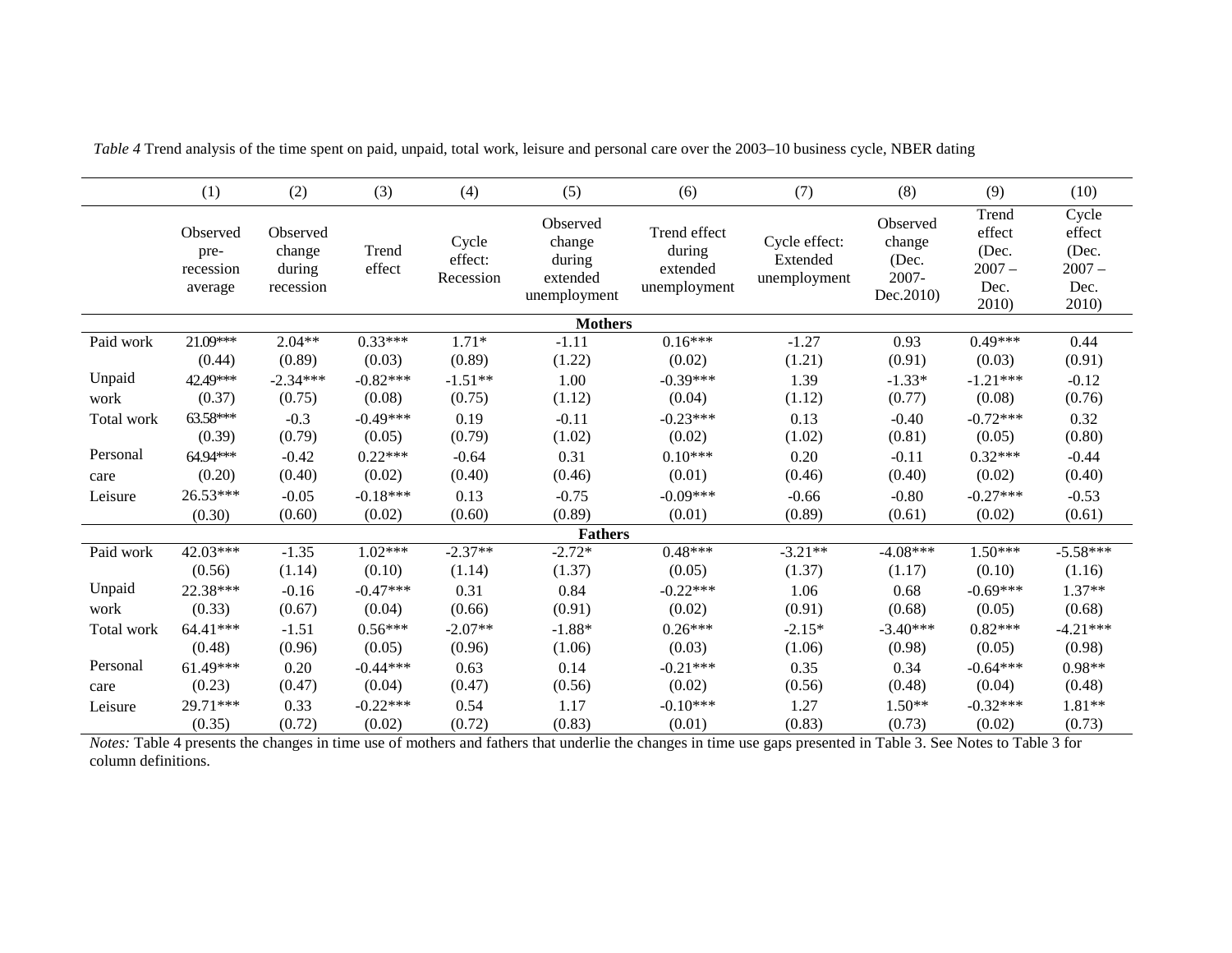In the case of unpaid work, the cycle reinforced the trend decline in unpaid work disparity (Table 3, columns 9 and 10), and was driven by a small but statistically significant increase in fathers' unpaid work (by 1.4 hours per week) (Table 4, column 10). Even though the cycle effect on unpaid work disparity is not statistically significant, it explains three-fourths of the actual convergence in unpaid work hours (Table 3, columns 10 vs. 8). Tables 3 and 4 also show that the cycle effects contributed to a narrowing of personal care time disparity as fathers increased their personal care hours, and a widening of the gap in leisure hours (by 2.3 hours per week), as the leisure time of fathers increased by 1.8 hours and mothers reduced theirs (albeit this drop is small and not statistically significant).

Tables 3 and 4 indicate that, despite considerable decrease in paid work hours of fathers, only when the combined effect of the recession and extended unemployment periods is considered is there a small statistically significant increase in fathers' unpaid hours. To examine the changes that may be at work in the components of unpaid work, we conduct the trend analysis for each unpaid work category, namely, housework, childcare, adult care, and shopping, and the gender differences (mothers–fathers) in each activity.

As Column 1 in Table 5 shows, in the years preceding the recession, on average, mothers spent more time on housework, childcare, and shopping than fathers. In the case of housework, the gap was almost 10 hours per week, followed by 7.7 hours in childcare. During the recession, there was a statistically significant decline in the childcare gap (by 1.1 hours per week), which was due to the fact that fathers spent about an hour more per week on childcare (column 2). Mothers reduced their weekly housework by 1.3 hours. Although not a statistically significant decline at conventional levels, the gap in housework was about an hour less during the recession. Both mothers and fathers spent less time shopping (with only the decline in mothers' shopping hours statistically significant), which left the shopping hours gap unchanged.

When the trend effect is isolated (Table 5, column 4), we find that the decline in the disparity in childcare hours observed during the recession was entirely due to the cycle effect. For childcare, the cycle effect amounts to 1.3 hours per week, reflecting a statistically significant rise in childcare by fathers and a smaller, weaker decline in childcare by mothers. The small statistically significant rise in disparity in adult care hours was entirely due to the increased care provided by mothers.<sup>13</sup> The recession also narrowed the gender differences in housework and shopping hours, but these were not precisely estimated. Nonetheless, underlying the statistically significant decline in both the disparity in unpaid work and mothers' unpaid hours contributed by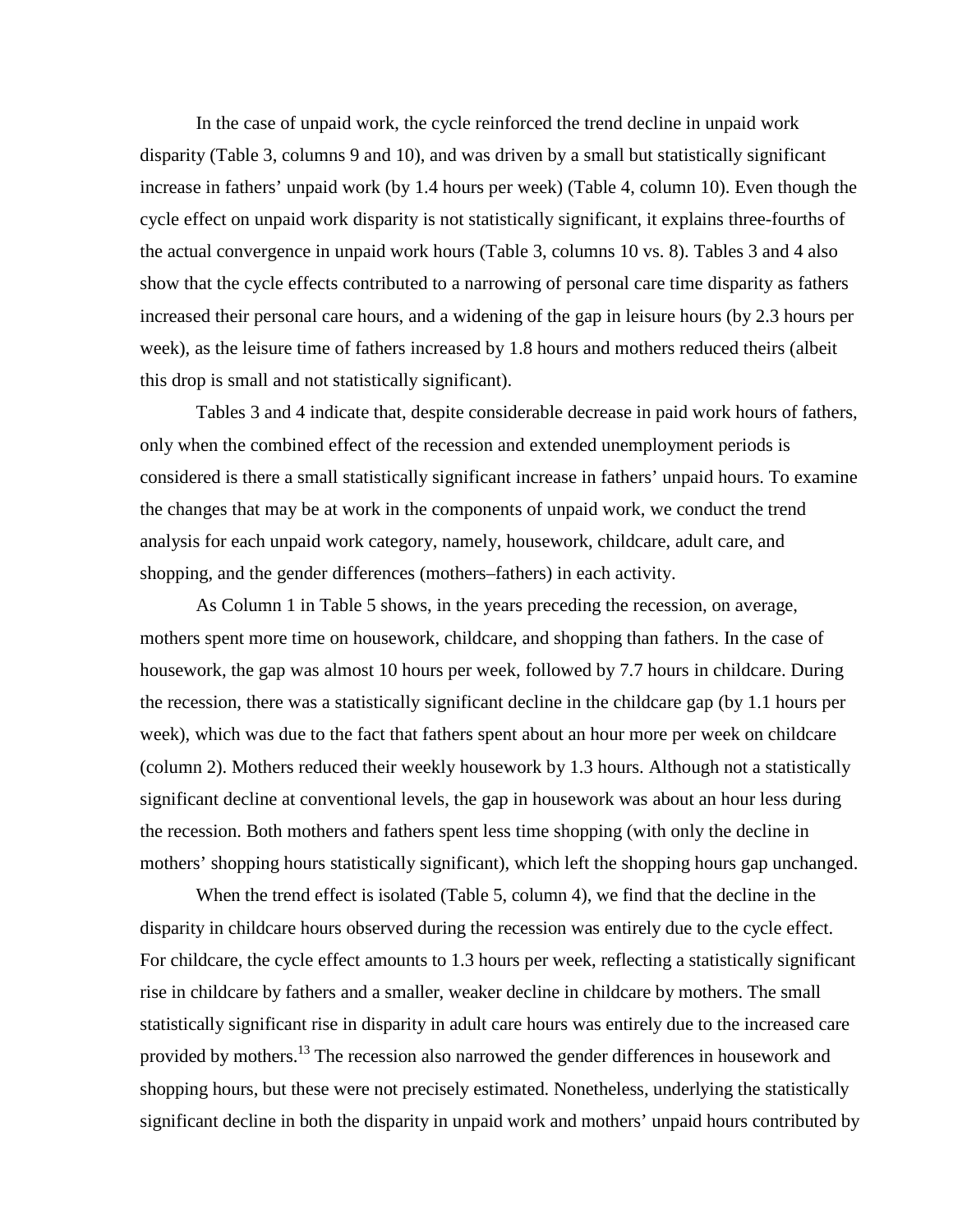the recession (reported in Tables 3 and 4) is the fact that mothers reduced the time they spent on all unpaid tasks. Even as they picked up extra adult care during the recession, mothers ended up with less unpaid hours, attributable to the recession, because they put in fewer hours in all other unpaid chores.

During the extended unemployment period, the recession's effect on childcare hours of mothers and fathers disappeared (Table 5, column 7). Although these cycle effects are not statistically significant at conventional levels, during this phase fathers' childcare hours declined and mothers' childcare hours increased, suggesting a reversal for fathers and mothers. We find a larger, but statistically not significant, increase in fathers' housework hours suggesting that fathers shifted the additional time they devoted to childcare during the recession to housework in the jobless recovery period. However, the nearly 1 hour increase in fathers' housework hours did not result in a narrowing of the housework hours gap because mothers also increased their housework hours by the same amount.

When the cycle effect of the entire recessionary period is considered (Table 5, column 10), the only disparity that changed with any statistical precision was the increase in the difference in adult care hours, due to increase in the time mothers devoted to adult care. The gap in housework and childcare hours also narrowed, particularly as fathers took on more housework, but neither was strong enough to narrow the unpaid hours gap observed in Table 3, column 10 in a statistically significant manner. Nonetheless, it is notable that over half the increase in fathers' unpaid work (of 1.4 hours in Table 4, column 10) was due to the statistically significant increase in the time they spent on housework (Table 5, column 10).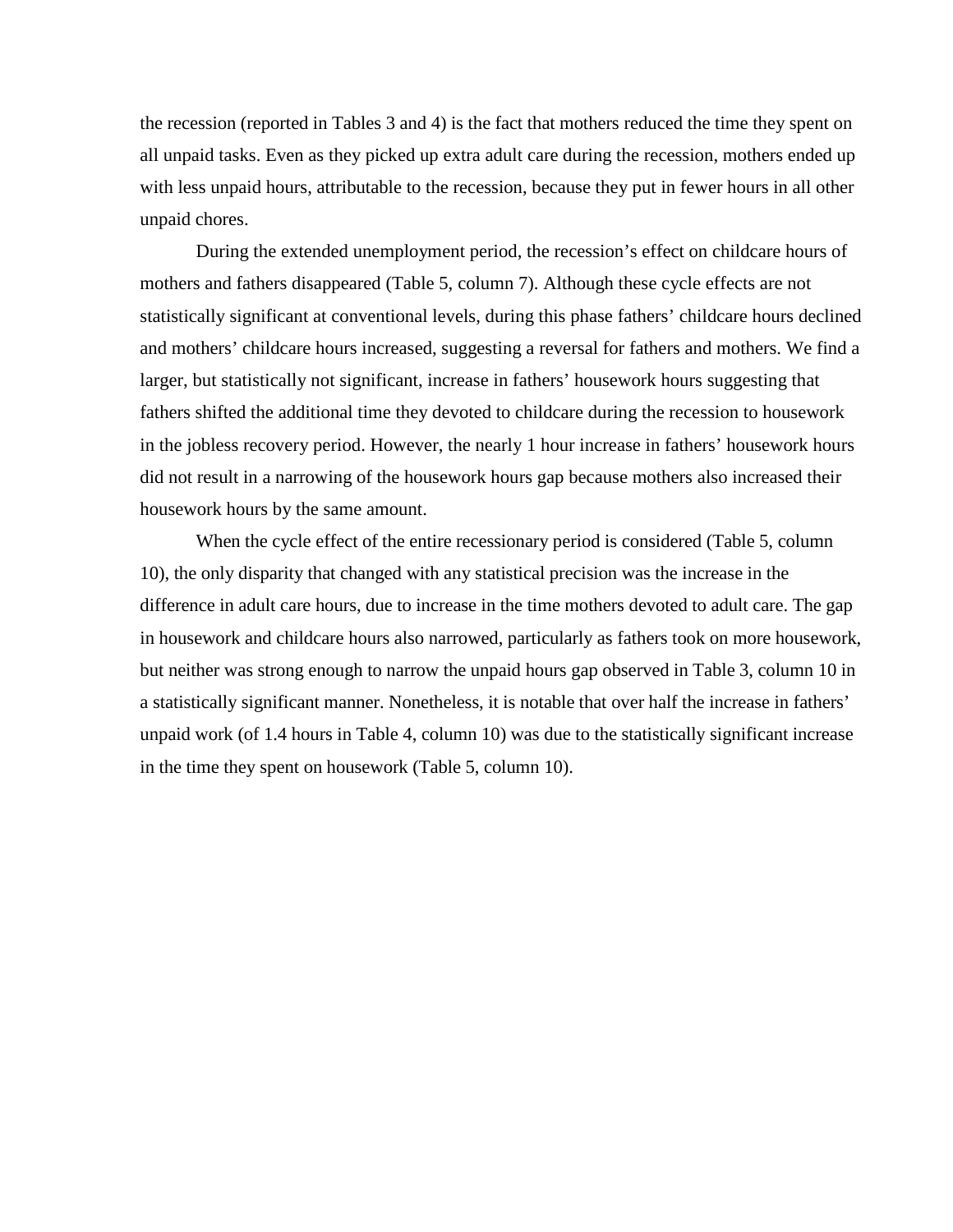|            | (1)                                      | (2)                                       | (3)             | (4)                           | (5)                                                   | (6)                                                | (7)                                       | (8)                                                | (9)                                          | (10)                                         |
|------------|------------------------------------------|-------------------------------------------|-----------------|-------------------------------|-------------------------------------------------------|----------------------------------------------------|-------------------------------------------|----------------------------------------------------|----------------------------------------------|----------------------------------------------|
|            | Observed<br>pre-<br>recession<br>average | Observed<br>change<br>during<br>recession | Trend<br>effect | Cycle<br>effect:<br>Recession | Observed<br>change during<br>extended<br>unemployment | Trend effect<br>during<br>extended<br>unemployment | Cycle effect:<br>Extended<br>unemployment | Observed<br>change<br>(Dec.<br>2007-<br>Dec. 2010) | Trend<br>effect<br>(Dec.<br>$2007 -$<br>Dec. | Cycle<br>effect<br>(Dec.<br>$2007 -$<br>Dec. |
|            |                                          |                                           |                 |                               | <b>Gap (Mothers-Fathers)</b>                          |                                                    |                                           |                                                    | 2010                                         | 2010)                                        |
| Housework  | 9.91***                                  | $-0.95$                                   | $-0.31***$      | $-0.63$                       | $-0.22$                                               | $-0.15***$                                         | $-0.07$                                   | $-1.16**$                                          | $-0.46***$                                   | $-0.70$                                      |
|            | (0.28)                                   | (0.57)                                    | (0.03)          | (0.57)                        | (0.73)                                                | (0.01)                                             | (0.73)                                    | (0.58)                                             | (0.03)                                       | (0.58)                                       |
| Childcare  | $7.74***$                                | $-1.14**$                                 | $0.14***$       | $-1.28**$                     | 0.67                                                  | $0.07***$                                          | 0.60                                      | $-0.47$                                            | $0.21***$                                    | $-0.68$                                      |
|            | (0.27)                                   | (0.55)                                    | (0.01)          | (0.55)                        | (0.74)                                                | (0.01)                                             | (0.74)                                    | (0.56)                                             | (0.01)                                       | (0.56)                                       |
| Adult care | $-0.09$                                  | 0.04                                      | $-0.39***$      | $0.42**$                      | $-0.14$                                               | $-0.18***$                                         | 0.04                                      | $-0.10$                                            | $-0.57***$                                   | $0.47**$                                     |
|            | (0.10)                                   | (0.20)                                    | (0.04)          | (0.20)                        | (0.23)                                                | (0.02)                                             | (0.23)                                    | (0.20)                                             | (0.04)                                       | (0.20)                                       |
| Shopping   | $2.50***$                                | $-0.34$                                   | $0.22***$       | $-0.56$                       | 0.14                                                  | $0.10***$                                          | 0.04                                      | $-0.20$                                            | $0.32***$                                    | $-0.52$                                      |
|            | (0.17)                                   | (0.35)                                    | (0.02)          | (0.35)                        | (0.38)                                                | (0.01)                                             | (0.38)                                    | (0.36)                                             | (0.02)                                       | (0.35)                                       |
|            |                                          |                                           |                 |                               | <b>Mothers</b>                                        |                                                    |                                           |                                                    |                                              |                                              |
| Housework  | 19.93***                                 | $-1.25***$                                | $-0.52***$      | $-0.73$                       | 0.56                                                  | $-0.25***$                                         | 0.81                                      | $-0.69$                                            | $-0.77***$                                   | 0.08                                         |
|            | (0.23)                                   | (0.47)                                    | (0.05)          | (0.46)                        | (0.60)                                                | (0.02)                                             | (0.59)                                    | (0.48)                                             | (0.05)                                       | (0.47)                                       |
| Childcare  | 14.44***                                 | $-0.20$                                   | $0.37***$       | $-0.57$                       | 0.29                                                  | $0.17***$                                          | 0.12                                      | 0.09                                               | $0.54***$                                    | $-0.45$                                      |
|            | (0.23)                                   | (0.47)                                    | (0.04)          | (0.47)                        | (0.62)                                                | (0.02)                                             | (0.62)                                    | (0.48)                                             | (0.04)                                       | (0.48)                                       |
| Adult care | $1.03***$                                | $-0.13$                                   | $-0.51***$      | $0.37***$                     | 0.07                                                  | $-0.24***$                                         | $0.31**$                                  | $-0.07$                                            | $-0.74***$                                   | $0.68***$                                    |
|            | (0.06)                                   | (0.12)                                    | (0.05)          | (0.11)                        | (0.13)                                                | (0.02)                                             | (0.13)                                    | (0.12)                                             | (0.05)                                       | (0.11)                                       |
| Shopping   | $7.16***$                                | $-0.76**$                                 | $-0.16***$      | $-0.60*$                      | 0.06                                                  | $-0.08***$                                         | 0.13                                      | $-0.71**$                                          | $-0.24***$                                   | $-0.47$                                      |
|            | (0.15)                                   | (0.31)                                    | (0.02)          | (0.31)                        | (0.36)                                                | (0.01)                                             | (0.36)                                    | (0.32)                                             | (0.02)                                       | (0.32)                                       |
|            |                                          |                                           |                 |                               | <b>Fathers</b>                                        |                                                    |                                           |                                                    |                                              |                                              |
| Housework  | $10.02***$                               | $-0.31$                                   | $-0.21***$      | $-0.10$                       | 0.78                                                  | $-0.10***$                                         | 0.88                                      | 0.47                                               | $-0.31***$                                   | $0.78*$                                      |
|            | (0.22)                                   | (0.44)                                    | (0.02)          | (0.44)                        | (0.62)                                                | (0.01)                                             | (0.62)                                    | (0.45)                                             | (0.02)                                       | (0.45)                                       |
| Childcare  | $6.70***$                                | $0.94**$                                  | $0.22***$       | $0.71*$                       | $-0.38$                                               | $0.11***$                                          | $-0.49$                                   | 0.56                                               | $0.33***$                                    | 0.23                                         |
|            | (0.19)                                   | (0.38)                                    | (0.02)          | (0.38)                        | (0.57)                                                | (0.01)                                             | (0.57)                                    | (0.39)                                             | (0.02)                                       | (0.39)                                       |
| Adult care | $1.12***$                                | $-0.17$                                   | $-0.12***$      | $-0.05$                       | 0.21                                                  | $-0.06***$                                         | 0.26                                      | 0.04                                               | $-0.18***$                                   | 0.21                                         |
|            | (0.08)                                   | (0.16)                                    | (0.01)          | (0.16)                        | (0.18)                                                | (0.01)                                             | (0.18)                                    | (0.17)                                             | (0.01)                                       | (0.16)                                       |
| Shopping   | $4.66***$                                | $-0.42$                                   | $-0.38***$      | $-0.04$                       | $-0.09$                                               | $-0.18***$                                         | 0.09                                      | $-0.50*$                                           | $-0.56***$                                   | 0.05                                         |
|            | (0.13)                                   | (0.26)                                    | (0.04)          | (0.26)                        | (0.28)                                                | (0.02)                                             | (0.28)                                    | (0.26)                                             | (0.04)                                       | (0.26)                                       |

*Table 5* Trend analysis of the changes in time spent on unpaid work activities over the 2003–10 business cycle, NBER dating

*Notes:* See Notes to Table 3 for column definitions and the text for definitions of time use categories.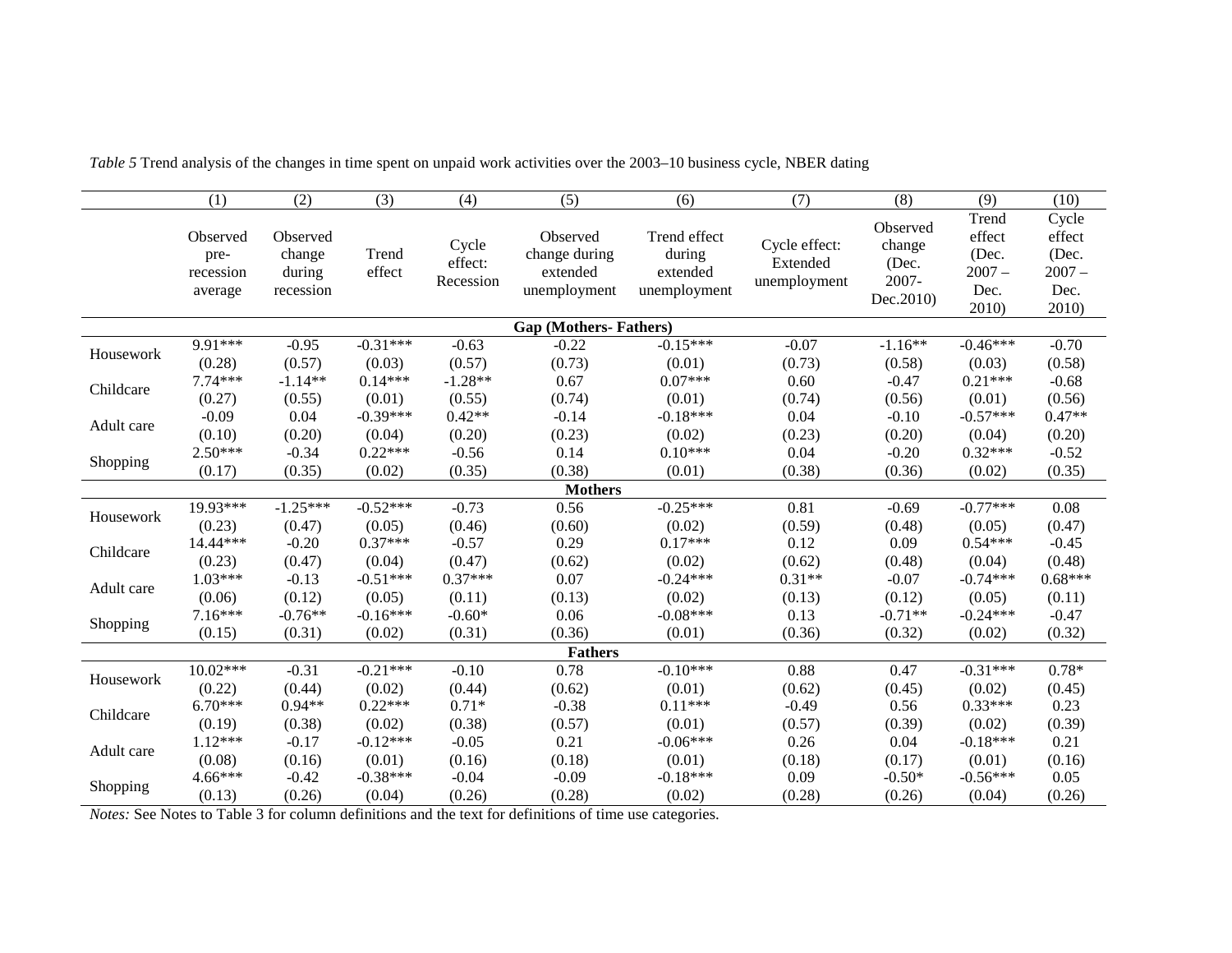Appendix Tables 2 and 3 provide a more detailed examination of the compositional changes in two unpaid household tasks during the recession—childcare and housework. In the case of childcare, in the years leading up to the recession, mothers devoted most of their childcare hours to routine tasks, while fathers split their childcare hours evenly between routine and enriching tasks (Appendix Table 2). Mothers devoted more time than fathers to both activities. The recession contributed to an increase in fathers' and a decrease in mothers' enriching activities with children, which in turn reduced the enriching childcare gap. There was no change in routine care hours, indicating that during the recession, mothers protected their routine childcare hours, a pattern documented for childcare overall for non-recession periods (Bianchi, Robinson, and Milkie 2006). As suggested by Morrill and Pabilonia (2012), it is possible that mothers increased their participation in nonstandard work that allowed them to maintain routine childcare while fathers took on enriching childcare during their shift.

For the extended unemployment period, the cycle effect on childcare hours of neither mothers nor fathers is statistically significant, albeit there are indications of reversal of the recession patterns in enriching childcare. When the recession effect for the entire December 2007 – December 2010 period is considered, its only notable impact on childcare was a small decline in the time mothers spent on enriching activities that narrowed the gap between mothers and fathers in this area.

In the case of housework, prior to the recession mothers performed the bulk of the core housework activities (cooking, cleaning, laundry), while "other" housework activities (e.g., repairs, lawn care) were relatively equally shared (Appendix Table 3). The recession narrowed the gender disparity in housework, primarily because mothers spent less time on core housework. This effect was reversed during the extended unemployment period, as mothers increased their core housework hours, which ended up leaving the gender disparity in core housework gap unaffected by the prolonged recession.

## **SENSITIVITY TESTS**

In order to examine the robustness of these results, we conducted four analyses. First, we examine whether the results are sensitive to the dating of the recession. Second, we examine the effect of changing the sample of mothers and fathers on the trend analysis results, looking at the effect of age of children and the effect of being employed full-time. Finally, we introduce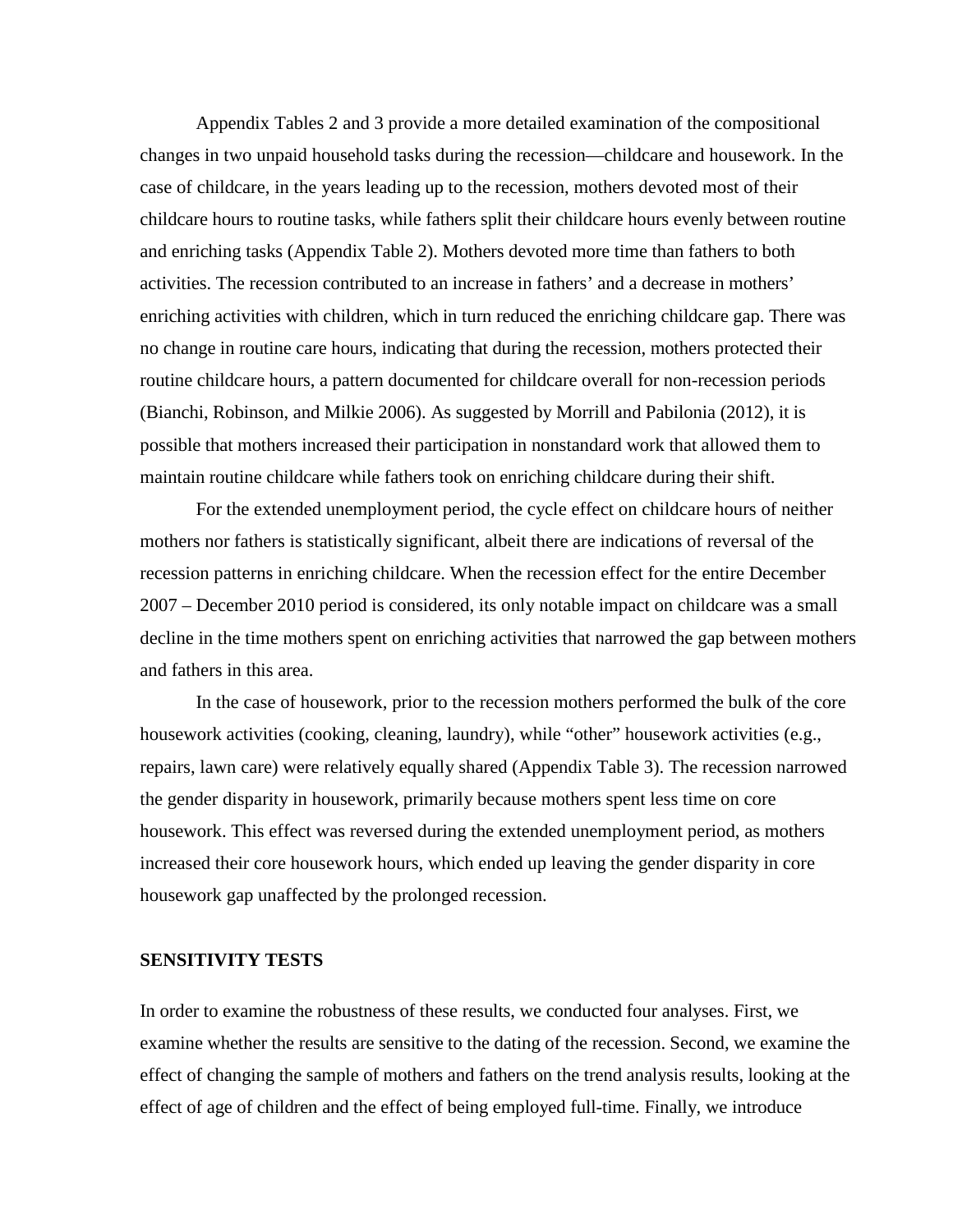demographic controls to ascertain the robustness of results to changes in demographic characteristics over the 2003–10 period.

### **2009–2010 As the Recession Years**

When the recession is dated according to the intensity of job losses and January 2009 – December 2010 is defined as the recession period there is no narrowing of the gap in unpaid work hours during the recession as neither mothers nor fathers registered a notable change in the time they allocated to unpaid work (Appendix Tables 4 and 5). Other results are fairly consistent with the earlier ones, albeit they are of smaller magnitude: the recession contributed to the narrowing of the paid work hours of mothers and fathers, but in this case, the sole source was the decline in paid work hours of fathers. With no change in the unpaid hours gap, the recession reduced the total work hours of men and widened the total workload gap. Likewise, the recession widened the gap in leisure hours as fathers allocated some of their foregone paid work hours to leisure (and to a smaller extent to personal care), which is a result we observed in the extended unemployment period.

Among the components of unpaid work, the only activity where the gap between mothers and fathers narrowed was shopping because mothers did less of it during the recession (Appendix Table 5). There was also a small increase in the time mothers devoted to adult care, but this increase did not contribute to a difference in adult care hours.

This analysis shows that, regardless of how the recession is dated, it contributed to an increase in the total workload of mothers relative to fathers. Thus, the phenomenon of iso-work, which held for our ATUS sample for the pre-December 2007 period, was not sustained during the recession. Comparing the results of different ways of dating the recession, on the other hand, indicates that the narrowing of the unpaid work gap was a fleeting change, specific to 2008, and a small one. We observe it if we include 2008 as a recession year and we do not see it if we presume 2008 represents a non-recession year. The reason is that in the job loss, dating the trend effects capture a portion of the cycle effects, hence reduce the magnitude of the latter or wipe them out in the case of unpaid work gap.

### **Mothers and Fathers of Young Children**

We conducted the trend analysis for subsamples of mothers and fathers with younger children (with at least one child under age 6) and older children (between the ages of 6 and 17).<sup>14</sup>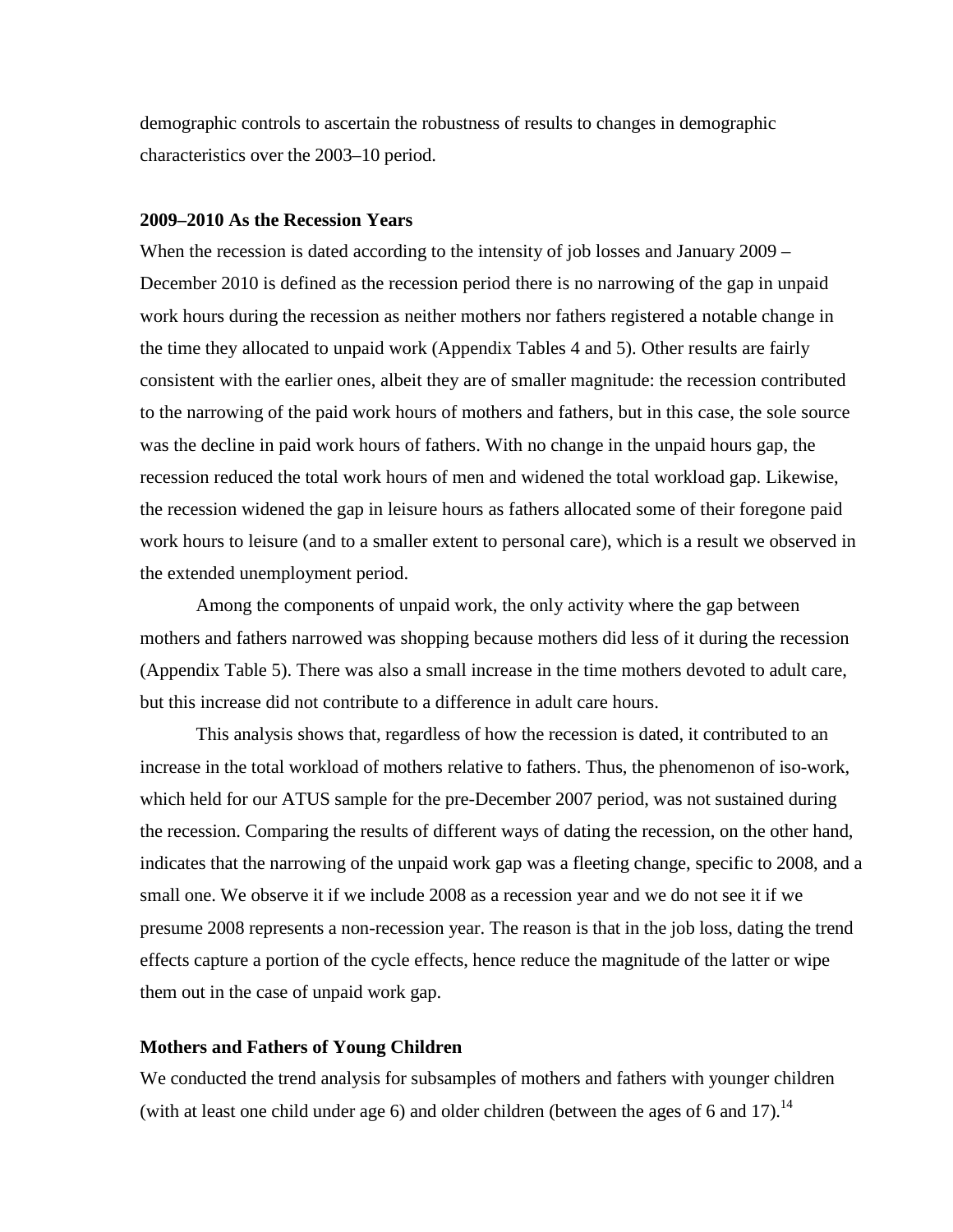Controlling for the trend, during the recession, the paid work hours gap narrowed for both samples of mothers and fathers, similar to that for the pooled group. However, focusing on subsamples indicates that the narrowing in the pooled sample was mainly driven by the statistically significant and large rise in the paid work hours of mothers of older children. Similarly, mothers and fathers of older children were the main contributors to the convergence in unpaid hours of the pooled sample of mothers and fathers during the recession.

During the extended unemployment period, the cycle effect on convergence in paid work hours was stronger for mothers and fathers of younger children, albeit not statistically precise in either sample. Furthermore, in paid work hours, this group shaped the effect of the entire recessionary period, and hence, the convergence of paid hours in the pooled sample was driven by mothers and fathers of young children for whom the paid work gap declined by nearly 7 hours per week.

### **Full-Time Employed Mothers and Fathers**

Focusing on full-time employed mothers and fathers shows that they distributed their time more evenly across paid and unpaid work activities (Appendix Table 6). Prior to the recession, fulltime employed fathers spent about 7 more hours per week working for pay compared to fulltime employed mothers and about 10 hours less on unpaid work activities. Compared to the full sample, however, the relative work burden of mothers was considerably greater: the total workload of full-time employed mothers was 3.5 hours more per week compared to full-time employed fathers, while in the full-sample, mothers' relative work hours were virtually identical to fathers' (differed only by 0.8 hours). Thus, unlike the full sample, before the recession, the iso-work phenomenon did not hold among full-time employed mothers and fathers.

The recession's impact on the paid and unpaid work hours of the full-time employed mothers and fathers is similar to the impacts in the full sample, but smaller in magnitude and statistically not significant. The same holds for the cycle effect of the combined recession and extended unemployment period. However, a notable cycle impact is the nearly 2-hour statistically significant reduction in fathers' total work burden between December 2007 and December 2010, which, combined with an hour's increase in mothers' total workload, widened the total workload gap by an additional 3 hours per week. In the absence of the recession, the total workload disparity would have narrowed by a statistically significant 1.4 hours per week, but the cycle effect overwhelmed and reversed this trend effect. As a result, the disparity in total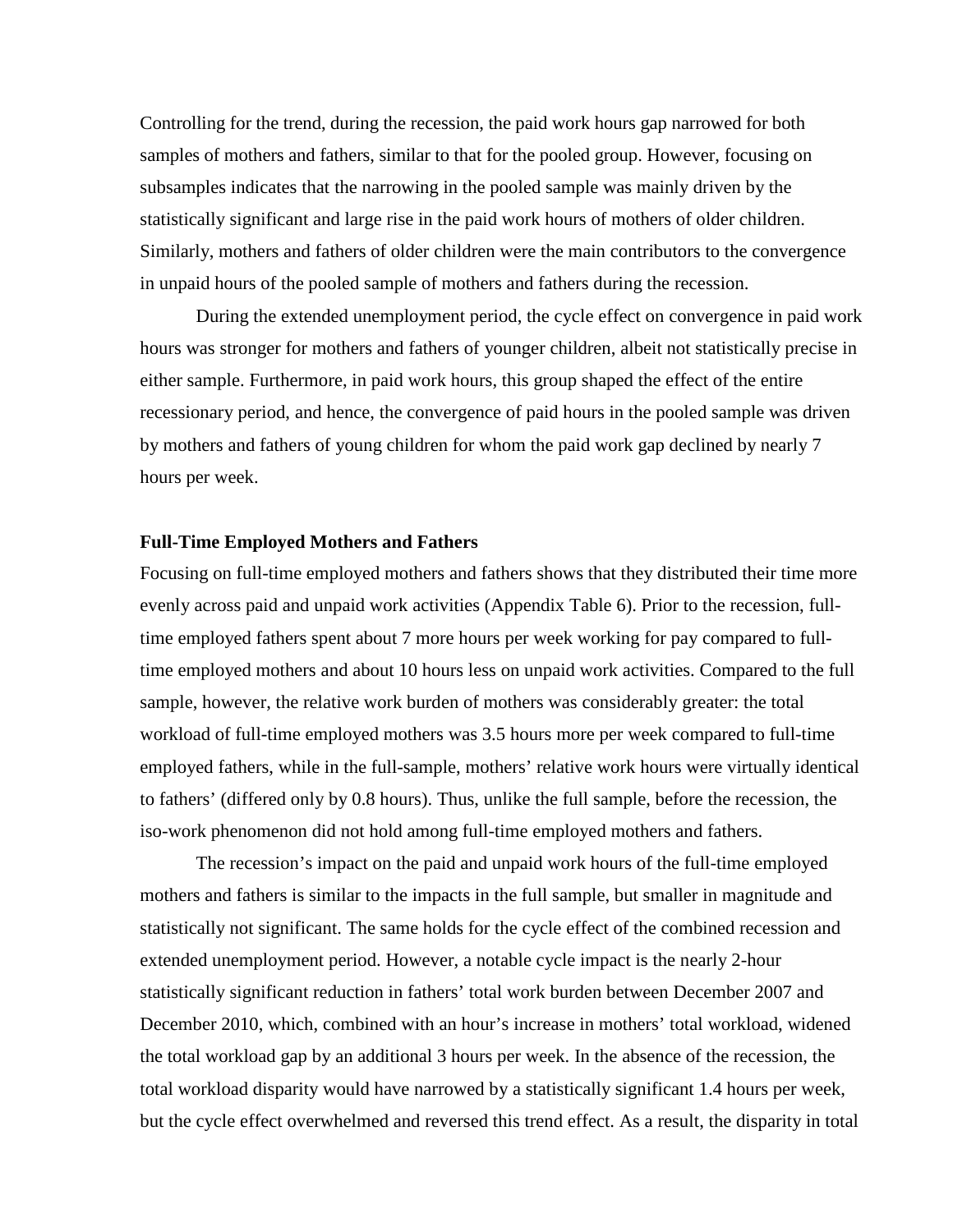workload experienced by full-time employed mothers and fathers only widened over the course of the recession, amounting to an overall increase of 1.5 hours per week (albeit this is not precisely estimated).

### **Other Sample Characteristics**

While the trend analysis presented above controls for aggregate trends in the US economy in the pre-recession period, it does not include controls for demographic characteristics of the mothers and fathers participating in the ATUS, such as age, education, race, ethnicity of respondents, or their household characteristics, such as the number of children in the household. A concern is that changes in these characteristics, which have a bearing on time use, might bias our results. To examine this potential effect on our results, we use the underlying micro-data from ATUS to calculate the distribution of mothers and fathers in our sample across various groups in the three phases of the 2003–10 business cycle.

As Appendix Table 1 shows, over this period there were virtually no changes in the demographic characteristics of the respondents' in the ATUS samples we used. Nevertheless, we estimate the effect of the cycle on the difference in weekly paid, unpaid, and total work hours of mothers and fathers in a multivariate framework that controls for demographic characteristics. The dependent variable is the difference in mothers' and fathers' weekly hours of work, for which we use the monthly gender gap estimates for the cycle effect from our trend analysis. The independent variables are dummy variables for the recession and the extended unemployment period (with the pre-recession period as the reference period), and demographic controls that are distributions of a pooled sample of mothers and fathers across individual and household characteristics.<sup>15</sup> This estimation allows us to control for both the continuation of prerecession trends and the demographic shifts across periods.

The results on the dummy variables for the recession and extended unemployment periods are similar to the cycle effects in columns 4 and 10 of Table 3, in magnitude (economic significance) and statistical significance (Appendix Table 7).<sup>16</sup> Thus, our results on the effect of the cycle over and above the trends established in the pre-recession period are robust to the demographic characteristics of the sample.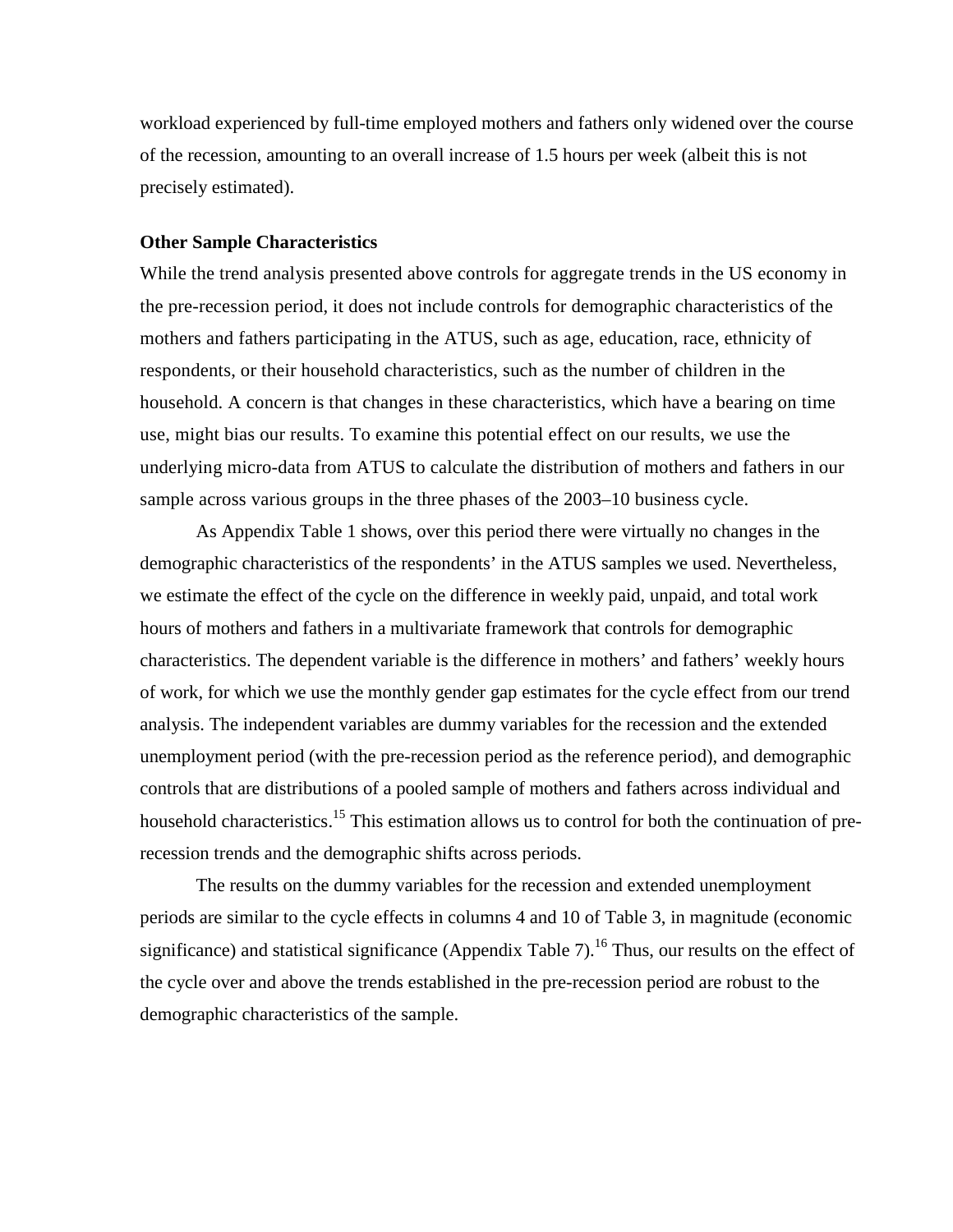### **CONCLUSION**

This study examined the impact of the post-2007 financial crisis US recession on time use patterns of mothers and fathers. The main question of interest was whether the narrowing gender gap in paid work during the recession was mirrored in unpaid work and the extent to which it was. Coming at a historical moment when there was little change in the gendered patterns of unpaid and paid work of mothers and fathers, the recession presented the possibility for renewed movement toward gender convergence in work hours of mothers and fathers. In particular, the intensity and distinct gender patterns of unemployment of the recession may have contributed to decline in the disproportionate unpaid work burden of mothers relative to fathers. And unlike the earlier recessions of 1991 and 2001, the prolonged high unemployment rates in the latest US recession offered more time for new gender patterns of time use to settle.

Based on trend analysis, we identified the effect of the recession and the prolonged jobless recovery on time use, over and above the pre-recession trends. Had the pre-recession trends continued, absent the recession, there would have been very little change in the relative hours of work and non-work time of mothers and fathers. Fathers' paid work hours relative to mothers' would have increased slightly, with a counterpart increase in their relative total workload.

Instead, we find that the recession contributed to a short-lived dual convergence in paid and unpaid work of mothers and fathers. The recession narrowed the paid work hours gap and this was accompanied by narrowing of the difference in unpaid work hours, but this latter effect was small and temporary, not lasting beyond June 2009. These results hold for different subgroups of mothers and fathers—those with younger children, older children, those employed in full-time jobs. Based on different dates for the recession, we also determined that the recession's effect on the unpaid work hours disparity was confined to 2008, a narrow window within the NBER dated recession.

The decline in disparity in unpaid work during the recession was driven by an increase in fathers' childcare hours and a decline in unpaid hours of mothers in the form of small declines in shopping, housework, and childcare. With the reversal of the patterns in childcare and stagnant gap in other unpaid tasks, the narrowing in unpaid work attributable to the recession did not continue in the extended unemployment period (the jobless recovery) after June 2009. The reversal is consistent with the findings of Berik and Kongar (2011) who traced the U-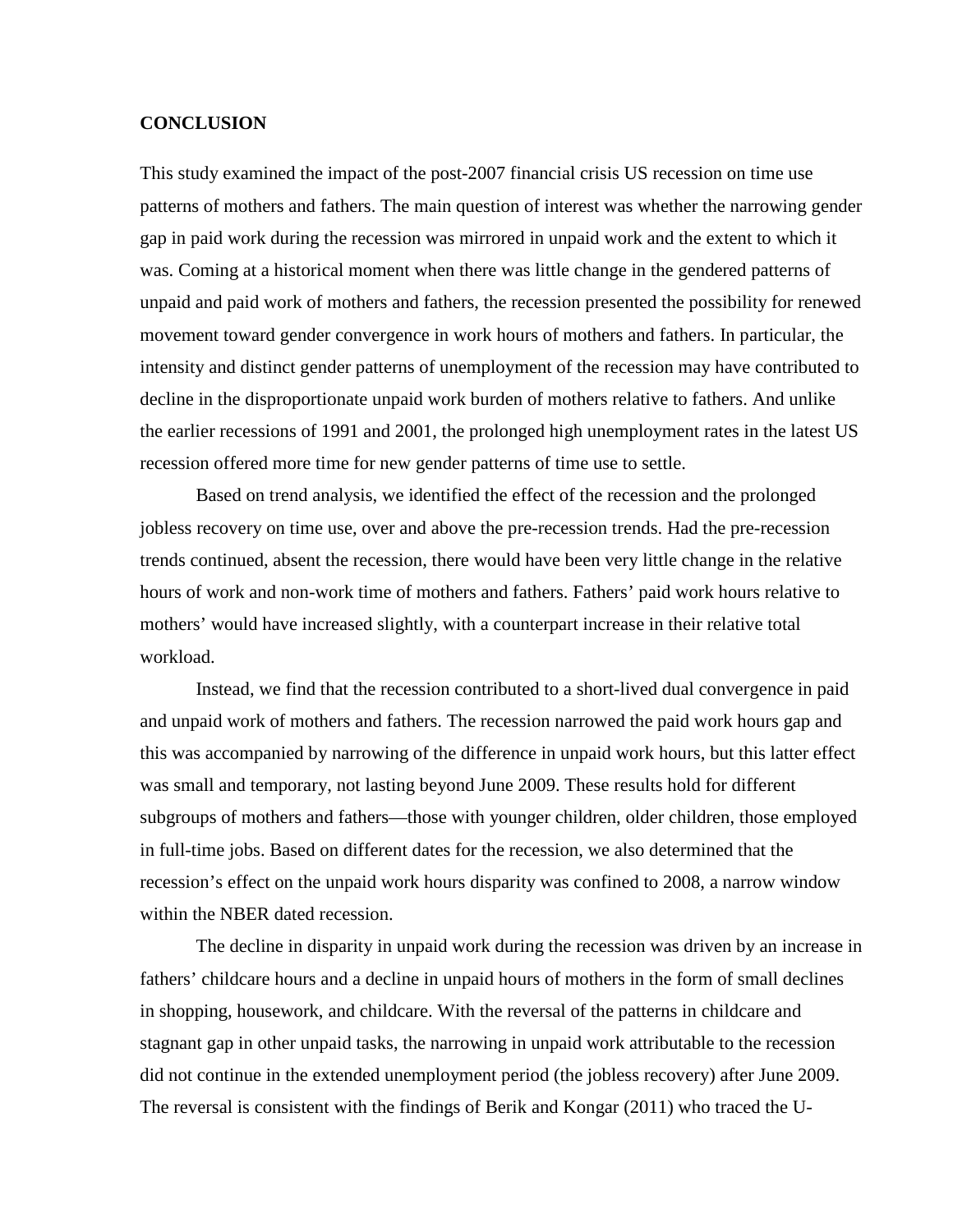shaped pattern in unpaid work over the course of the business cycle to stalling progress in housework hours during the extended unemployment period.

The prolonged stagnation in the labor market allowed us to take stock of the overall effect of the recession as of December 2010 as well as tracing the changes between the recession and extended unemployment phases. Overall, the recessionary December 2007 – December 2010 period contributed to considerable convergence in paid work hours, which in the absence of a counterpart change in unpaid work, ended up having spillover effects on total workload and leisure hours. Relative to fathers, on average, mothers ended up with 5 hours more paid work, 2 hours less unpaid work, 3 hours more total workload and 2.3 hours less leisure time. The recession (the cycle effect) was a strong contributor to these actual experiences of mothers and fathers, reversing trends in the case of paid work and total workload, and slightly reinforcing the trend in the case of unpaid work. The cycle effects show that with fewer paid work hours and a smaller increase in their unpaid work, fathers ended up with a lower total workload and an increase in time for both personal care and leisure. As a result, relative to fathers', mothers' total workload increased and their leisure time declined.

Before the recession, mothers' weekly total work hours (paid work, housework, shopping, care work) and their non-work hours (personal care and leisure) were about the same as those of fathers. Total hours began to diverge during the recession and, together with the jobless recovery period, the recession contributed to a larger gap (of 4.5 hours per week) in total workload, which brought about an actual increase in the workload disparity by 3 hours per week. Among fathers and mothers who were employed full-time, there was no parity in total workloads prior to the recession and the recession contributed to widening the disparity (by almost 3 hours per week). In doing so, the recession reversed the narrowing trend in total workloads of this group of mothers and fathers. Thus, this study does not find evidence for the end of the "second shift" for full-time employed mothers.

Overall, the trend analysis shows that the recession provided the context for acceleration of the convergence in mothers' and fathers' paid work that was stalled in the early 2000s. With regards to unpaid work, our results for the recession are consistent with evidence on trends in gender disparity prior to the recession, that gender division in unpaid work is more resistant to change compared to paid work. Specifically, fathers are slower to adapt to the homemaker and caregiver roles compared to the seeming flexibility with which mothers adapt to the breadwinner role. This sluggishness is likely due to the social devaluation of reproductive tasks and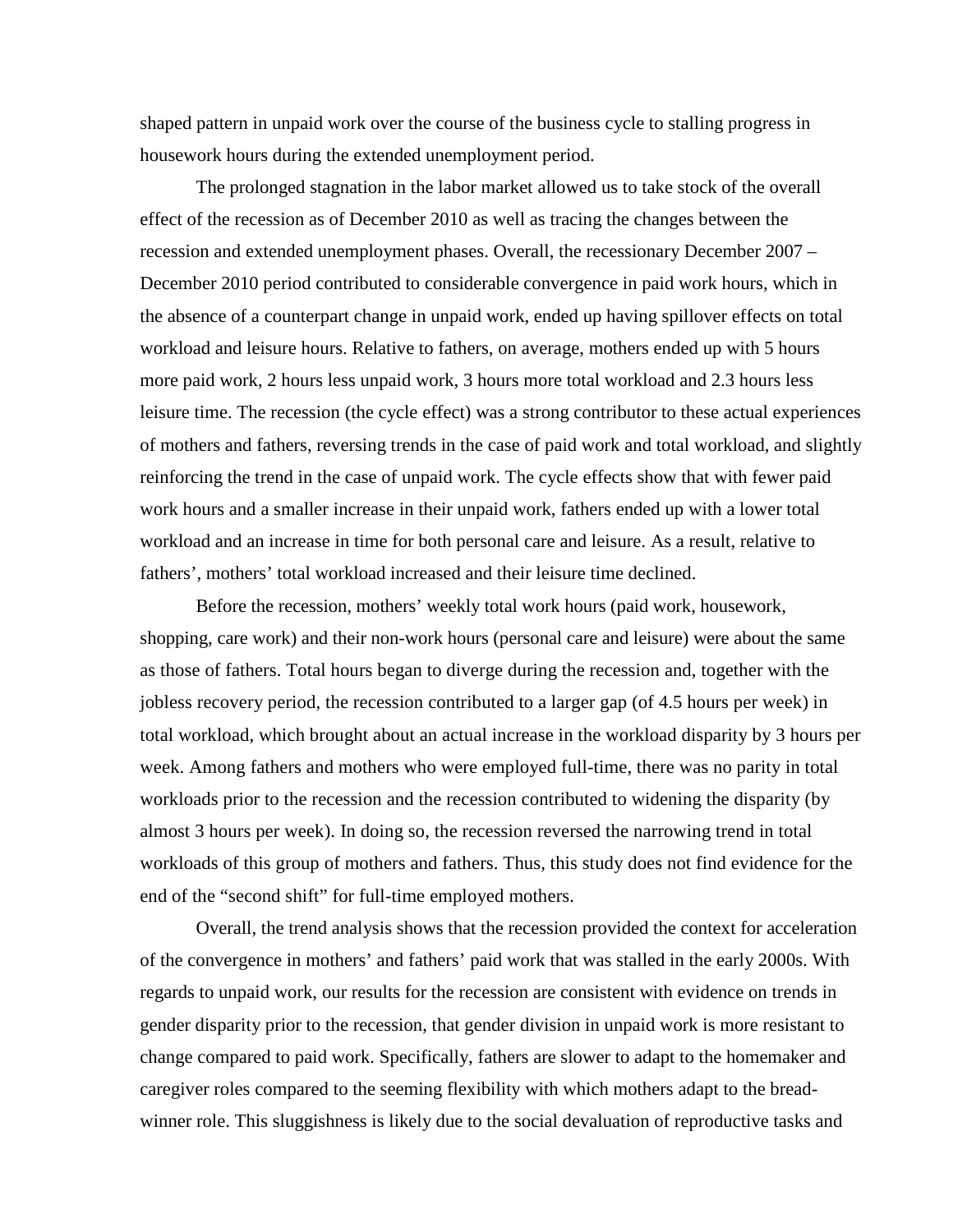the challenges these tasks present to masculine identity. Even during hard times, with shifting time constraints of mothers and fathers in labor market work, the gender division in unpaid work remained fairly intact.

Nonetheless, a close up on the stagnant unpaid work hours gap shows slight changes toward more unpaid work by fathers over the course of the recessionary period. During the recession, fathers increased the time they spent caring for children, particularly in enriching activities. However, this equalizing impact on childcare hours occurred only when mothers' paid work hours increased in absolute terms and also compared to fathers. It did not last when the decline in fathers' paid work hours relative to mothers continued during the extended unemployment period. The cycle effect of the overall recessionary period (December 2007 – December 2010) was a small increase in fathers' unpaid hours due to a slight rise in their housework, which seems to have come at the expense of childcare. Thus the recession brought first increase in childcare hours of fathers, which then gave way to increase in housework over the course of the prolonged recession. However, the cycle's effect on time use of mothers and fathers is an unfolding story. In view of the ongoing stagnation in the job market in 2011, with men's unemployment rate higher than that for women for much of 2011, it is possible that the ATUS data for 2011 will indicate further changes in unpaid hours. Fathers might increase their unpaid hours as they adapt to having more time available due to the stagnant job market and as they take on additional unpaid tasks. Further decline in men's unemployment, accompanied by persistent high unemployment for women, however, is likely to prevent such adaptations.

While mothers and fathers constitute a substantial group in the ATUS sample, and we examined changes for three subsamples of mothers and fathers, future research should also assess the recession's impact on other groups of women and men. For example, sample size permitting, examining single women and men could yield different findings from the present analysis, especially given the heavier job losses for single women compared to their married counterparts during the recession. Similarly, the patterns for married women and men who don't have children are likely to be different. With fewer constraints in balancing (paid) work and family, women without children are likely to have greater flexibility to enter the labor force as added workers. The changes in paid work hours of this group during the recession are likely to be similar to that experienced by mothers of older children. For each group, the recession's impact on total workload is a key concern. This study showed that the recession did not provide the context for more equitable sharing of workload for mothers and fathers. Trend analyses for additional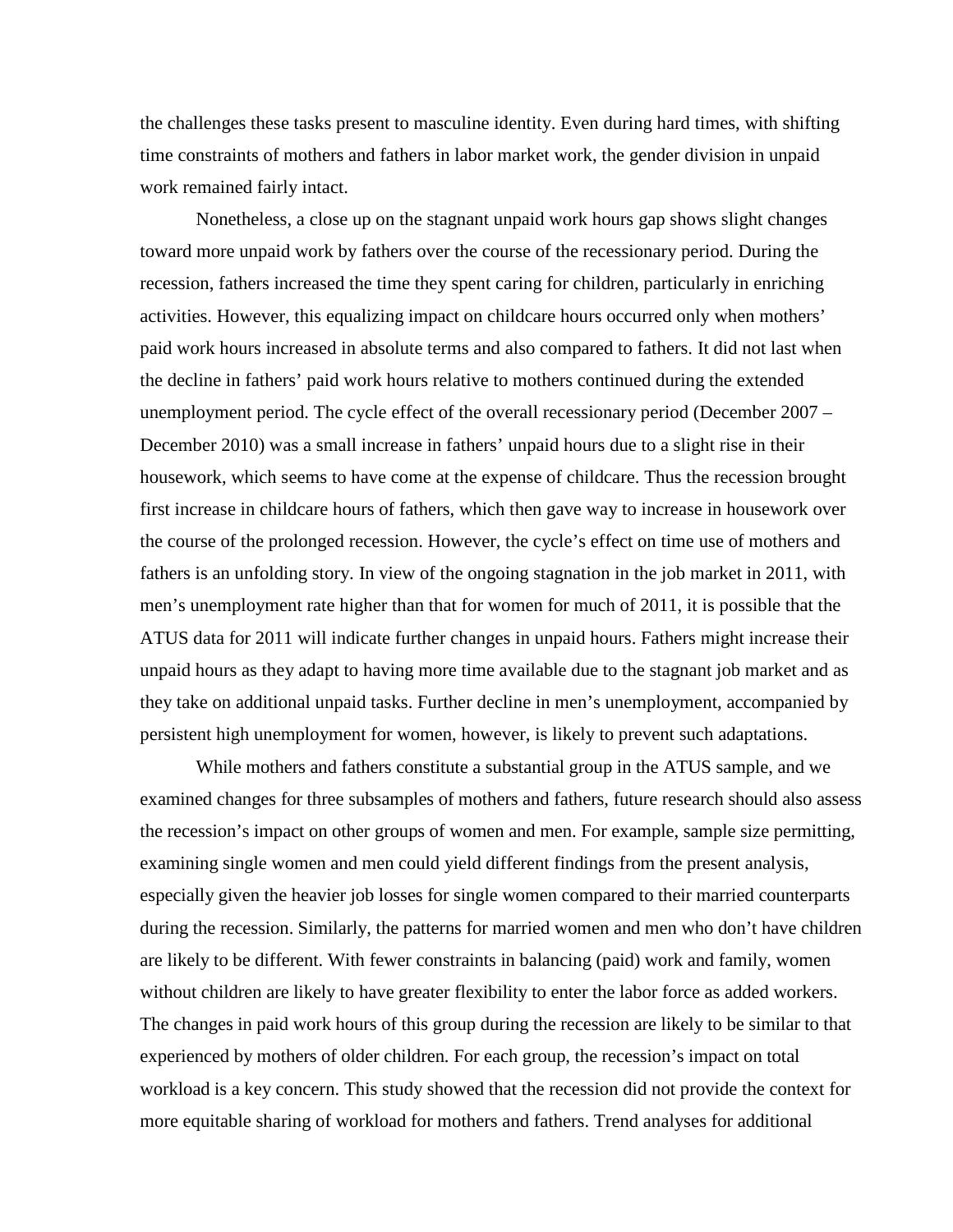groups of women and men would help generate a comprehensive portrait of the gendered wellbeing effects of the recession.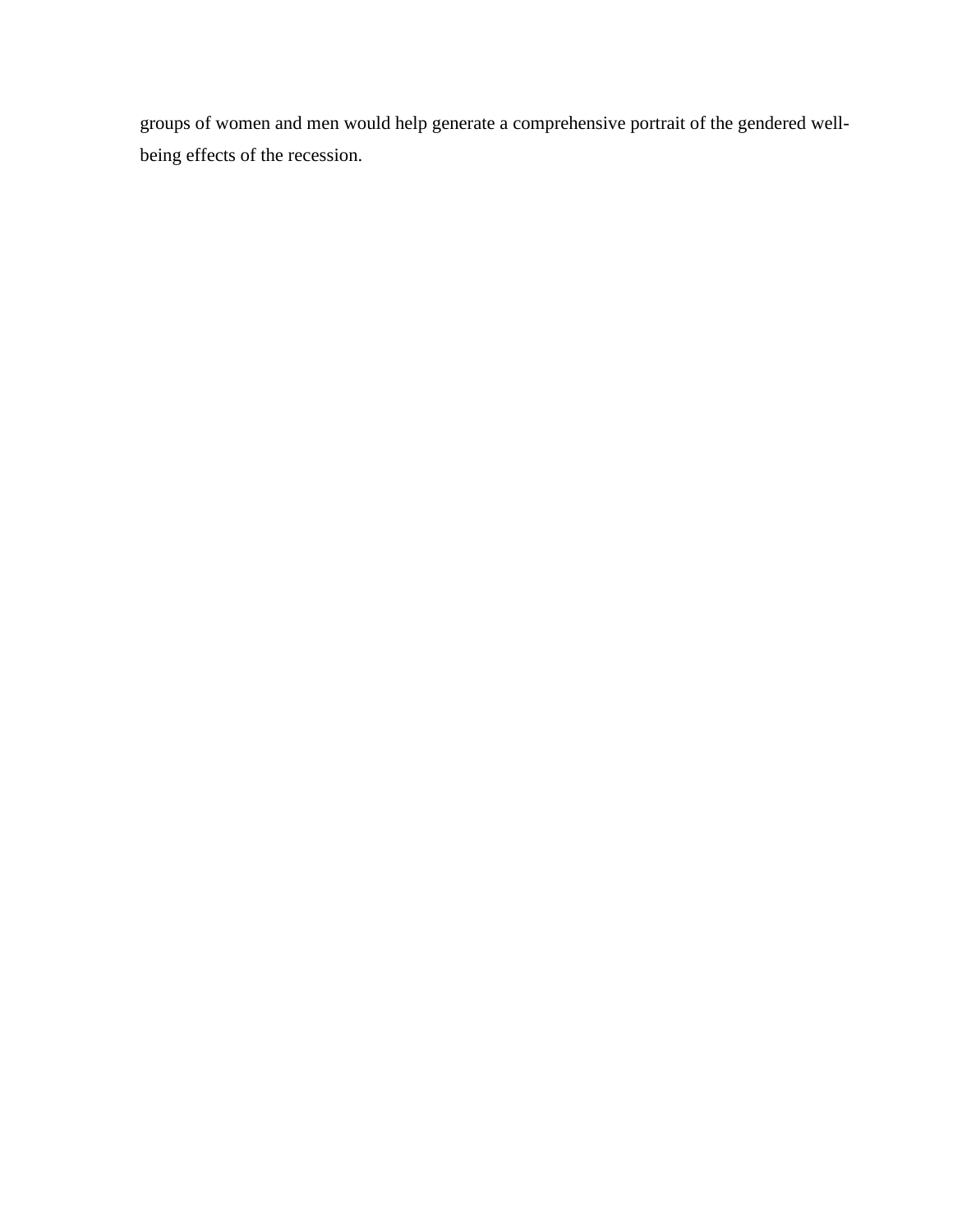### **REFERENCES**

- Aguiar, Mark, Erik Hurst and Loukas Karabarbounis. 2011. *Time Use During Recessions*. NBER Working Paper No. 17259.
- Aguiar, Mark and Erik Hurst. 2007. "Measuring Trends in Leisure: The Allocation of Time over Five Decades," *The Quarterly Journal of Economics*122(3): 969- 1006.
- Benhabib, Jess, Richard Rogerson, and Randall Wright. 1991. "Homework in Macroeconomics: Household Production and Aggregate Fluctuations." *Journal of Political Economy* 99(6): 1166–1187.
- Berik, Günseli, and Ebru Kongar. 2011. "Time Use of Mothers and Fathers in Hard Times and Better Times: The US Business Cycle of 2003–10." Working Paper No. 696. Annandale-on-Hudson, NY: Levy Economics Institute of Bard College.
- Bianchi, Suzanne M. 2011. "Family Change and Time Allocation in American Families." *The ANNALS of the American Academy of Political and Social Science* 638(1): 21-44.
- Bianchi, Suzanne M., John P*.* Robinson, and Melissa Milkie. 2006. *Changing Rhythms of American Family Life*. New York: Russell Sage.
- Bianchi, Suzanne M., Melissa A. Milkie, Liana C. Sayer and John P. Robinson. 2000. "Is Anyone Doing the Housework? Trends in the Gender Division of Household Labor." *Social Forces* 79:191-228.
- Bianchi, Suzanne M., Vanessa R. Wight and Sara B. Raley. 2005. Maternal Employment and Family Caregiving: Rethinking Time with Children in the ATUS. *ATUS Early Results Conference*, Bethesda, MD.
- Blair-Loy, Mary. 2003. *Competing Devotions: Career and Family among Women Executives.* Cambridge, MA: Harvard University Press.
- Blau, Francine, D. and Lawrence M. Kahn. 2007. "Changes in the Labor Supply Behavior of Married Women: 1980-2000." *Journal of Labor Economics* 25: 393- 438.
- Boushey, Heather. 2008. "Opting Out? The Effect of Children on Women's Employment in the United States." *Feminist Economics* 14(1): 1-36.
- Boushey, Heather and Ann O'Leary. (Eds). 2009. *The Shriver Report: A Woman's Nation Changes Everything: A Study by Maria Shriver and the Center for American Progress.* Washington D.C.: A Woman's Nation and Center for American Progress. Also available online at <http://www.shriverreport.com/awn/index.php> (accessed July 24, 2011).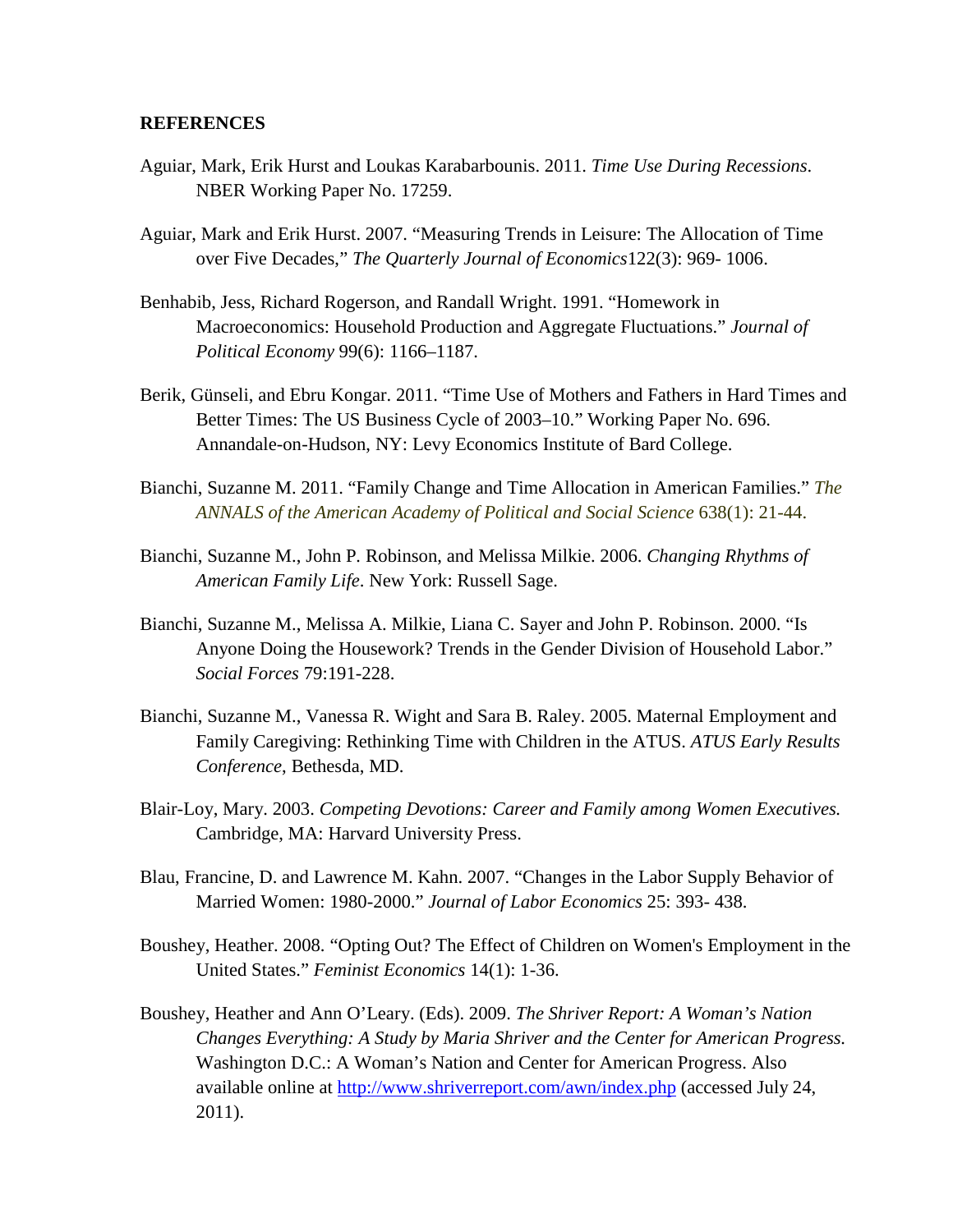- Burda, Michael, Daniel S. Hamermesh and Philippe Weil. 2012. "Total Work and Gender: Facts and Possible Explanations," SFB 649 Discussion Paper SFB649DP2012-007.
- Burda, Michael and Daniel S. Hamermesh. 2010. "Unemployment, Market Work and Household Production." *Economic Letters* 107: 131–133.
- Casper, Lynne and Martin O'Connell. 1998. "Work, Income, the Economy, and Married Fathers as Child-care Providers. *Demography* 35: 243-50.
- Coltrane, Scott. 2000. Research on Household Labor: Modeling and Measuring the Social Embeddedness of Routine Family Work. *Journal of Marriage and the Family* 62: 1208–1233.
- Connelly, Rachel and Jean Kimmel. 2010. *Time Use of Mothers in the United States at the Turn of the 21st Century*. Kalamazoo, Michigan, USA: W. E. Upjohn Institute for Employment Research.
- ———. 2009. "Spousal Influences on Parents' Non-Market Time Choices." *Review of Economics of the Household* 7(4): 361-94.
- Greenwood, Jeremy, and Zvi Hercowitz. 1991. "The Allocation of Capital and Time over the Business Cycle." *Journal of Political Economy,* 99(6): 1188–1214.
- Guryan, Jonathan, Erik Hurst, and Melissa Kearney. 2008. "Parental Education and Parental Time with Children." *Journal of Economic Perspectives*, 22(3): 23–46.
- Hartmann, Heidi, Ashley English, and Jeffrey Hayes. 2010. *Women and Men's Employment and Unemployment in the Great Recession.* Institute for Women's Policy Research (IWPR) Publication C373. Available online at <http://www.in.gov/icw/files/employment.pdf> (accessed August 1, 2011).
- Hays, Sharon. 1996. *The Cultural Contradictions of Motherhood*. New Haven: Yale. University Press.
- Howie, Peter, John Wicks, John M. Fitzgerald, Douglas Dalenberg and Rachel Connelly. 2006. "Mothers' Time Spent in Spent in Care of Her Children and Market Work: a Simultaneous Model with Attitudes as Instruments," *Applied Economic Letters* 2006, 13(8): 503-06.
- Institute for Women's Policy Research (IWPR). 2011a. *Are Women Now Half the Labor Force? The Truth about Women and Equal Participation in the Labor Force*. Working Paper C374. Washington D.C.: IWPR. Also available online at [http://www.iwpr.org/publications/pubs/are-women-now-half-the-labor-force-thetruth](http://www.iwpr.org/publications/pubs/are-women-now-half-the-labor-force-the-truth-about-women-and-equal-participation-in-the-labor-force/at)[about-women-and-equal-participation-in-the-labor-force/at download/file](http://www.iwpr.org/publications/pubs/are-women-now-half-the-labor-force-the-truth-about-women-and-equal-participation-in-the-labor-force/at) (accessed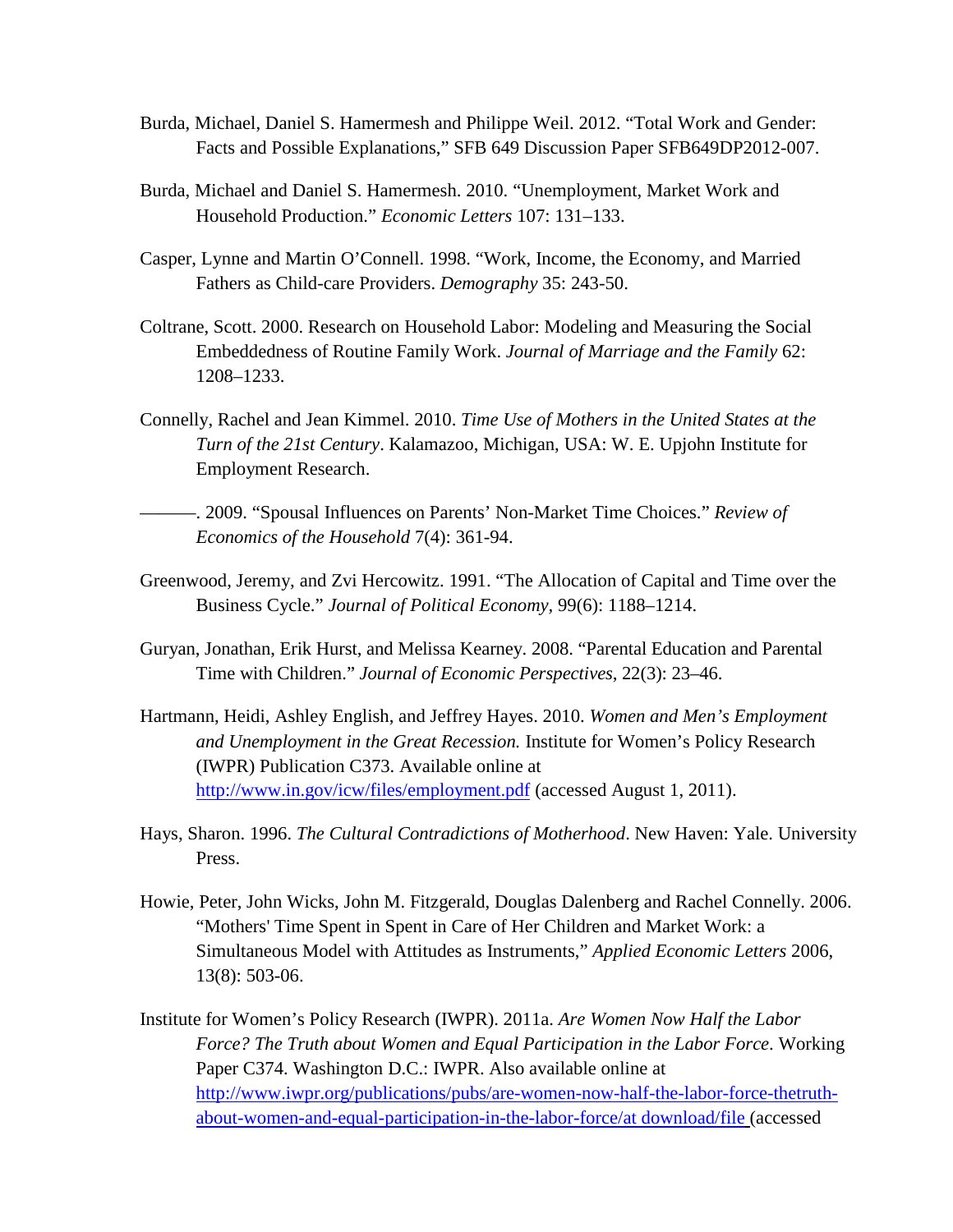July 24, 2011).

———. 2011b. *Job Gap between Women and Men Persists in August*. IWPR #Q008 <http://www.iwpr.org/publications/recent-publications> (accessed September 15, 2011)

- Jacobs, Jerry A. and Kathleen Gerson. 2004. *The Time Divide: Work, Family and Gender Inequality*. Cambridge, MA: Harvard University Press.
- Juhn, Chinhui and Simon Potter. 2007. "Is There Still an Added Worker Effect?" Federal Reserve Bank of New York *Staff Reports*, no. 310, December.
- Kimmel, Jean and Rachel Connelly. 2007. "Mothers' Time Choices: Caregiving, Leisure, Home Production, and Paid Work." *Journal of Human Resources* 42(3): 643-61.
- Kochhar, Rakesh. 2011.*Two Years of Economic Recovery: Women Lose Jobs, Men Find Them* Pew Social & Demographic Trends Report. Washington D.C.: Pew Research Center. Also available online at [http://pewsocialtrends.org/files/2011/07/Employment-by-](http://pewsocialtrends.org/files/2011/07/Employment-by-Gender)[Gender](http://pewsocialtrends.org/files/2011/07/Employment-by-Gender) FINAL 7-6- 11.pdf (accessed July 30, 2011).
- Konigsberg, Ruth Davis. 2011. "Chore Wars," Time Magazine (August), Time Inc. available online at http://www.time.com/time/magazine/article/0,9171,2084582,00.html (accessed March 18, 2012).
- Mattingly, Marybeth and Kristin Smith. 2010. "Changes in Wives' Employment When Husbands Stop Working: A Recession-Prosperity Comparison." *Family Relations* 59:343-357.
- Morrill, Melinda S., and Sabrina W. Pabilonia. 2012. "What Effects Do Macroeconomic Conditions Have on Families' Time Together?" Working Paper. Available online at <http://www.sole-jole.org/12202.pdf> (accessed March 17, 2012)
- Ramey, Valerie A., and Neville Francis. 2009. "A Century of Work and Leisure." *American Economic Journal: Macroeconomics* 1(2): 189–224.
- Ramey, Valerie A. 2008. "Time Spent in Home Production in the 20th Century: New Estimates from Old Data," NBER Working Papers 13985, National Bureau of Economic Research, Inc.
- Risman, Barbara J. 1998. *Gender Vertigo: American Families in Transition*. Yale University Press.
- Rones, Philip L., Randy E. Ilg and Jennifer M. Gardner. 1997. "Trends in Hours of Work Since the Mid-1970s." *Monthly Labor Review* 120: 3-14.

Sandberg, John and Sandra Hofferth. 2001."Changes in Children's Time with Parent, U. S.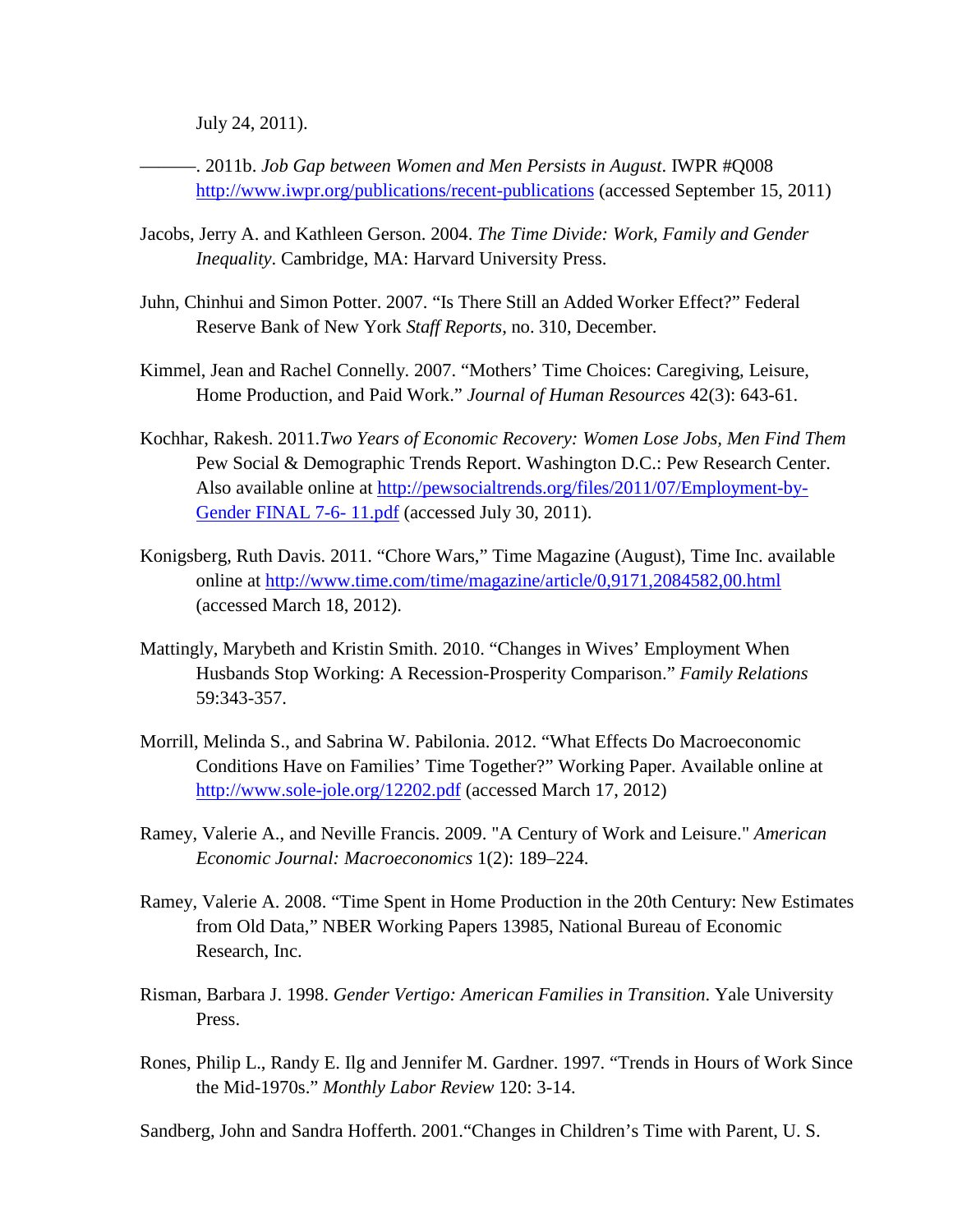1981-1997." *Demography* 38: 423-36.

- Sayer, Liana C. 2005. "Gender, Time and Inequality: Trends in Women's and Men's Paid Work, Unpaid Work and Free Time." *Social Forces* 84(1): 285-303.
- Sayer, Liana C., Philip N. Cohen and Lynne M. Casper.2004."Women, Men and Work." *The American People Census 2000 Series*. New York: Russell Sage and Population Reference Bureau.
- Şahin, Ayşegul, Joseph Song, and Bart Hobijn. 2010. "The Unemployment Gender Gap During the 2007 Recession." *Current Issues in Economics and Finance*, Federal Reserve Bank of New York 16, no.2.
- US Census Bureau. 2006. *Current Population Survey Design and Methodology*. Technical Paper 66.
- ———. 2010. *Who is Minding the Kids? Childcare Arrangements: Spring 2005/Summer 2006*. Household Economic Studies. P70-121 Current Population Reports. Washington, D.C.: US Department of Commerce, US Census Bureau.
- ———. 2011. "One-Third of Fathers with Working Wives Regularly Care for Their Children." US Census Bureau Reports. News release (December 5) http://www.census.gov/newsroom/releases/archives/children/cb11-198.html
- US Department of Labor, Bureau of Labor Statistics [BLS]. 2010a. *Employment, Hours, and Earnings from the Current Employment Statistics Survey.* <http://www.bls.gov/news.release/pdf/empsit.pdf> (accessed July 24, 2011).
- ———. 2010b. *American Time Use Survey 2010 Results*. [http://www.bls.gov/news.release/pdf/atus.pdf\(accessed](http://www.bls.gov/news.release/pdf/atus.pdf(accessed) March 18, 2012).
- ———. 2011. Women in the Labor Force: A Databook. Report 1034.http://www.bls.gov/cps/wlf-databook2011.htm (accessed March 18, 2012).
- US General Accounting Office 2001. *Women in Management: Analysis of Selected Data from the Current Population Survey*. Washington, DC: US GAO.
- Williams, Joan. 2000. *Unbending Gender: Why Family and Work Conflict and What to Do About It*. New York: Oxford University Press.
- Woodring, Braedyn. 2010. "Employment Status of Married-Couple Families by Presence of Own Children Under 18 Years: 2008 and 2009." *American Community Survey Briefs* ACSBR/09-10.Also available online at [http://www.census.gov/prod/2010pubs/acsbr09-](http://www.census.gov/prod/2010pubs/acsbr09-10.pdf.) [10.pdf.](http://www.census.gov/prod/2010pubs/acsbr09-10.pdf.)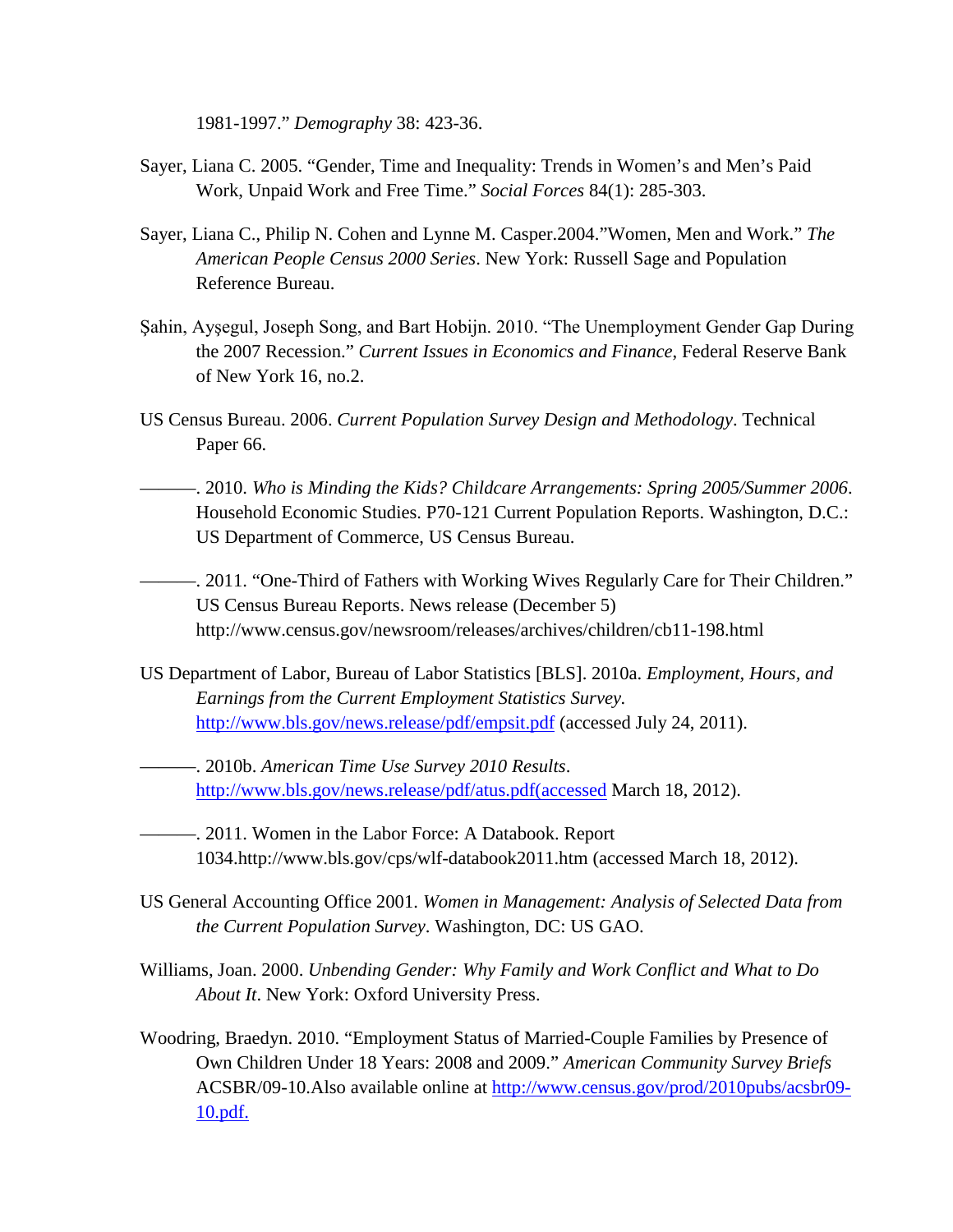# **NOTES**

- 1. According to seasonally adjusted Current Employment Statistics data, the share of women in payrolls peaked in October 2009 at 49.96 percent (BLS 2010a). The seasonally unadjusted data show that women's share in payrolls reached 50.02 percent in November 2009 and peaked in January 2010 at 50.29 percent.
- 2. Children in the household include the respondents' own children, grandchildren, and/or foster children.
- 3. Connelly and Kimmel (2009) developed three alternative strategies to match mothers and fathers with time diaries to predict couples in the ATUS sample that future research can utilize to examine the impact of the recession on within-household gender division of labor.
- 4. Between 1970 and 2007 women's labor force participation rate increased by 16 percentage points from 43.3 percent in 1970 to 59.3 percent in 2007, while men's labor force participation fell 6.4 percentage points (BLS 2011, 7). Over the same period, the gender difference in weekly paid work hours narrowed due to an increase in women's paid work hours from 34.1 hours to 36.1 hours, while men's paid work hours remained unchanged at 41.7 hours (BLS 2011, 73).
- 5. Between 1975 and 1999, labor force participation of married mothers (with children under 18 years) rose from 47.4 percent to 71.3 percent and that of mothers with young (under age 6) children rose from 39 percent to 64.4 percent (BLS 2011).
- 6. According to BLS (2011) data, women's labor force participation rate increased by 7.6 percentage points in the 1970s and 5.9 percentage points in the 1980s, rose by only 2.5 percentage points in the 1990s and fell by 0.6 percentage points in the 2000s, prior to the recession. Similarly, gender convergence in paid work hours nearly stopped, narrowing by 0.5 (a half) hours in the early 2000s as men's paid work hours fell (by 0.8 hours per week) slightly more than the rise in women's paid work hours (BLS 2011).
- 7. Accordingly, the total work hours difference between men and women who were both employed fulltime and who did not have children dropped to 8 minutes per day. Even having children under 18 years of age amounted to what is deemed a fairly small difference in total work of 20 minutes per day for women and men. When translated into weekly hours, however, these minutes add up.
- 8. We add the travel time related to each of the four activities.
- 9. We leave out consideration of secondary activities because ATUS provides data on secondary care activities for only children younger than 13. Our focus on primary care activities enables obtaining results that are generalizable to the US population and sample sizes large enough for robust findings.
- 10. Some analyses further distinguish among educational activities and treat activities such as playing games with children or attending social events as recreational childcare that they then consider as leisure (Aguiar and Hurst 2007; Burda, Hamermesh and Weil 2012;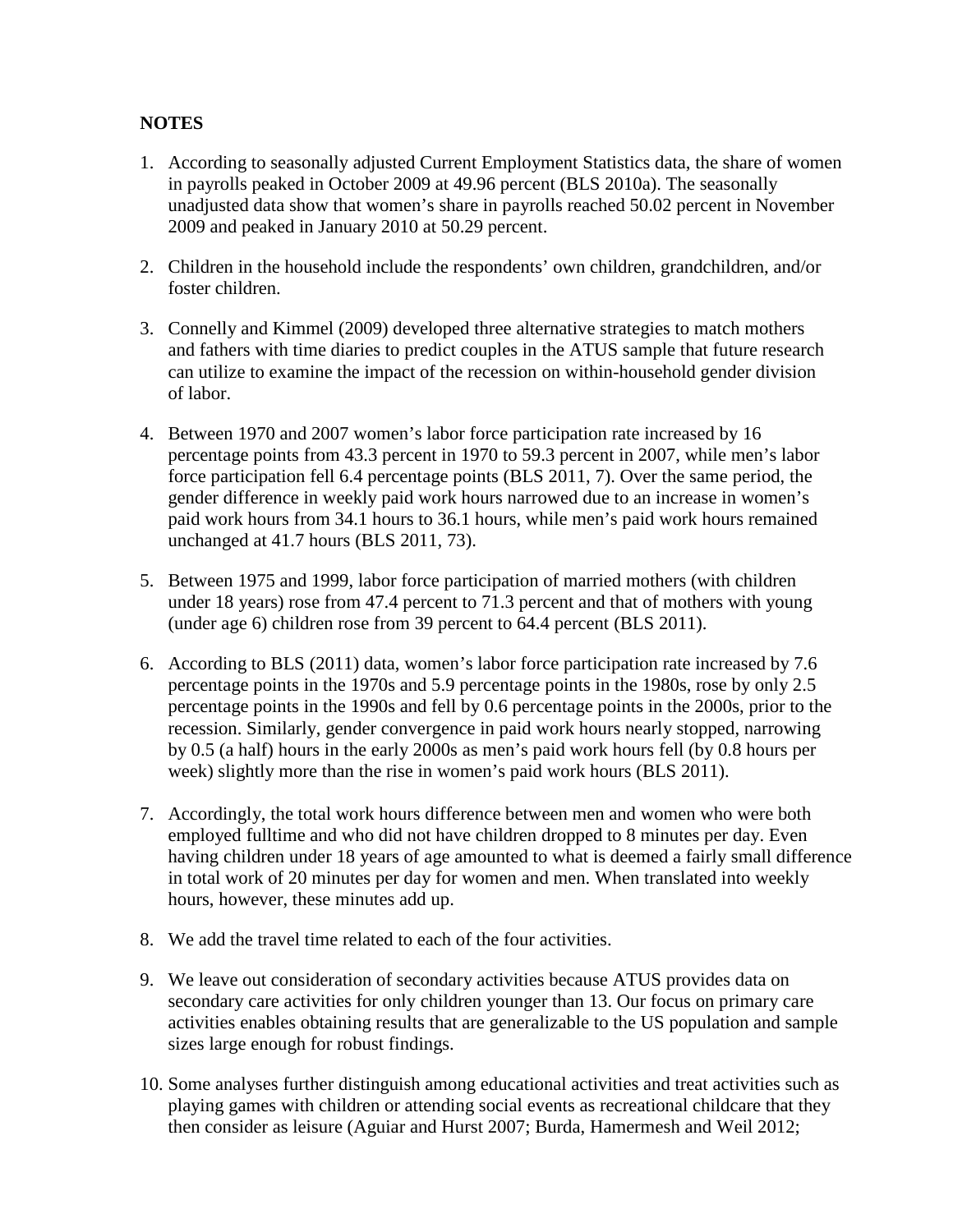Ramey and Francis 2009).

- 11. Weekly values are the weighted sum of weekend and weekday values as follows: We calculate the daily time use for each activity separately for weekdays and weekends. Then we multiply weekend values by two and weekday values by five and add up the two to obtain the weekly hours spent on each activity. We weight observations by ATUS sample weights.
- 12. It is possible that fathers allocated some of the decline in their work hours to educational activities as Aguiar, Hurst, and Karabarbounis (2011) documented for 2009–2010. Student fathers are excluded in our sample and we are not considering education as an activity in this study.
- 13. Differentiating further the types of adult care, we find that the recession increased the time spent caring for household and non-household adults equally. Presence of the unemployed spouse at home may have contributed to increased care for household adults by mothers. These results, excluded here for brevity, are available from the authors upon request.
- 14. The results are available from the authors upon request.
- 15. The omitted categories in the regressions are the shares of respondents between the ages of 25 to 35, with a high school education, living in households with three children, where the youngest child is between the ages of 10 and 14.
- 16. We fail to reject the hypothesis that the mean difference is greater than zero.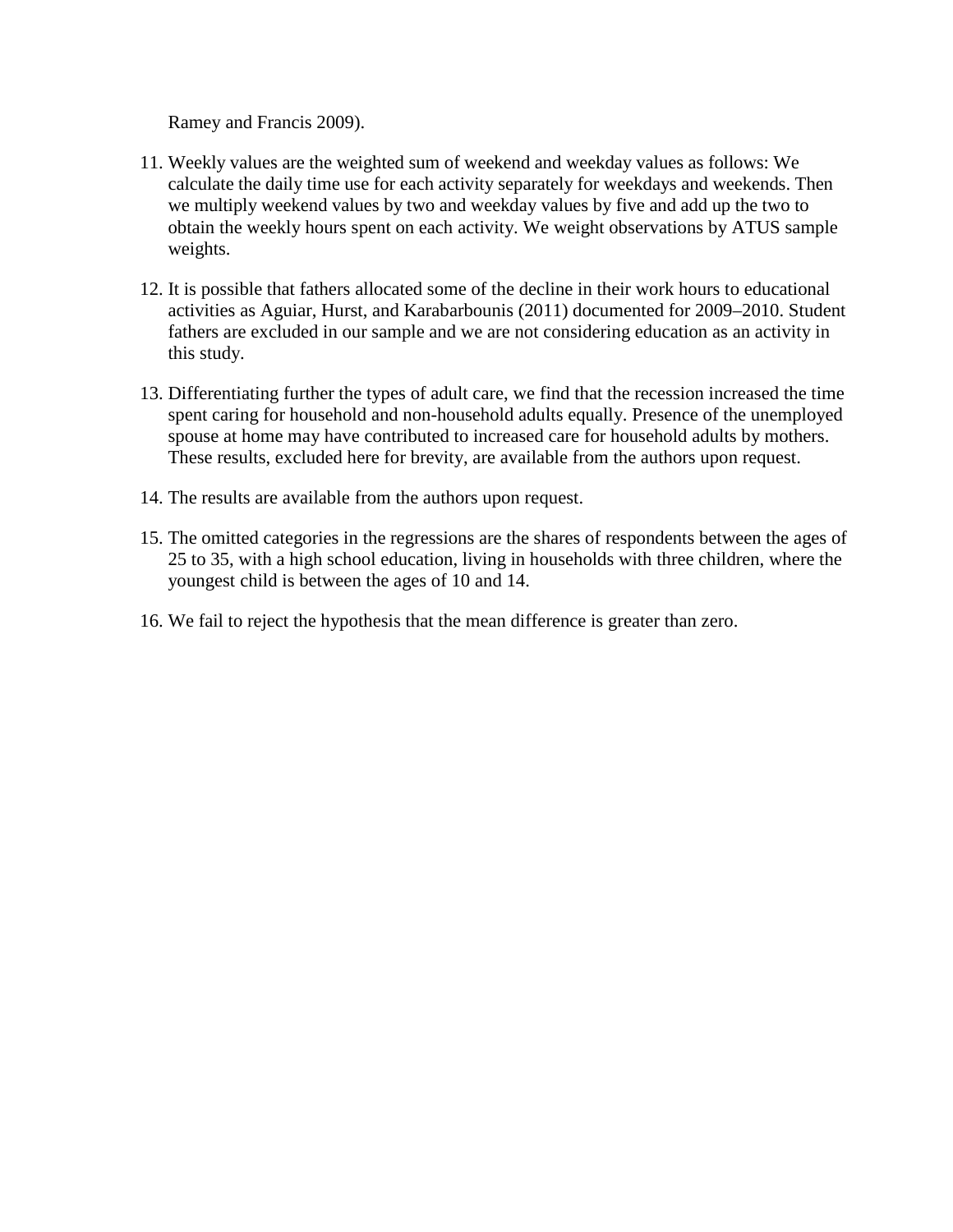|                 |                                              |                               |                      | Mothers          |                            |                               |                      | Fathers          |                     |
|-----------------|----------------------------------------------|-------------------------------|----------------------|------------------|----------------------------|-------------------------------|----------------------|------------------|---------------------|
|                 |                                              | $2003 - 10$<br>Average<br>(1) | Pre-recession<br>(2) | Recession<br>(3) | Extended<br>unemp't<br>(4) | $2003 - 10$<br>Average<br>(1) | Pre-recession<br>(2) | Recession<br>(3) | Extended<br>unemp't |
|                 | Age (years)                                  | 38                            | $\overline{38}$      | $\overline{39}$  | 39                         | 40                            | 40                   | 40               | 41                  |
|                 | Usual weekly earnings <sup>1</sup>           | \$682.6                       | \$643.8              | \$732.6          | \$757.6                    | \$1,054.8                     | \$1,017.3            | \$1,104.2        | \$1,133.8           |
|                 | Share of respondents by demographic and      |                               |                      |                  |                            |                               |                      |                  |                     |
|                 | household characteristics <sup>2</sup> $(%)$ |                               |                      |                  |                            |                               |                      |                  |                     |
| Race/ethnicity  | African-American                             | 5                             | 5                    | 6                | 6                          | 6                             | 6                    | 6                | 6                   |
|                 | Hispanic                                     | 17                            | 17                   | 18               | 17                         | 16                            | 15                   | 17               | 17                  |
| Age of the      | Younger than age 3                           | 30                            | 30                   | $\overline{30}$  | 31                         | $\overline{30}$               | $\overline{30}$      | $\overline{29}$  | $\overline{30}$     |
| youngest child  | Ages 3-5                                     | 20                            | 20                   | 21               | 19                         | 20                            | 20                   | 20               | 20                  |
|                 | Ages 6-9                                     | 21                            | 21                   | 22               | 21                         | 21                            | 21                   | 21               | 21                  |
|                 | Ages 10-13                                   | 17                            | 17                   | 16               | 16                         | 17                            | 16                   | 18               | 15                  |
|                 | Ages 14-17                                   | 12                            | 12                   | 12               | 13                         | 13                            | 13                   | 12               | 13                  |
| Age group       | Ages $18-24$                                 | 30                            | 30                   | 29               | 29                         | 22                            | 23                   | 21               | $\overline{22}$     |
|                 | Ages 25-34                                   | 40                            | 40                   | 40               | 40                         | 40                            | 40                   | 41               | 39                  |
|                 | Ages 35-44                                   | 18                            | 17                   | 18               | 19                         | 23                            | 22                   | 23               | 24                  |
|                 | Ages 45-54                                   | 3                             | 3                    | 3                | $\overline{4}$             | 6                             | 5                    | 6                | $\overline{7}$      |
|                 | Ages 55-65                                   | 10                            | 10                   | 9                | 9                          | 10                            | 10                   | 9                | 9                   |
| Education       | < High school diploma                        | 10                            | 11                   | $\overline{10}$  | 9                          | $\overline{10}$               | 11                   | $\overline{10}$  | 9                   |
|                 | High school                                  | 24                            | 26                   | 22               | $22\,$                     | 26                            | 26                   | 24               | 26                  |
|                 | Some college                                 | 27                            | 27                   | 26               | 26                         | 25                            | 25                   | 26               | 24                  |
|                 | <b>BA</b> or more                            | 39                            | 37                   | 42               | 43                         | 39                            | 38                   | 41               | 41                  |
| No. of children |                                              | 36                            | 36                   | $\overline{35}$  | $\overline{36}$            | $\overline{37}$               | $\overline{37}$      | 36               | $\overline{37}$     |
|                 | $\overline{2}$                               | 42                            | 41                   | 43               | 42                         | 42                            | 42                   | 43               | 41                  |
|                 | 3                                            | 16                            | 17                   | 16               | 15                         | 16                            | 16                   | 15               | 16                  |
|                 |                                              | 4                             | 4                    | 4                | 5                          | 4                             | 4                    | 5                | $\overline{4}$      |
|                 | 5 or more                                    |                               | $\overline{2}$       |                  |                            |                               |                      | $\overline{2}$   |                     |
| Number of       |                                              |                               |                      |                  |                            |                               |                      |                  |                     |
| observations    |                                              |                               | 8,703                | 2,422            | 2,314                      |                               | 7,762                | 2,170            | 2,059               |

*Appendix Table 1* Characteristics of mothers and fathers in the sample, 2003–10

*Notes:* The sample consists of 13,439 mothers and 11,991 fathers. All observations are weighted by ATUS sampling weights.

<sup>1</sup> Weekly nominal earnings of employed mothers and fathers.

<sup>2</sup> The percentage of mothers, fathers with selected individual and household characteristics.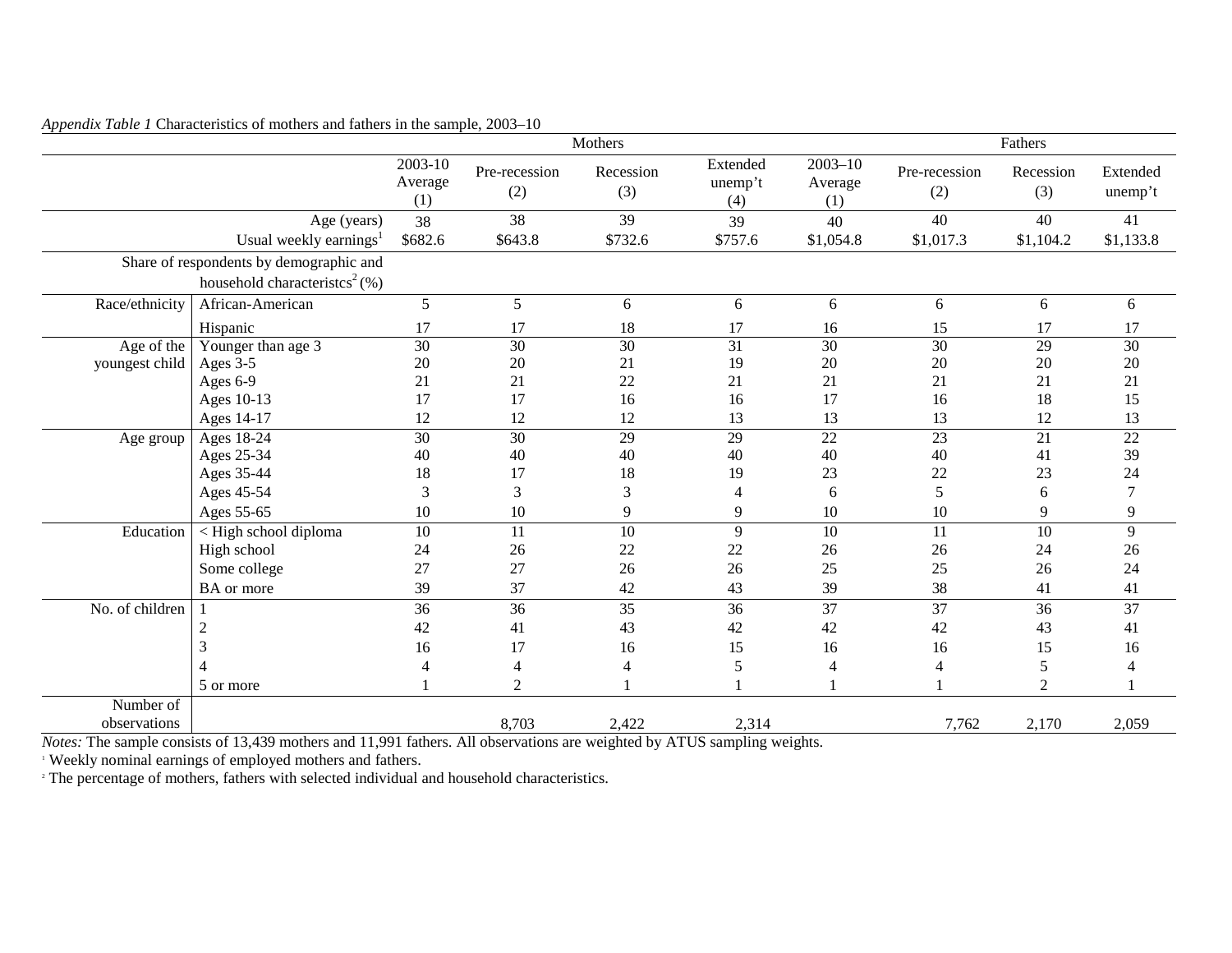|           | (1)                                 | (2)                                    | (3)             | (4)                        | (5)                                                | Tippenaix I able 2 Trend anaryon of the enanges in three spent on routine and empering entre and related travel over the 2005-2010 period, rubble dating<br>(6) | (7)                                       | (8)                                        | (9)                                          | (10)                                 |
|-----------|-------------------------------------|----------------------------------------|-----------------|----------------------------|----------------------------------------------------|-----------------------------------------------------------------------------------------------------------------------------------------------------------------|-------------------------------------------|--------------------------------------------|----------------------------------------------|--------------------------------------|
|           | Observed<br>prerecession<br>average | Observed<br>change during<br>recession | Trend<br>effect | Cycle effect:<br>Recession | Observed change<br>during extended<br>unemployment | Trend effect during<br>extended<br>unemployment                                                                                                                 | Cycle effect:<br>Extended<br>unemployment | Observed change<br>(Dec. 2007-<br>Dec.2010 | Trend effect<br>(Dec. $2007 -$<br>Dec. 2010) | Cycle<br>effect<br>(Dec.<br>$2007 -$ |
|           |                                     |                                        |                 |                            |                                                    | Gap                                                                                                                                                             |                                           |                                            |                                              |                                      |
|           |                                     |                                        |                 |                            |                                                    | (Mothers – Fathers)                                                                                                                                             |                                           |                                            |                                              |                                      |
| Routine   | $4.67***$                           | $-0.66*$                               | $-0.56***$      | $-0.10$                    | $-0.10$                                            | $-0.08***$                                                                                                                                                      | $-0.02$                                   | $-0.58$                                    | $-0.82***$                                   | 0.25                                 |
|           | (0.19)                              | (0.39)                                 | (0.05)          | (0.38)                     | (0.66)                                             | (0.01)                                                                                                                                                          | (0.66)                                    | (0.39)                                     | (0.05)                                       | (0.39)                               |
| Enriching | $2.16***$                           | $-0.53*$                               | $0.63***$       | $-1.15***$                 | 0.68                                               | $0.30***$                                                                                                                                                       | 0.39                                      | 0.16                                       | $0.92***$                                    | $-0.76**$                            |
|           | (0.15)                              | (0.29)                                 | (0.06)          | (0.29)                     | (0.41)                                             | (0.03)                                                                                                                                                          | (0.41)                                    | (0.30)                                     | (0.06)                                       | (0.29)                               |
| Related   | $3.78***$                           | 0.17                                   | $-0.18***$      | 0.34                       | $-0.10$                                            | $-0.08***$                                                                                                                                                      | $-0.02$                                   | 0.06                                       | $-0.26***$                                   | 0.32                                 |
| travel    | (0.25)                              | (0.50)                                 | (0.02)          | (0.50)                     | (0.66)                                             | (0.01)                                                                                                                                                          | (0.66)                                    | (0.51)                                     | (0.02)                                       | (0.51)                               |
|           |                                     |                                        |                 |                            |                                                    | <b>Mothers</b>                                                                                                                                                  |                                           |                                            |                                              |                                      |
| Routine   | 7.34***                             | $-0.13$                                | $-0.36***$      | 0.23                       | $-0.29$                                            | $-0.17***$                                                                                                                                                      | $-0.12$                                   | $-0.42$                                    | $-0.53***$                                   | 0.11                                 |
|           | (0.15)                              | (0.30)                                 | (0.03)          | (0.30)                     | (0.37)                                             | (0.02)                                                                                                                                                          | (0.37)                                    | (0.31)                                     | (0.03)                                       | (0.31)                               |
| Enriching | 5.31***                             | $-0.14$                                | $0.64***$       | $-0.78***$                 | $0.66**$                                           | $0.30***$                                                                                                                                                       | 0.35                                      | $0.51**$                                   | $0.94***$                                    | $-0.42*$                             |
|           | (0.12)                              | (0.24)                                 | (0.06)          | (0.23)                     | (0.30)                                             | (0.03)                                                                                                                                                          | (0.29)                                    | (0.24)                                     | (0.06)                                       | (0.24)                               |
| Related   | 1.83***                             | 0.10                                   | $0.02***$       | 0.08                       | $-0.05$                                            | $0.01***$                                                                                                                                                       | $-0.06$                                   | 0.05                                       | $0.03***$                                    | 0.02                                 |
| travel    | (0.06)                              | (0.11)                                 | (0.00)          | (0.11)                     | (0.15)                                             | (0.00)                                                                                                                                                          | (0.15)                                    | (0.11)                                     | (0.00)                                       | (0.11)                               |
|           |                                     |                                        |                 |                            |                                                    | <b>Fathers</b>                                                                                                                                                  |                                           |                                            |                                              |                                      |
| Routine   | $2.67***$                           | $0.53**$                               | $0.20***$       | 0.33                       | $-0.38$                                            | $0.09***$                                                                                                                                                       | $-0.47$                                   | 0.15                                       | $0.29***$                                    | $-0.14$                              |
|           | (0.12)                              | (0.24)                                 | (0.02)          | (0.24)                     | (0.38)                                             | (0.01)                                                                                                                                                          | (0.38)                                    | (0.25)                                     | (0.02)                                       | (0.25)                               |
| Enriching | $3.15***$                           | $0.38*$                                | $0.01***$       | $0.37*$                    | $-0.03$                                            | $0.01***$                                                                                                                                                       | $-0.03$                                   | 0.36                                       | $0.01***$                                    | 0.34                                 |
|           | (0.11)                              | (0.22)                                 | (0.00)          | (0.22)                     | (0.35)                                             | (0.00)                                                                                                                                                          | (0.35)                                    | (0.23)                                     | (0.00)                                       | (0.23)                               |
| Related   | $0.88***$                           | 0.06                                   | $0.06***$       | 0.00                       | $-0.02$                                            | $0.03***$                                                                                                                                                       | $-0.05$                                   | 0.03                                       | $0.09***$                                    | $-0.06$                              |
| travel    | (0.04)                              | (0.08)                                 | (0.01)          | (0.08)                     | (0.09)                                             | (0.00)                                                                                                                                                          | (0.09)                                    | (0.08)                                     | (0.01)                                       | (0.08)                               |

*Appendix Table 2* Trend analysis of the changes in time spent on routine and enriching child care and related travel over the 2003-2010 period. NBER dating

*Notes*: See Notes to Table 3 for column definitions and the text for definitions of time use categories.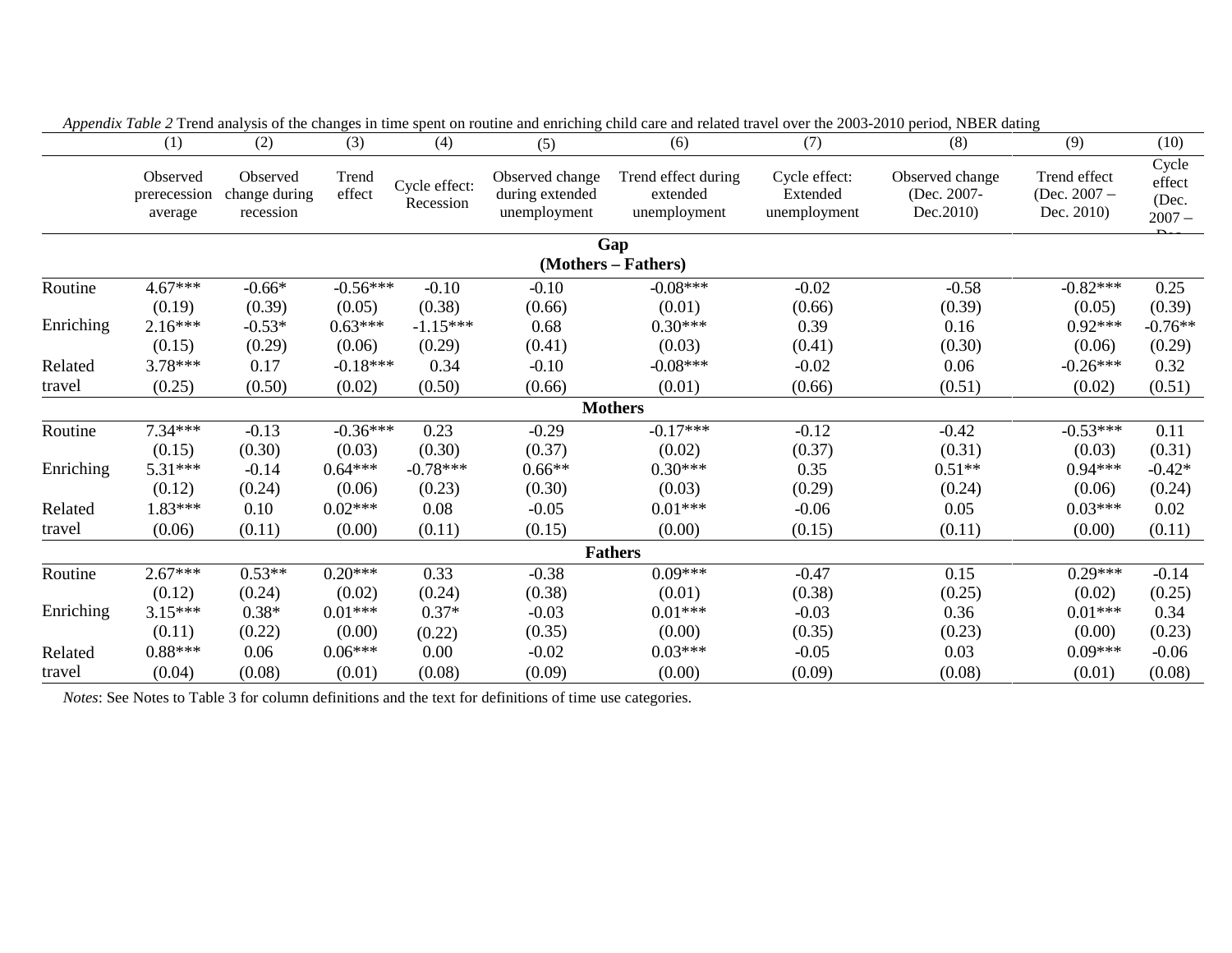|       | (1)           | (2)           | (3)        | (4)       | (5)                 | (6)             | (7)           | (8)          | (9)            | (10)           |
|-------|---------------|---------------|------------|-----------|---------------------|-----------------|---------------|--------------|----------------|----------------|
|       | Observed      | Observed      | Trend      | Cycle     | Observed change     | Trend effect    | Cycle effect: | Observed     | Trend effect   | Cycle effect   |
|       | pre-recession | change during | effect     | effect:   | during extended     | during extended | extended      | change (Dec. | (Dec. $2007 -$ | (Dec. $2007 -$ |
|       | average       | recession     |            | recession | unemployment        | unemployment    | unemployment  | 2007-        | Dec. 2010)     | Dec. 2010)     |
|       |               |               |            |           |                     |                 |               | Dec. 2010)   |                |                |
|       |               |               |            |           | Gap                 |                 |               |              |                |                |
|       |               |               |            |           | (Mothers – Fathers) |                 |               |              |                |                |
| Core  | $8.45***$     | $-1.26***$    | $-0.66***$ | $-0.60*$  | 0.31                | $-0.31***$      | 0.62          | $-0.95***$   | $-0.97***$     | 0.02           |
|       | (0.17)        | (0.34)        | (0.06)     | (0.34)    | (0.44)              | (0.03)          | (0.45)        | (0.35)       | (0.06)         | (0.35)         |
| Other | 1.47***       | 0.31          | $0.35***$  | $-0.04$   | $-0.52$             | $0.16***$       | $-0.69$       | $-0.21$      | $0.51***$      | $-0.72$        |
|       | (0.22)        | (0.44)        | (0.03)     | (0.44)    | (0.55)              | (0.02)          | (0.55)        | (0.45)       | (0.03)         | (0.45)         |
|       |               |               |            |           | <b>Mothers</b>      |                 |               |              |                |                |
| Core  | $11.17***$    | $-1.07***$    | $-0.50***$ | $-0.57*$  | $0.63*$             | $-0.24***$      | $0.87**$      | $-0.44$      | $-0.74***$     | 0.30           |
|       | (0.14)        | (0.29)        | (0.05)     | (0.29)    | (0.36)              | (0.02)          | (0.36)        | (0.29)       | (0.05)         | (0.29)         |
| Other | $8.76***$     | $-0.19$       | $-0.02***$ | $-0.16$   | $-0.07$             | $-0.01***$      | $-0.06$       | $-0.25$      | $-0.04***$     | $-0.22$        |
|       | (0.17)        | (0.35)        | (0.00)     | (0.35)    | (0.45)              | (0.00)          | (0.45)        | (0.36)       | (0.00)         | (0.36)         |
|       |               |               |            |           | <b>Fathers</b>      |                 |               |              |                |                |
| Core  | $2.73***$     | 0.19          | $0.16***$  | 0.03      | 0.32                | $0.07***$       | 0.25          | $0.51***$    | $0.23***$      | 0.28           |
|       | (0.09)        | (0.19)        | (0.02)     | (0.18)    | (0.26)              | (0.01)          | (0.26)        | (0.19)       | (0.02)         | (0.19)         |
| Other | 7.29 ***      | $-0.50$       | $-0.37***$ | $-0.13$   | 0.46                | $-0.18***$      | 0.63          | $-0.04$      | $-0.54***$     | 0.50           |
|       | (0.20)        | (0.40)        | (0.04)     | (0.39)    | (0.52)              | (0.02)          | (0.52)        | (0.40)       | (0.04)         | (0.40)         |

*Appendix Table 3* Trend analysis of the changes in time spent on core and other housework activities over the 2003-2010 business cycle, NBER dating

*Notes:* See Notes to Table 3 for column definitions and the textfor definitions of time use categories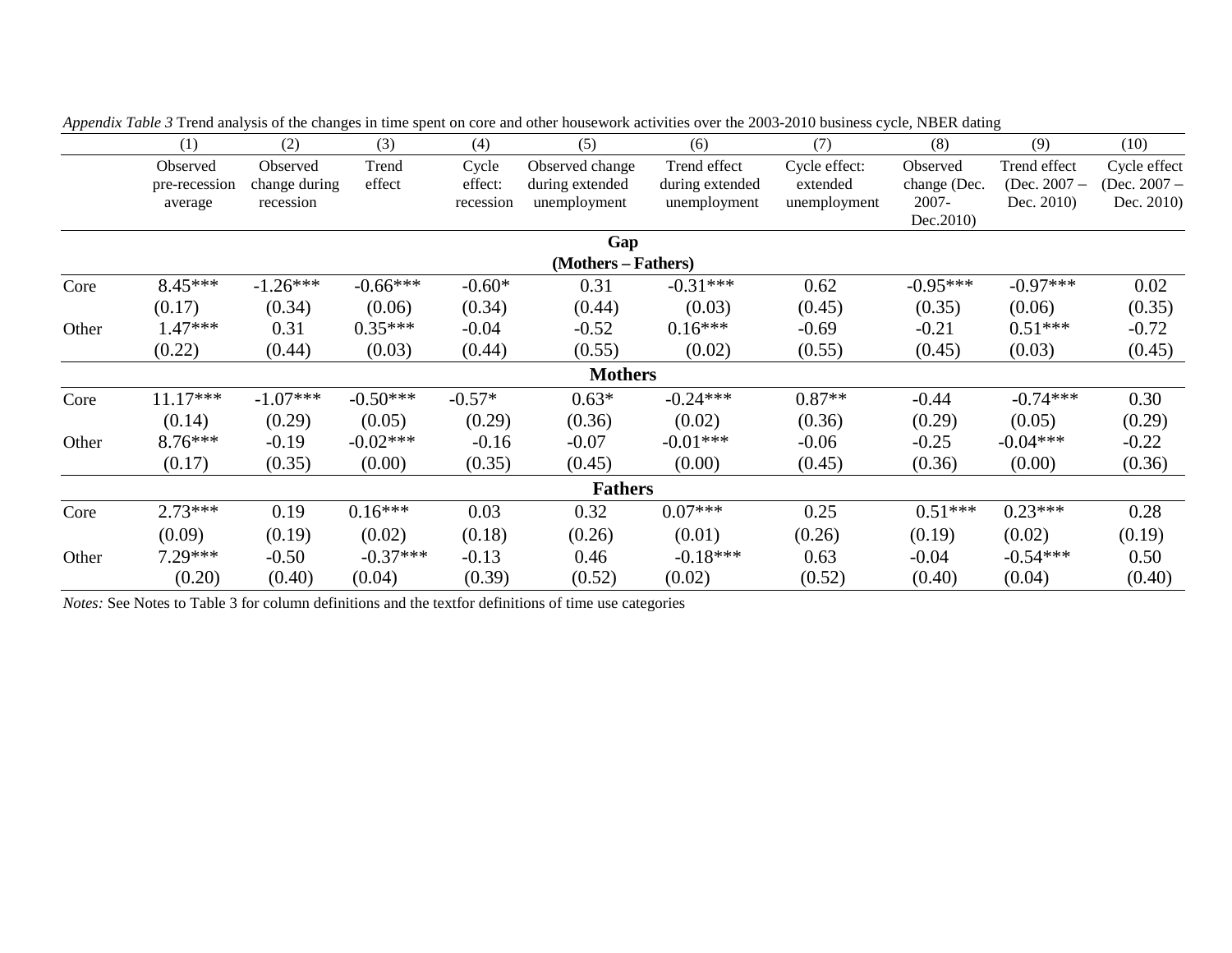|               | (1)                   | (2)                    | (3)          | (4)          |  |
|---------------|-----------------------|------------------------|--------------|--------------|--|
|               | Observed              | Observed change during | Trend effect | Cycle effect |  |
|               | prerecession          | recession              |              | $(2)$ –(3)   |  |
|               | average               |                        |              |              |  |
|               |                       | Gap                    |              |              |  |
| Paid work     | $-20.53***$           | 4.13***                | $1.43***$    | $2.50**$     |  |
|               | (0.56)                | (1.15)                 | (0.14)       | (1.11)       |  |
| Unpaid work   | 19.77***              | $-1.88**$              | $-1.35***$   | $-0.53$      |  |
|               | (0.42)                | (0.83)                 | (0.12)       | (0.52)       |  |
| Total work    | $-0.75$               | $2.04**$               | $0.08***$    | 1.97**       |  |
|               | (0.45)                | (0.91)                 | (0.01)       | (0.91)       |  |
| Personal care | $3.41***$             | $-0.51$                | $0.23***$    | $-0.78$      |  |
|               | (0.26)                | (0.52)                 | (0.02)       | (0.52)       |  |
| Leisure       | $-3.18***$            | $-1.49**$              | $-0.23***$   | $-1.72**$    |  |
|               | (0.36)                | (0.72)                 | (0.02)       | (0.72)       |  |
|               |                       | Mothers                |              |              |  |
| Paid work     | $21.\overline{40***}$ | 1.08                   | $1.28***$    | $-0.32$      |  |
|               | (0.40)                | (0.81)                 | (0.12)       | (0.80)       |  |
| Unpaid work   | 42.24***              | $-1.63**$              | $-1.59***$   | $-0.00$      |  |
|               | (0.34)                | (0.68)                 | (0.15)       | (0.67)       |  |
| Total work    | 63.64***              | $-0.55$                | $-0.31***$   | $-0.33$      |  |
|               | (0.35)                | (0.70)                 | (0.03)       | (0.64)       |  |
| Personal care | 64.86***              | $-0.08$                | $-0.14***$   | 0.05         |  |
|               | (0.18)                | (0.35)                 | (0.01)       | (0.35)       |  |
| Leisure       | 26.52***              | 0.60                   | $0.15**$     | $-0.44$      |  |
|               | (0.27)                | (0.53)                 | (0.01)       | (0.53)       |  |
|               |                       | Fathers                |              |              |  |
| Paid work     | $41.76***$            | $-3.05***$             | $-0.20***$   | $-2.82***$   |  |
|               | (0.52)                | (1.03)                 | (0.02)       | (0.96)       |  |
| Unpaid work   | 22.54***              | 0.24                   | $-0.16***$   | 0.53         |  |
|               | (0.30)                | (0.59)                 | (0.01)       | (0.59)       |  |
| Total work    | 64.30***              | $-2.81***$             | $-0.36***$   | $-2.29***$   |  |
|               | (0.41)                | (0.83)                 | (0.03)       | (0.76)       |  |
| Personal care | $61.49***$            | 0.43                   | $-0.31***$   | $0.83**$     |  |
|               | (0.21)                | (0.41)                 | (0.03)       | (0.41)       |  |
| Leisure       | 29.57***              | 0.91                   | $-0.38$      | $1.23**$     |  |
|               | (0.30)                | (0.61)                 | (0.04)       | (0.01)       |  |

*Appendix Table 4* Trend analysis of the time spent on work and non-work activities over the 2003–10 business cycle, job loss dating $<sup>1</sup>$ </sup>

*Notes*: <sup>1</sup> According to the job loss dating of the recession, January 2003–December 2008 is the pre-recession period and January 2009–December 2010 is the recession period. The time use categories and the trend analysis categories (the column definitions) are identical to those used in the trend analysis with the NBER dating.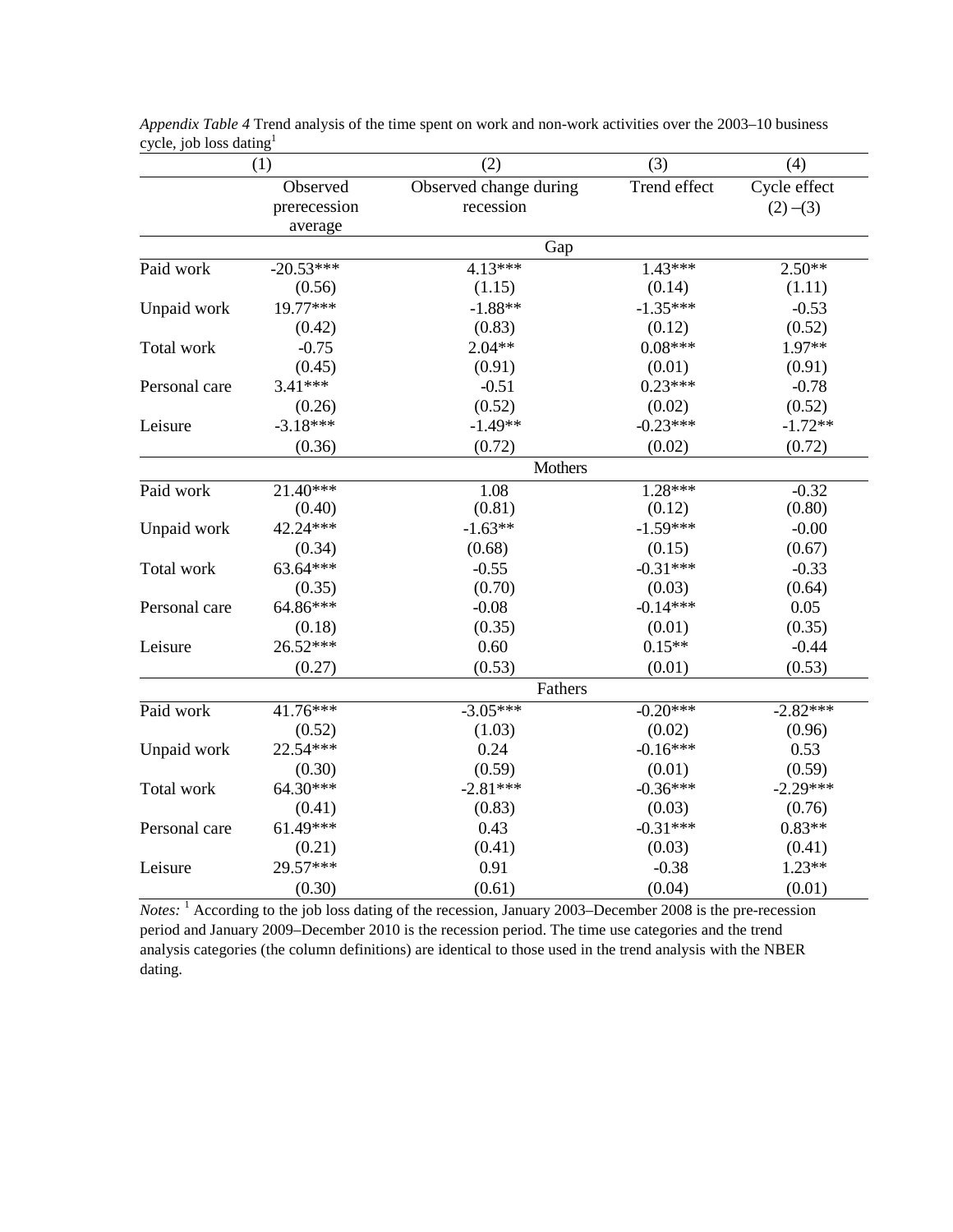|            | (1)                   | (2)              | (3)          | (4)          |
|------------|-----------------------|------------------|--------------|--------------|
|            | Observed prerecession | Observed change  | Trend effect | Cycle effect |
|            | average               | during recession |              | $(2)$ –(3)   |
|            |                       | Gap              |              |              |
| Housework  | 9.98***               | $-0.94*$         | $-0.67***$   | $-0.24$      |
|            | (0.26)                | (0.51)           | (0.06)       | (0.51)       |
| Child care | $7.57***$             | $-0.40$          | $-0.63***$   | 0.23         |
|            | (0.25)                | (0.50)           | (0.08)       | (0.49)       |
| Adult care | $-0.06$               | $-0.08$          | $-0.22***$   | 0.14         |
|            | (0.09)                | (0.18)           | (0.02)       | (0.18)       |
| Shopping   | 2.48***               | $-0.45$          | $0.20***$    | $-0.66**$    |
|            | (0.15)                | (0.31)           | (0.02)       | (0.30)       |
|            |                       | Mothers          |              |              |
| Housework  | 19.72***              | $-0.91**$        | $-0.86***$   | 0.05         |
|            | (0.22)                | (0.43)           | (0.08)       | (0.43)       |
| Child care | 14.40***              | 0.27             | $-0.02***$   | 0.28         |
|            | (0.21)                | (0.42)           | (0.00)       | (0.42)       |
| Adult care | $1.02***$             | $-0.09$          | $-0.38***$   | $0.28***$    |
|            | (0.05)                | (0.11)           | (0.03)       | (0.10)       |
| Shopping   | $7.04***$             | $-0.86***$       | $-0.34***$   | $-0.52*$     |
|            | (0.14)                | (0.28)           | (0.03)       | (0.28)       |
|            |                       | Fathers          |              |              |
| Housework  | $9.94***$             | $-0.03$          | $-0.16***$   | 0.19         |
|            | (0.20)                | (0.40)           | (0.01)       | (0.40)       |
| Child care | $6.83***$             | $0.61***$        | $0.56***$    | 0.06         |
|            | (0.17)                | (0.06)           | (0.05)       | (0.35)       |
| Adult care | 1.08***               | $-0.02$          | $-0.16***$   | 0.14         |
|            | (0.07)                | (0.14)           | (0.01)       | (0.14)       |
| Shopping   | $4.55***$             |                  | $-0.54***$   | 0.14         |
|            | (0.12)                | (0.23)           | (0.05)       | (0.23)       |

*Appendix Table 5* Trend analysis of the changes in time spent on unpaid work activities over the 2003–10 business cycle, job loss dating

*Notes:* See notes to Appendix Table 4. The unpaid work time use categories are identical to those used in the trend analysis with the NBER dating.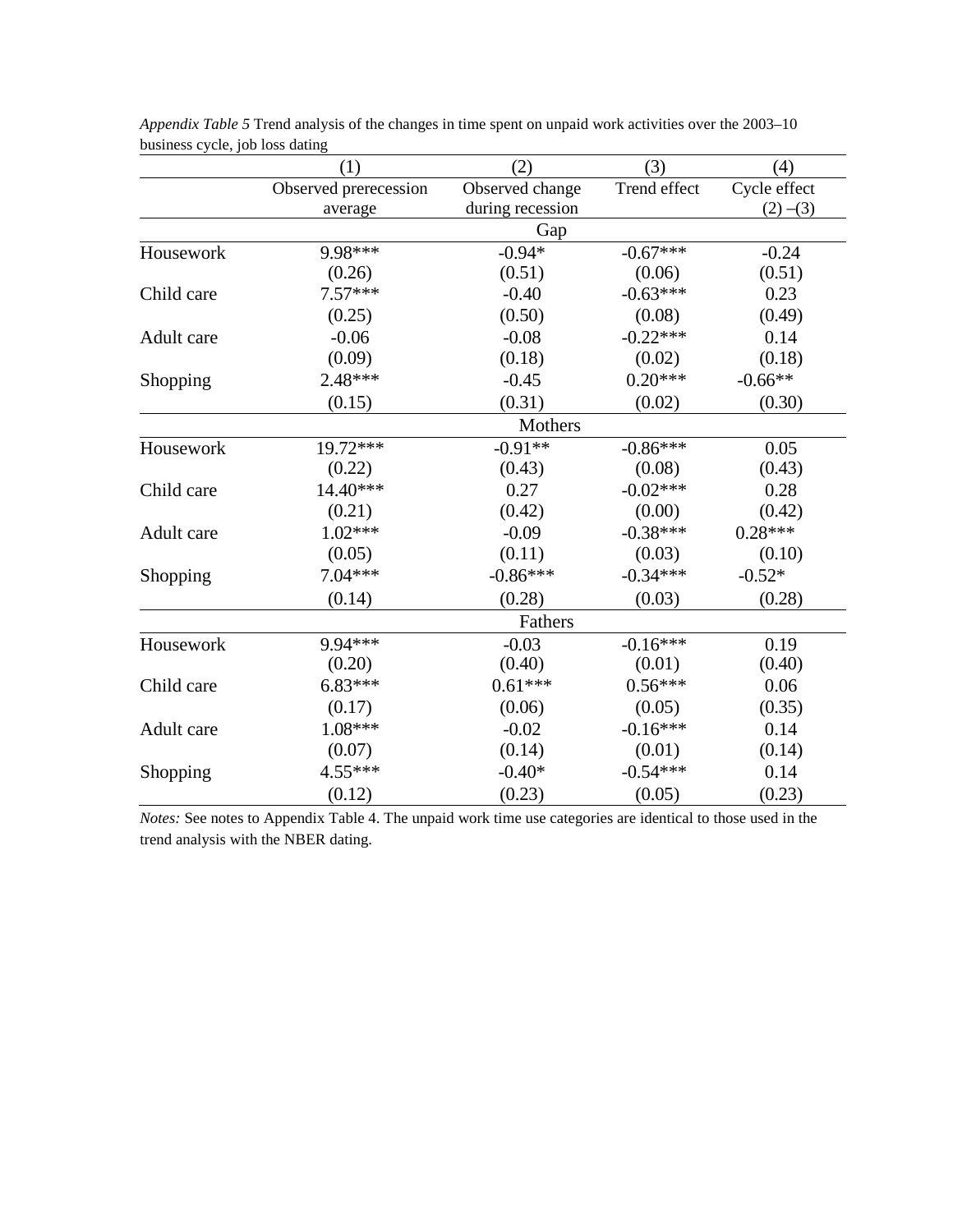|        | (1)          | (2)           | (3)              | (4)           | (5)           | (6)                          | (7)           | (8)          | (9)            | (10)           |
|--------|--------------|---------------|------------------|---------------|---------------|------------------------------|---------------|--------------|----------------|----------------|
|        | Observed     | Observed      | Trend            | Cycle effect: | Observed      | Trend effect                 | Cycle effect: | Observed     | Trend effect   | Cycle effect   |
|        | prerecession | change during | effect           | Recession     | change during | during                       | Extended      | change (Dec. | (Dec. $2007 -$ | (Dec. $2007 -$ |
|        | average      | recession     |                  |               | extended      | extended                     | unemployment  | $2007 -$     | Dec. 2010)     | Dec. 2010)     |
|        |              |               |                  |               | unemployment  | unemployment                 |               | Dec.2010     |                |                |
|        |              |               |                  |               |               | <b>Gap (Mothers-Fathers)</b> |               |              |                |                |
| Paid   | $-6.80***$   | 1.03          | $-0.78***$ 1.81  |               | $-0.24$       | $-0.37***$                   | 0.13          | 0.79         | $-1.15***$     | 1.93           |
| work   | (0.72)       | (1.45)        | (0.07)           | (1.45)        | (1.85)        | (0.04)                       | (1.85)        | (1.48)       | (0.08)         | (1.48)         |
| Unpaid | $10.26***$   | $-0.64$       | $-0.18***$       | $-0.46$       | 1.37          | $-0.08***$                   | 1.45          | 0.73         | $-0.26***$     | 0.99           |
| work   | (0.49)       | (0.98)        | (0.02)           | (0.98)        | (1.28)        | (0.01)                       | (1.28)        | (1.00)       | (0.02)         | (1.00)         |
| Total  | $3.46***$    | 0.39          | $-0.95***$ 1.35  |               | 1.13          | $-0.45***$                   | 1.58          | 1.52         | $-1.41***$     | 2.93**         |
| work   | (0.58)       | (1.17)        | (0.09)           | (1.17)        | (1.60)        | (0.04)                       | (1.60)        | (1.19)       | (0.09)         | (1.19)         |
|        |              |               |                  |               |               | <b>Mothers</b>               |               |              |                |                |
| Paid   | 39.81***     | 0.86          | $-0.53***$ 1.39  |               | $-0.67$       | $-0.25***$                   | $-0.42$       | 0.20         | $-0.78***$     | 0.97           |
| work   | (0.57)       | (1.16)        | (0.05)           | (1.16)        | (1.41)        | (0.02)                       | (1.42)        | (1.18)       | (0.05)         | (1.19)         |
| Unpaid | 31.49***     | $-1.01$       | $-0.01*** -1.00$ |               | 1.07          | $0.00***$                    | 1.08          | 0.06         | $-0.01***$     | 0.07           |
| work   | (0.38)       | (0.77)        | (0.00)           | (0.77)        | (0.99)        | (0.00)                       | (0.99)        | (0.79)       | (0.00)         | (0.79)         |
| Total  | 71.30***     | $-0.15$       | $-0.53***$ 0.39  |               | 0.41          | $-0.25***$                   | 0.66          | 0.26         | $-0.79***$     | 1.05           |
| work   | (0.50)       | (1.01)        | (0.05)           | (1.01)        | (1.26)        | (0.03)                       | (1.27)        | (1.03)       | (0.05)         | (1.04)         |
|        |              |               |                  |               |               | <b>Fathers</b>               |               |              |                |                |
| Paid   | $46.61***$   | $-0.17$       | $0.25***$        | $-0.42$       | $-0.42$       | $0.12***$                    | $-0.54$       | $-0.59$      | $0.37***$      | $-0.96$        |
| work   | (0.51)       | (1.02)        | (0.02)           | (1.02)        | (1.32)        | (0.01)                       | (1.32)        | (1.05)       | (0.02)         | (1.04)         |
| Unpaid | 21.23***     | $-0.37$       | $0.17***$        | $-0.54$       | $-0.30$       | $0.08***$                    | $-0.38$       | $-0.67$      | $0.25***$      | $-0.92$        |
| work   | (0.32)       | (0.65)        | (0.02)           | (0.65)        | (0.91)        | (0.01)                       | (0.91)        | (0.67)       | (0.02)         | (0.67)         |
| Total  | 67.84***     | $-0.54$       | $0.42***$        | $-0.96$       | $-0.72$       | $0.20***$                    | $-0.92$       | $-1.26$      | $0.62***$      | $-1.88**$      |
| work   | (0.41)       | (0.82)        | (0.04)           | (0.82)        | (1.09)        | (0.02)                       | (1.09)        | (0.84)       | (0.04)         | (0.84)         |

*Appendix Table 6* Trend analysis of the time spent on paid, unpaid and total work by full time employed mothers and fathers over the 2003–10 business cycle, NBER dating

*Notes*: The sample consists of 10,545 mothers and 6,069 fathers. See notes to Table 3.